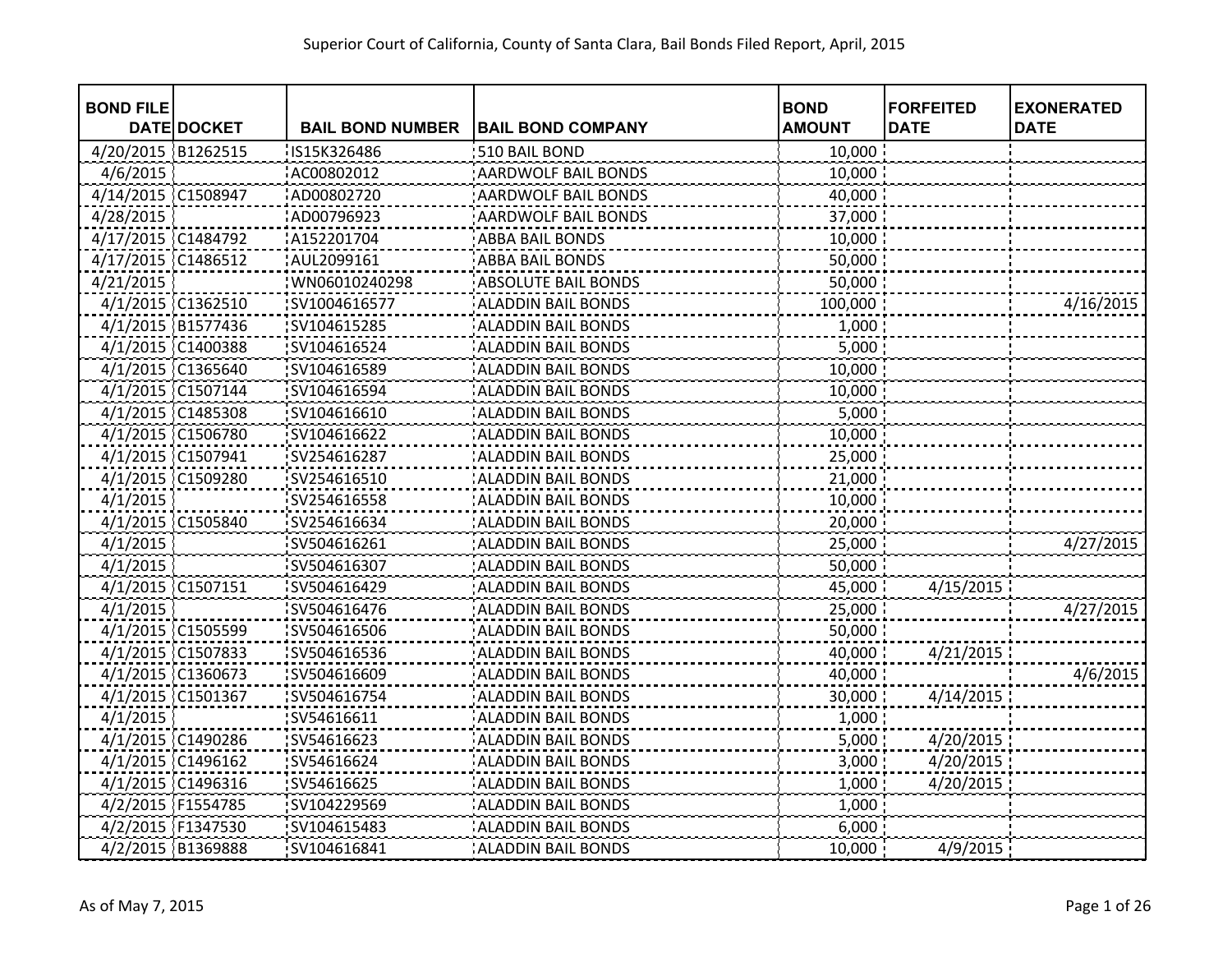| <b>BOND FILE</b>  |                    |                         |                           | <b>BOND</b>   | <b>FORFEITED</b> | <b>EXONERATED</b> |
|-------------------|--------------------|-------------------------|---------------------------|---------------|------------------|-------------------|
|                   | <b>DATE DOCKET</b> | <b>BAIL BOND NUMBER</b> | <b>BAIL BOND COMPANY</b>  | <b>AMOUNT</b> | <b>DATE</b>      | <b>DATE</b>       |
| 4/2/2015 C1116557 |                    | SV104616843             | <b>ALADDIN BAIL BONDS</b> | 10,000        |                  |                   |
| 4/2/2015 C1495145 |                    | SV2504609999            | <b>ALADDIN BAIL BONDS</b> | 250,000       |                  |                   |
| 4/2/2015          |                    | SV254247158             | <b>ALADDIN BAIL BONDS</b> | 25,000        |                  | 4/28/2015         |
| 4/2/2015 B1474412 |                    | SV254613836             | <b>ALADDIN BAIL BONDS</b> | 15,000        |                  |                   |
|                   | 4/2/2015 F1555092  | SV254615916             | <b>ALADDIN BAIL BONDS</b> | 15,000        |                  |                   |
| 4/2/2015          |                    | SV254616322             | <b>ALADDIN BAIL BONDS</b> | 5,000         |                  |                   |
| 4/2/2015          |                    | SV254616821             | <b>ALADDIN BAIL BONDS</b> | 15,000        |                  |                   |
|                   | 4/2/2015 C1508303  | SV504229573             | <b>ALADDIN BAIL BONDS</b> | 35,000        |                  |                   |
| 4/2/2015 F1554845 |                    | SV54229561              | <b>ALADDIN BAIL BONDS</b> | 5,000         |                  |                   |
| 4/2/2015 F1554557 |                    | SV54614511              | <b>ALADDIN BAIL BONDS</b> | 5,000         |                  |                   |
| 4/2/2015 F1554252 |                    | SV54615346              | <b>ALADDIN BAIL BONDS</b> | 5,000         |                  |                   |
| 4/3/2015 B1578403 |                    | SV104229568             | <b>ALADDIN BAIL BONDS</b> | 5,000         |                  |                   |
|                   | 4/3/2015 C1495130  | SV104617363             | <b>ALADDIN BAIL BONDS</b> | 10,000        |                  |                   |
| 4/3/2015          |                    | 214197 SV104617364      | <b>ALADDIN BAIL BONDS</b> | 10,000        |                  |                   |
|                   | 4/3/2015 C1225742  | SV104617374             | <b>ALADDIN BAIL BONDS</b> | 2,000         |                  |                   |
| 4/3/2015 C1505143 |                    | SV104617414             | <b>ALADDIN BAIL BONDS</b> | 10,000        |                  | 4/9/2015          |
|                   | 4/3/2015 C1246495  | SV254617388             | <b>ALADDIN BAIL BONDS</b> | 10,000        |                  |                   |
|                   | 4/3/2015 C1506529  | SV504617401             | <b>ALADDIN BAIL BONDS</b> | 25,000        |                  | 4/9/2015          |
|                   | 4/3/2015 B1578403  | SV54616842              | <b>ALADDIN BAIL BONDS</b> | 1,000         |                  |                   |
| 4/3/2015 C1502641 |                    | SV54617412              | <b>ALADDIN BAIL BONDS</b> | 1,000         |                  |                   |
| 4/3/2015 C1348241 |                    | SV54617413              | <b>ALADDIN BAIL BONDS</b> | 2,000         |                  |                   |
|                   | 4/6/2015 C1506117  | SV1004617358            | <b>ALADDIN BAIL BONDS</b> | 70,000        |                  |                   |
| 4/6/2015 C1509399 |                    | SV1004617764            | <b>ALADDIN BAIL BONDS</b> | 51,000        |                  |                   |
| 4/6/2015 C1493517 |                    | SV104617473             | <b>ALADDIN BAIL BONDS</b> | 5,000         |                  |                   |
| 4/6/2015 C1484364 |                    | SV104617474             | <b>ALADDIN BAIL BONDS</b> | 5,000         |                  |                   |
| 4/6/2015 C1507760 |                    | SV104617671             | <b>ALADDIN BAIL BONDS</b> | 6,000         |                  |                   |
| 4/6/2015 C1509832 |                    | SV104617703             | <b>ALADDIN BAIL BONDS</b> | 6,000         |                  |                   |
|                   | 4/6/2015 C1501633  | SV2504616595            | <b>ALADDIN BAIL BONDS</b> | 160,000       |                  |                   |
| 4/6/2015 C1505065 |                    | SV254616129             | <b>ALADDIN BAIL BONDS</b> | 25,000        |                  |                   |
| 4/6/2015 F1453188 |                    | SV254617348             | <b>ALADDIN BAIL BONDS</b> | 25,000        |                  | 4/6/2015          |
|                   | 4/6/2015 C1508769  | SV254617444             | <b>ALADDIN BAIL BONDS</b> | 21,000        |                  |                   |
| 4/6/2015 C1489061 |                    | SV254617647             | <b>ALADDIN BAIL BONDS</b> | 15,000        |                  |                   |
|                   | 4/6/2015 C1498428  | SV254617705             | <b>ALADDIN BAIL BONDS</b> | 25,000        | 4/17/2015        |                   |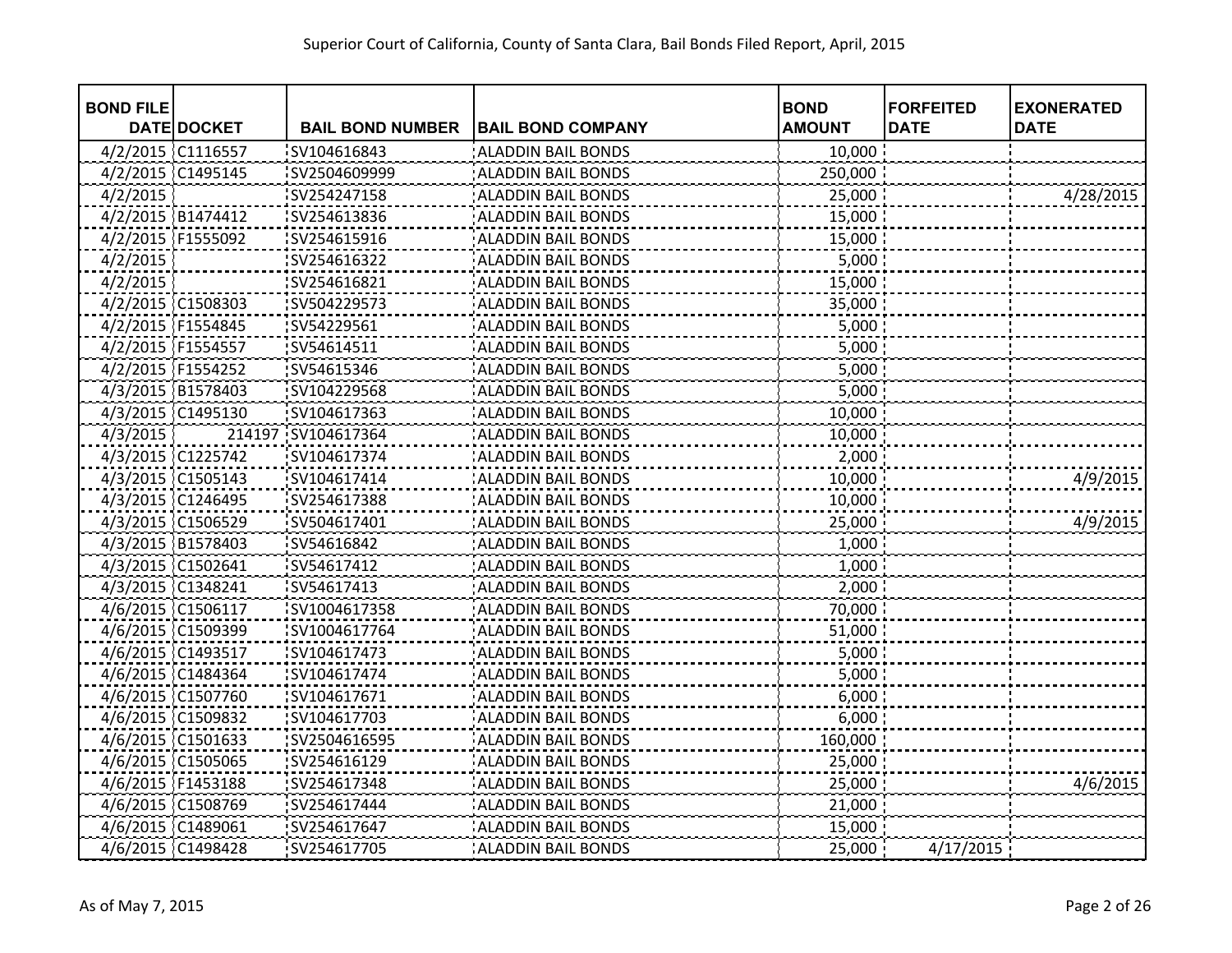| <b>BOND FILE</b>  |                    |                         |                           | <b>BOND</b>   | <b>FORFEITED</b> | <b>EXONERATED</b> |
|-------------------|--------------------|-------------------------|---------------------------|---------------|------------------|-------------------|
|                   | <b>DATE DOCKET</b> | <b>BAIL BOND NUMBER</b> | <b>BAIL BOND COMPANY</b>  | <b>AMOUNT</b> | <b>DATE</b>      | <b>DATE</b>       |
| 4/6/2015 C1493585 |                    | SV254617706             | <b>ALADDIN BAIL BONDS</b> | 25,000        | 4/17/2015        |                   |
| 4/6/2015 C1508541 |                    | SV254617929             | <b>ALADDIN BAIL BONDS</b> | 11,000        |                  |                   |
| 4/6/2015 C1478714 |                    | SV254618143             | <b>ALADDIN BAIL BONDS</b> | 25,000        |                  |                   |
| 4/6/2015          |                    | SV254618319             | <b>ALADDIN BAIL BONDS</b> | 10,000        |                  |                   |
| 4/6/2015          |                    | SV504617613             | <b>ALADDIN BAIL BONDS</b> | 42,000        |                  |                   |
|                   | 4/6/2015 C1506530  | SV504618091             | <b>ALADDIN BAIL BONDS</b> | 25,000        |                  |                   |
| 4/6/2015          |                    | SV504618099             | <b>ALADDIN BAIL BONDS</b> | 20,000        |                  |                   |
|                   | 4/6/2015 C1509673  | SV504618216             | <b>ALADDIN BAIL BONDS</b> | 26,000        |                  |                   |
|                   | 4/6/2015 C1509516  | SV504618232             | <b>ALADDIN BAIL BONDS</b> | 25,000        |                  |                   |
| 4/6/2015          |                    | SV504618259             | <b>ALADDIN BAIL BONDS</b> | 25,000        |                  |                   |
| 4/6/2015          |                    | SV504618409             | <b>ALADDIN BAIL BONDS</b> | 25,000        |                  |                   |
| 4/6/2015 C1493932 |                    | SV54617704              | <b>ALADDIN BAIL BONDS</b> | 5,000         |                  |                   |
| 4/6/2015 C1359083 |                    | SV54617731              | <b>ALADDIN BAIL BONDS</b> | 5,000         |                  | 4/27/2015         |
| 4/6/2015          |                    | SV54618188              | <b>ALADDIN BAIL BONDS</b> | 1,000         |                  |                   |
|                   | 4/6/2015 C1497196  | SV54618189              | <b>ALADDIN BAIL BONDS</b> | 1,000         |                  |                   |
| 4/7/2015 C1505144 |                    | SV1004616648            | <b>ALADDIN BAIL BONDS</b> | 75,000        |                  |                   |
| 4/7/2015 F1554682 |                    | SV104229566             | <b>ALADDIN BAIL BONDS</b> | 1,000         |                  |                   |
|                   | 4/7/2015 C1503978  | SV104229567             | <b>ALADDIN BAIL BONDS</b> | 10,000        |                  | 4/29/2015         |
|                   | 4/7/2015 C1502040  | SV104229570             | <b>ALADDIN BAIL BONDS</b> | 10,000        |                  |                   |
|                   | 4/7/2015 C1495386  | SV104247155             | <b>ALADDIN BAIL BONDS</b> | 10,000        |                  |                   |
|                   | 4/7/2015 C1495736  | SV104607646             | <b>ALADDIN BAIL BONDS</b> | 10,000        |                  |                   |
|                   | 4/7/2015 B1577292  | SV104615895             | <b>ALADDIN BAIL BONDS</b> | 10,000        |                  |                   |
| 4/7/2015 F1554111 |                    | SV104616492             | <b>ALADDIN BAIL BONDS</b> | 10,000        |                  |                   |
| 4/7/2015 C1502220 |                    | SV104616740             | <b>ALADDIN BAIL BONDS</b> | 10,000        |                  |                   |
| 4/7/2015          |                    | SV104617876             | <b>ALADDIN BAIL BONDS</b> | 5,000         |                  |                   |
| 4/7/2015 F1554683 |                    | SV254229571             | <b>ALADDIN BAIL BONDS</b> | 10,000        |                  |                   |
| 4/7/2015 C1498478 |                    | SV254229572             | <b>ALADDIN BAIL BONDS</b> | 25,000        |                  |                   |
|                   | 4/7/2015 B1475726  | SV254615977             | <b>ALADDIN BAIL BONDS</b> | 10,000        |                  |                   |
| 4/7/2015 C1498391 |                    | SV254616526             | <b>ALADDIN BAIL BONDS</b> | 5,000         |                  |                   |
| 4/7/2015 F1554810 |                    | SV254618340             | <b>ALADDIN BAIL BONDS</b> | 25,000        |                  |                   |
|                   | 4/7/2015 C1492469  | SV504616791             | <b>ALADDIN BAIL BONDS</b> | 30,000        |                  | 4/22/2015         |
| 4/7/2015 C1503593 |                    | SV504616885             | <b>ALADDIN BAIL BONDS</b> | 5,000         |                  |                   |
| 4/7/2015 C1504327 |                    | SV54177559              | <b>ALADDIN BAIL BONDS</b> | 5,000         |                  |                   |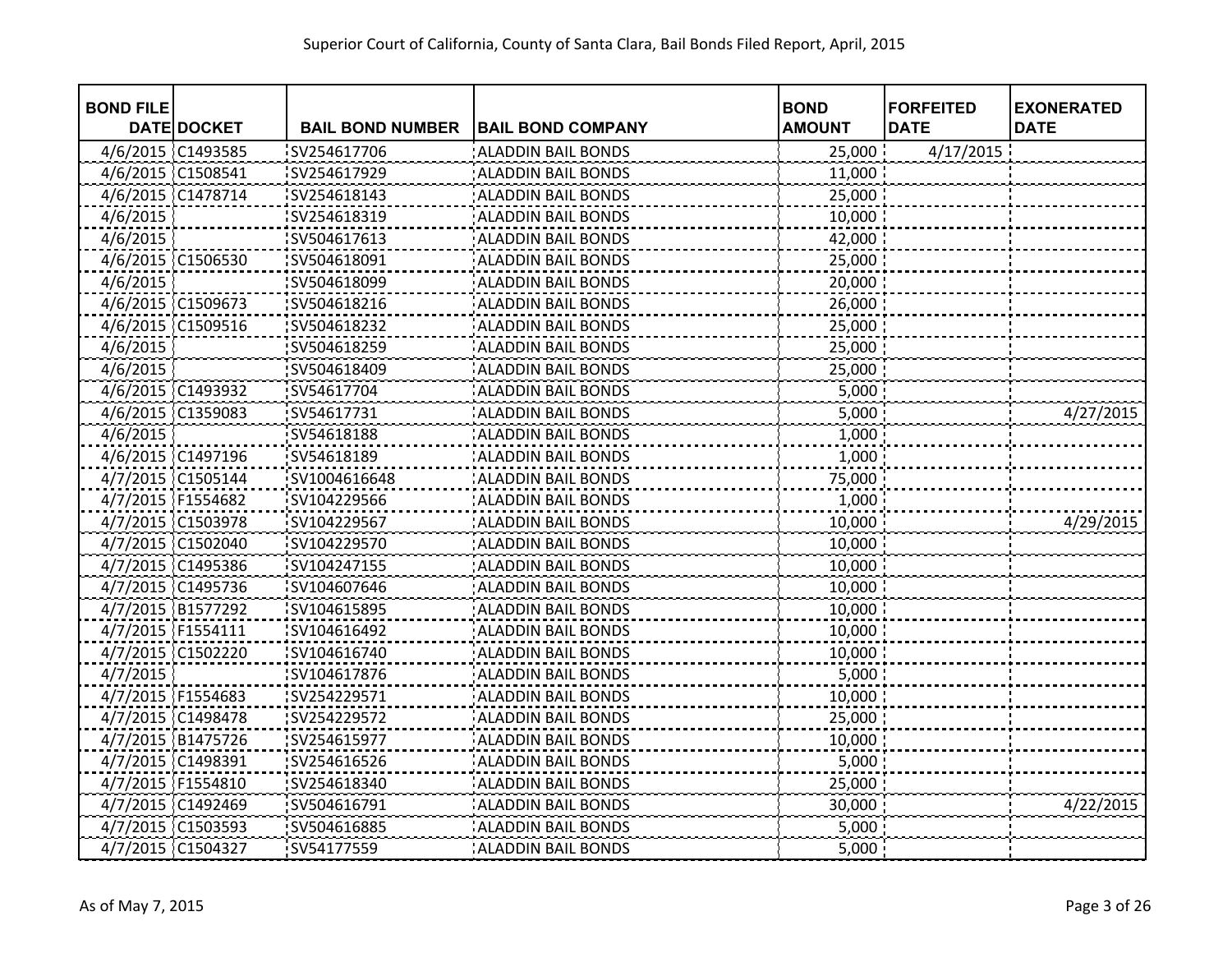| <b>BOND FILE</b>  |                    |                         |                           | <b>BOND</b>   | <b>FORFEITED</b> | <b>EXONERATED</b> |
|-------------------|--------------------|-------------------------|---------------------------|---------------|------------------|-------------------|
|                   | <b>DATE DOCKET</b> | <b>BAIL BOND NUMBER</b> | <b>BAIL BOND COMPANY</b>  | <b>AMOUNT</b> | <b>DATE</b>      | <b>DATE</b>       |
| 4/8/2015          |                    | 214498 SV1004613136     | <b>ALADDIN BAIL BONDS</b> | 75,000        |                  |                   |
| 4/8/2015 C1507150 |                    | SV1004618921            | <b>ALADDIN BAIL BONDS</b> | 91,000        |                  |                   |
| 4/8/2015 C1507834 |                    | SV104618925             | <b>ALADDIN BAIL BONDS</b> | 10,000        | 4/21/2015        |                   |
| 4/8/2015 C1503722 |                    | SV104618932             | <b>ALADDIN BAIL BONDS</b> | 10,000        |                  |                   |
| 4/8/2015 C1508433 |                    | SV254618584             | <b>ALADDIN BAIL BONDS</b> | 25,000        |                  |                   |
| 4/8/2015 C1505619 |                    | SV254618747             | <b>ALADDIN BAIL BONDS</b> | 25,000        |                  |                   |
| 4/8/2015          |                    | SV504618313             | <b>ALADDIN BAIL BONDS</b> | 30,000        |                  |                   |
| 4/8/2015          |                    | SV504618461             | <b>ALADDIN BAIL BONDS</b> | 30,000        |                  |                   |
| 4/8/2015          |                    | SV504618605             | <b>ALADDIN BAIL BONDS</b> | 25,000        |                  |                   |
| 4/8/2015 C1507172 |                    | SV504618701             | <b>ALADDIN BAIL BONDS</b> | 40,000        |                  |                   |
| 4/8/2015 C1503084 |                    | SV504618807             | <b>ALADDIN BAIL BONDS</b> | 31,000        |                  |                   |
| 4/9/2015 C1369259 |                    | SV1004617133            | <b>ALADDIN BAIL BONDS</b> | 75,000        |                  |                   |
| 4/9/2015 C1486994 |                    | SV104615010             | <b>ALADDIN BAIL BONDS</b> | 10,000        |                  |                   |
| 4/9/2015 C1495383 |                    | SV104616427             | <b>ALADDIN BAIL BONDS</b> | 10,000        |                  |                   |
| 4/9/2015 C1499730 |                    | SV104618625             | <b>ALADDIN BAIL BONDS</b> | 10,000        |                  |                   |
| 4/9/2015 F1554681 |                    | SV104618779             | <b>ALADDIN BAIL BONDS</b> | 10,000        |                  |                   |
| 4/9/2015 C1487033 |                    | SV254615005             | <b>ALADDIN BAIL BONDS</b> | 15,000        |                  |                   |
| 4/9/2015 C1502218 |                    | SV254616599             | <b>ALADDIN BAIL BONDS</b> | 15,000        | 4/27/2015        |                   |
| 4/9/2015 C1499578 |                    | SV254616600             | <b>ALADDIN BAIL BONDS</b> | 25,000        | 4/27/2015        |                   |
| 4/9/2015 B1578813 |                    | SV254617193             | <b>ALADDIN BAIL BONDS</b> | 20,000        |                  |                   |
| 4/9/2015 F1554959 |                    | SV254618451             | <b>ALADDIN BAIL BONDS</b> | 10,000        |                  |                   |
| 4/9/2015 F1451794 |                    | SV254618767             | <b>ALADDIN BAIL BONDS</b> | 25,000        |                  |                   |
| 4/9/2015 C1507780 |                    | SV254619038             | <b>ALADDIN BAIL BONDS</b> | 15,000        |                  |                   |
| 4/9/2015 C1502977 |                    | SV254619115             | <b>ALADDIN BAIL BONDS</b> | 25,000        |                  |                   |
| 4/9/2015 C1479346 |                    | SV504616711             | <b>ALADDIN BAIL BONDS</b> | 50,000        |                  |                   |
| 4/9/2015 B1578471 |                    | SV504617294             | <b>ALADDIN BAIL BONDS</b> | 50,000        |                  |                   |
| 4/9/2015 C1478819 |                    | SV504618624             | <b>ALADDIN BAIL BONDS</b> | 50,000        |                  |                   |
| 4/9/2015 F1553874 |                    | SV504618688             | <b>ALADDIN BAIL BONDS</b> | 25,000        |                  |                   |
| 4/9/2015 C1508167 |                    | SV504619051             | <b>ALADDIN BAIL BONDS</b> | 50,000        |                  |                   |
| 4/9/2015 C1474193 |                    | SV54615003              | <b>ALADDIN BAIL BONDS</b> | 5,000         |                  |                   |
| 4/9/2015 C1366140 |                    | SV54615004              | <b>ALADDIN BAIL BONDS</b> | 5,000         |                  |                   |
| 4/9/2015 C1486986 |                    | SV54615006              | <b>ALADDIN BAIL BONDS</b> | 3,000         |                  |                   |
| 4/9/2015 C1482506 |                    | SV54615007              | <b>ALADDIN BAIL BONDS</b> | 5,000         |                  |                   |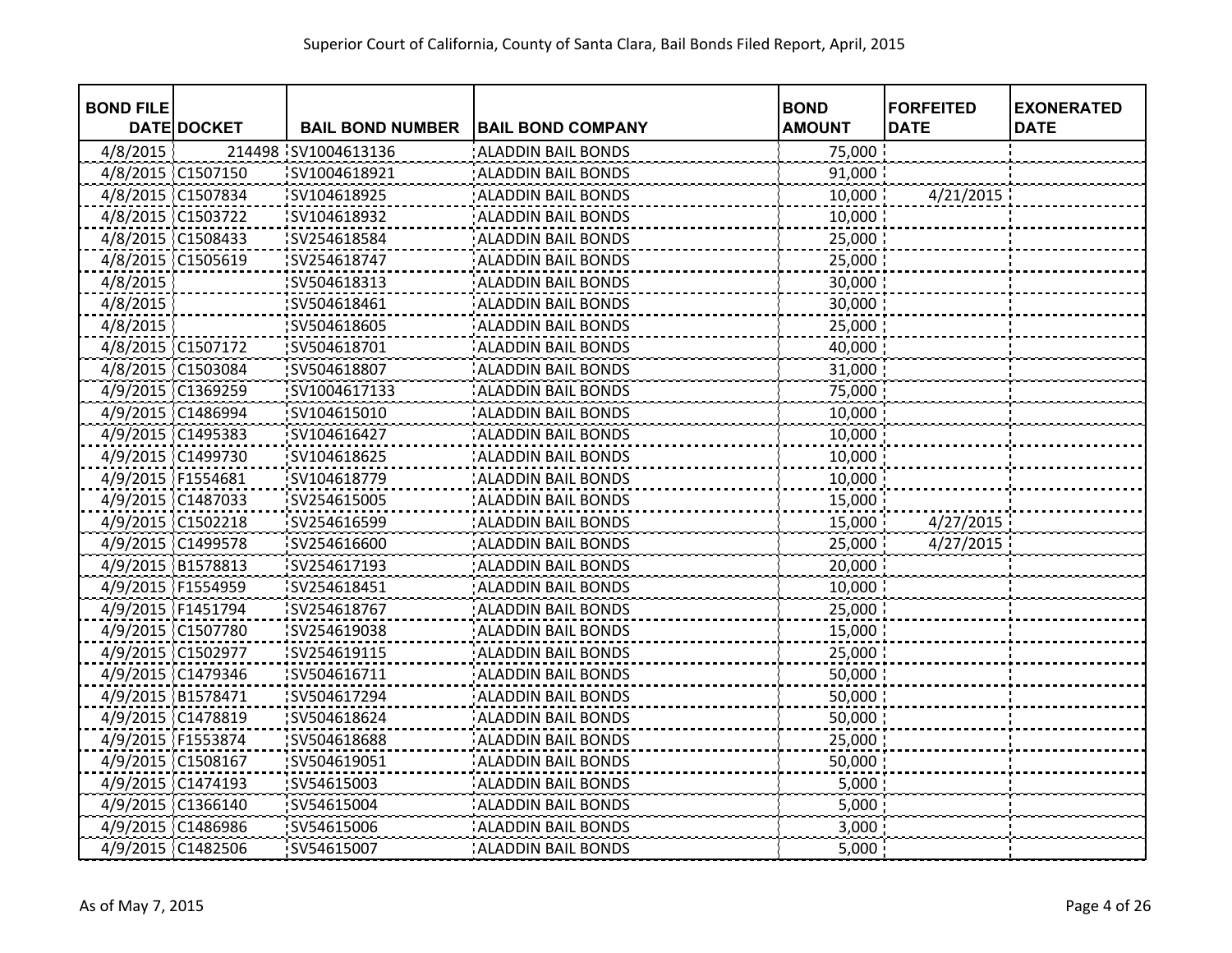| <b>BOND FILE</b>   | <b>DATE DOCKET</b> | <b>BAIL BOND NUMBER</b> | <b>BAIL BOND COMPANY</b>  | <b>BOND</b><br><b>AMOUNT</b> | <b>FORFEITED</b><br><b>DATE</b> | <b>EXONERATED</b><br><b>DATE</b> |
|--------------------|--------------------|-------------------------|---------------------------|------------------------------|---------------------------------|----------------------------------|
| 4/9/2015 C1474836  |                    | SV54615008              | <b>ALADDIN BAIL BONDS</b> | 5,000                        |                                 |                                  |
| 4/9/2015 F1555001  |                    | SV54617964              | <b>ALADDIN BAIL BONDS</b> | 5,000                        |                                 |                                  |
| 4/9/2015 C1480462  |                    | SV54618592              | <b>ALADDIN BAIL BONDS</b> | 5,000                        |                                 |                                  |
| 4/10/2015 B1578515 |                    | SV1004618746            | <b>ALADDIN BAIL BONDS</b> | 55,000                       |                                 |                                  |
| 4/10/2015          |                    | SV104619328             | <b>ALADDIN BAIL BONDS</b> |                              |                                 |                                  |
|                    |                    |                         |                           | 10,000                       |                                 |                                  |
| 4/10/2015 B1577679 |                    | SV254617472             | <b>ALADDIN BAIL BONDS</b> | 10,000                       |                                 |                                  |
| 4/10/2015 B1578619 |                    | SV254617782             | <b>ALADDIN BAIL BONDS</b> | 15,000                       |                                 |                                  |
| 4/10/2015 B1578537 |                    | SV254617871             | <b>ALADDIN BAIL BONDS</b> | 25,000                       |                                 |                                  |
| 4/10/2015 C1508308 |                    | SV504619200             | <b>ALADDIN BAIL BONDS</b> | 41,000                       |                                 |                                  |
| 4/10/2015 C1507439 |                    | SV504619692             | <b>ALADDIN BAIL BONDS</b> | 35,000                       |                                 |                                  |
| 4/13/2015 C1365994 |                    | SV1004619768            | <b>ALADDIN BAIL BONDS</b> | 50,000                       |                                 |                                  |
| 4/13/2015 C1509279 |                    | SV1004620118            | <b>ALADDIN BAIL BONDS</b> | 50,000                       |                                 |                                  |
| 4/13/2015          |                    | SV104607648             | <b>ALADDIN BAIL BONDS</b> | 5,000                        |                                 |                                  |
| 4/13/2015 C1496604 |                    | SV104617748             | <b>ALADDIN BAIL BONDS</b> | 10,000                       |                                 |                                  |
| 4/13/2015 C1503094 |                    | SV104618890             | <b>ALADDIN BAIL BONDS</b> | 10,000                       |                                 |                                  |
| 4/13/2015 C1505363 |                    | SV104619066             | <b>ALADDIN BAIL BONDS</b> | 5,000                        |                                 |                                  |
| 4/13/2015          |                    | SV104619192             | <b>ALADDIN BAIL BONDS</b> | 10,000                       |                                 |                                  |
| 4/13/2015 C1503161 |                    | SV104619584             | <b>ALADDIN BAIL BONDS</b> | 5,000                        |                                 |                                  |
| 4/13/2015 C1368400 |                    | SV104619875             | <b>ALADDIN BAIL BONDS</b> | 10,000                       |                                 |                                  |
| 4/13/2015 C1507042 |                    | SV104620547             | <b>ALADDIN BAIL BONDS</b> | 10,000                       |                                 |                                  |
| 4/13/2015          |                    | SV254261399             | <b>ALADDIN BAIL BONDS</b> | 10,000                       |                                 |                                  |
| 4/13/2015 C1358649 |                    | SV254614377             | <b>ALADDIN BAIL BONDS</b> | 15,000                       |                                 |                                  |
| 4/13/2015 C1360047 |                    | SV254614378             | <b>ALADDIN BAIL BONDS</b> | 15,000                       |                                 |                                  |
| 4/13/2015 C1502429 |                    | SV254619307             | <b>ALADDIN BAIL BONDS</b> | 25,000                       |                                 |                                  |
| 4/13/2015 B1576978 |                    | SV254619440             | <b>ALADDIN BAIL BONDS</b> | 15,000                       |                                 |                                  |
| 4/13/2015          |                    | SV254619856             | <b>ALADDIN BAIL BONDS</b> | 11,000                       |                                 |                                  |
| 4/13/2015 C1508951 |                    | SV254619867             | <b>ALADDIN BAIL BONDS</b> | 10,000                       |                                 |                                  |
| 4/13/2015 C1507975 |                    | SV254619874             | <b>ALADDIN BAIL BONDS</b> | 10,000                       |                                 |                                  |
| 4/13/2015 C1499492 |                    | SV254620007             | <b>ALADDIN BAIL BONDS</b> | 10,000                       |                                 |                                  |
| 4/13/2015          |                    | SV254620050             | <b>ALADDIN BAIL BONDS</b> | 12,000                       |                                 |                                  |
| 4/13/2015 C1499252 |                    | SV254620185             | <b>ALADDIN BAIL BONDS</b> | 10,000                       |                                 |                                  |
| 4/13/2015 C1506028 |                    | SV254620311             | <b>ALADDIN BAIL BONDS</b> | 25,000                       | 4/27/2015                       |                                  |
| 4/13/2015          |                    | SV254620386             | <b>ALADDIN BAIL BONDS</b> | 21,000                       |                                 |                                  |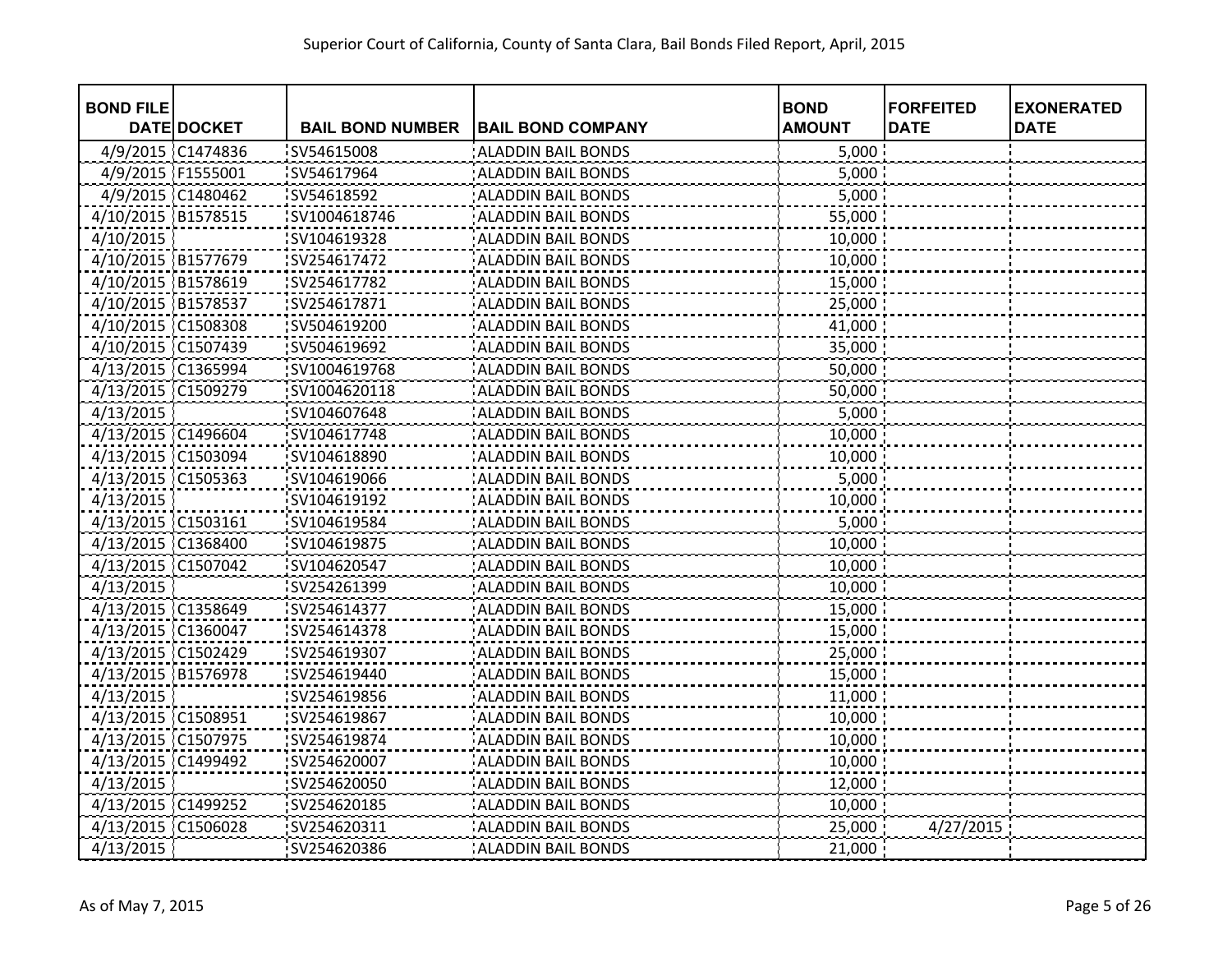| <b>BOND FILE</b>   | <b>DATE DOCKET</b> | <b>BAIL BOND NUMBER</b> | <b>BAIL BOND COMPANY</b>  | <b>BOND</b><br><b>AMOUNT</b> | <b>FORFEITED</b><br><b>DATE</b> | <b>EXONERATED</b><br><b>DATE</b> |
|--------------------|--------------------|-------------------------|---------------------------|------------------------------|---------------------------------|----------------------------------|
| 4/13/2015          |                    | SV254620412             | <b>ALADDIN BAIL BONDS</b> | 15,000                       |                                 |                                  |
| 4/13/2015          |                    | SV504229575             | <b>ALADDIN BAIL BONDS</b> | 30,000                       |                                 |                                  |
| 4/13/2015          |                    | SV504619236             | <b>ALADDIN BAIL BONDS</b> | 25,000                       |                                 |                                  |
| 4/13/2015          |                    | SV54619588              | <b>ALADDIN BAIL BONDS</b> | 1,000                        |                                 |                                  |
| 4/13/2015          |                    | SV54620252              | <b>ALADDIN BAIL BONDS</b> | 1,000                        |                                 |                                  |
| 4/13/2015          |                    | :SV54620504             | <b>ALADDIN BAIL BONDS</b> | 5,000                        |                                 |                                  |
| 4/14/2015 B1474638 |                    | SV104619318             | <b>ALADDIN BAIL BONDS</b> | 7,500                        |                                 |                                  |
| 4/14/2015 F1453088 |                    | SV104619432             | <b>ALADDIN BAIL BONDS</b> | 10,000                       |                                 |                                  |
| 4/14/2015 C1486195 |                    | SV104620711             | <b>ALADDIN BAIL BONDS</b> | 5,000                        |                                 |                                  |
| 4/14/2015 C1509032 |                    | SV104620836             | <b>ALADDIN BAIL BONDS</b> | 10,000                       |                                 |                                  |
| 4/14/2015 F1347215 |                    | SV254619431             | <b>ALADDIN BAIL BONDS</b> | 25,000                       |                                 |                                  |
| 4/14/2015          |                    | SV254619840             | <b>ALADDIN BAIL BONDS</b> | 5,000                        |                                 |                                  |
| 4/14/2015 C1506033 |                    | SV254619926             | <b>ALADDIN BAIL BONDS</b> | 10,000                       |                                 |                                  |
| 4/14/2015 B1368251 |                    | SV504619830             | <b>ALADDIN BAIL BONDS</b> | 30,000                       |                                 |                                  |
| 4/14/2015          |                    | SV504620006             | <b>ALADDIN BAIL BONDS</b> | 25,000                       |                                 | 4/24/2015                        |
| 4/14/2015          |                    | SV504620584             | <b>ALADDIN BAIL BONDS</b> | 25,000                       |                                 |                                  |
| 4/14/2015          |                    | SV54620532              | <b>ALADDIN BAIL BONDS</b> | 2,000                        |                                 |                                  |
| 4/15/2015 C1484308 |                    | SV1004620827            | <b>ALADDIN BAIL BONDS</b> | 100,000                      | 4/27/2015                       |                                  |
| 4/15/2015 C1509404 |                    | SV1004621087            | <b>ALADDIN BAIL BONDS</b> | 51,000                       |                                 |                                  |
| 4/15/2015 F1554537 |                    | SV104619997             | <b>ALADDIN BAIL BONDS</b> | 5,000                        |                                 |                                  |
| 4/15/2015 F1555135 |                    | SV254620093             | <b>ALADDIN BAIL BONDS</b> | 25,000                       |                                 |                                  |
| 4/15/2015 C1505063 |                    | SV254620135             | <b>ALADDIN BAIL BONDS</b> | 15,000                       |                                 |                                  |
| 4/15/2015          |                    | SV254620841             | <b>ALADDIN BAIL BONDS</b> | 15,000                       |                                 |                                  |
| 4/15/2015          |                    | SV254621094             | <b>ALADDIN BAIL BONDS</b> | 20,000                       |                                 |                                  |
| 4/15/2015          |                    | SV504620627             | ALADDIN BAIL BONDS        | 50,000                       |                                 |                                  |
| 4/15/2015 C1501613 |                    | SV504620845             | <b>ALADDIN BAIL BONDS</b> | 36,000                       |                                 |                                  |
| 4/15/2015 F1554618 |                    | SV54620441              | <b>ALADDIN BAIL BONDS</b> | 5,000                        |                                 |                                  |
| 4/15/2015 F1555274 |                    | SV54620713              | <b>ALADDIN BAIL BONDS</b> | 1,000                        |                                 |                                  |
| 4/15/2015 C1497239 |                    | SV54620834              | <b>ALADDIN BAIL BONDS</b> | 5,000                        |                                 |                                  |
| 4/15/2015 C1226428 |                    | SV54621093              | <b>ALADDIN BAIL BONDS</b> | 5,000                        |                                 |                                  |
| 4/16/2015 C1493520 |                    | SV104621340             | <b>ALADDIN BAIL BONDS</b> | 5,000                        |                                 |                                  |
| 4/16/2015 C1505339 |                    | SV1504621163            | <b>ALADDIN BAIL BONDS</b> | 150,000                      |                                 |                                  |
| 4/16/2015 C1487490 |                    | SV1504621178            | <b>ALADDIN BAIL BONDS</b> | 50,000                       |                                 |                                  |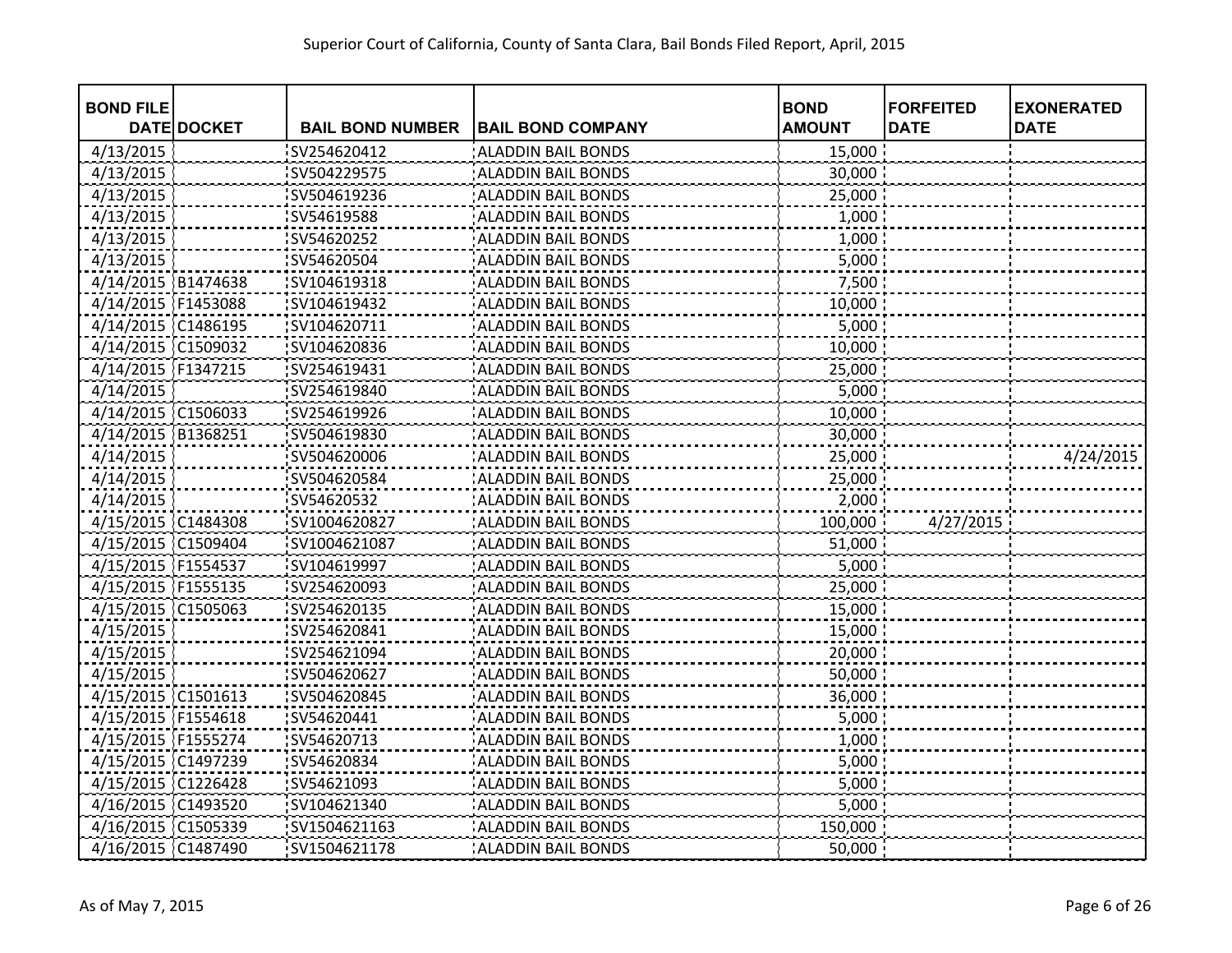| <b>BOND FILE</b>   |                    |                         |                           | <b>BOND</b>   | <b>FORFEITED</b> | <b>EXONERATED</b> |
|--------------------|--------------------|-------------------------|---------------------------|---------------|------------------|-------------------|
|                    | <b>DATE DOCKET</b> | <b>BAIL BOND NUMBER</b> | <b>BAIL BOND COMPANY</b>  | <b>AMOUNT</b> | <b>DATE</b>      | <b>DATE</b>       |
| 4/16/2015          |                    | SV254621128             | <b>ALADDIN BAIL BONDS</b> | 15,000        |                  |                   |
| 4/16/2015 C1487241 |                    | SV254621217             | <b>ALADDIN BAIL BONDS</b> | 10,000        |                  |                   |
| 4/16/2015 C1494686 |                    | SV254621245             | <b>ALADDIN BAIL BONDS</b> | 10,000        |                  |                   |
| 4/16/2015 C1487850 |                    | SV504621215             | <b>ALADDIN BAIL BONDS</b> | 50,000        |                  |                   |
| 4/16/2015 C1507159 |                    | SV504621216             | <b>ALADDIN BAIL BONDS</b> | 40,000        |                  |                   |
| 4/16/2015 C1490532 |                    | SV504621218             | <b>ALADDIN BAIL BONDS</b> | 35,000        |                  |                   |
| 4/16/2015          |                    | SV504621280             | <b>ALADDIN BAIL BONDS</b> | 50,000        |                  |                   |
| 4/16/2015 C1480167 |                    | SV54621286              | <b>ALADDIN BAIL BONDS</b> | 5,000         |                  |                   |
| 4/17/2015 B1365003 |                    | SV1004618723            | <b>ALADDIN BAIL BONDS</b> | 60,000        |                  |                   |
| 4/17/2015 C1508675 |                    | SV1004621367            | <b>ALADDIN BAIL BONDS</b> | 65,000        |                  |                   |
| 4/17/2015          |                    | SV1004621554            | <b>ALADDIN BAIL BONDS</b> | 76,000        |                  |                   |
| 4/17/2015 C1505006 |                    | SV104619021             | <b>ALADDIN BAIL BONDS</b> | 10,000        |                  |                   |
| 4/17/2015 C1505006 |                    | SV104619023             | <b>ALADDIN BAIL BONDS</b> | 10,000        | 5/4/2015         |                   |
| 4/17/2015 C1504211 |                    | SV104619121             | <b>ALADDIN BAIL BONDS</b> | 10,000        |                  |                   |
| 4/17/2015 C1498369 |                    | SV104619347             | <b>ALADDIN BAIL BONDS</b> | 10,000        |                  |                   |
| 4/17/2015 C1494642 |                    | SV104621673             | <b>ALADDIN BAIL BONDS</b> | 10,000        |                  |                   |
| 4/17/2015 C1490456 |                    | SV104621674             | <b>ALADDIN BAIL BONDS</b> | 10,000        |                  |                   |
| 4/17/2015 C1486995 |                    | SV254620027             | <b>ALADDIN BAIL BONDS</b> | 25,000        |                  |                   |
| 4/17/2015 C1485710 |                    | SV254621476             | <b>ALADDIN BAIL BONDS</b> | 15,000        | 4/27/2015        |                   |
| 4/17/2015 C1508680 |                    | SV254621543             | <b>ALADDIN BAIL BONDS</b> | 10,000        |                  |                   |
| 4/17/2015 C1507139 |                    | SV254621593             | <b>ALADDIN BAIL BONDS</b> | 10,000        | 4/30/2015        |                   |
| 4/17/2015 C1506098 |                    | SV254621601             | <b>ALADDIN BAIL BONDS</b> | 20,000        | 4/30/2015        |                   |
| 4/17/2015 C1372203 |                    | SV504621358             | <b>ALADDIN BAIL BONDS</b> | 20,000        |                  |                   |
| 4/17/2015 C1509293 |                    | SV504621401             | <b>ALADDIN BAIL BONDS</b> | 30,000        |                  |                   |
| 4/17/2015 C1477104 |                    | SV504621580             | <b>ALADDIN BAIL BONDS</b> | 10,000        |                  |                   |
| 4/17/2015 C1508872 |                    | SV504621659             | <b>ALADDIN BAIL BONDS</b> | 50,000        |                  |                   |
| 4/17/2015          |                    | SV54621496              | <b>ALADDIN BAIL BONDS</b> | 5,000         |                  |                   |
| 4/17/2015 C1495275 |                    | SV54621622              | <b>ALADDIN BAIL BONDS</b> | 2,000         |                  |                   |
| 4/17/2015 C1508876 |                    | SV54621675              | <b>ALADDIN BAIL BONDS</b> | 5,000         |                  |                   |
| 4/20/2015 F1555286 |                    | SV1004621243            | <b>ALADDIN BAIL BONDS</b> | 75,000        |                  |                   |
| 4/20/2015          |                    | SV1004622398            | <b>ALADDIN BAIL BONDS</b> | 60,000        |                  |                   |
| 4/20/2015 C1400627 |                    | SV104620598             | <b>ALADDIN BAIL BONDS</b> | 10,000        |                  |                   |
| 4/20/2015 C1504630 |                    | SV104621059             | <b>ALADDIN BAIL BONDS</b> | 5,000         |                  |                   |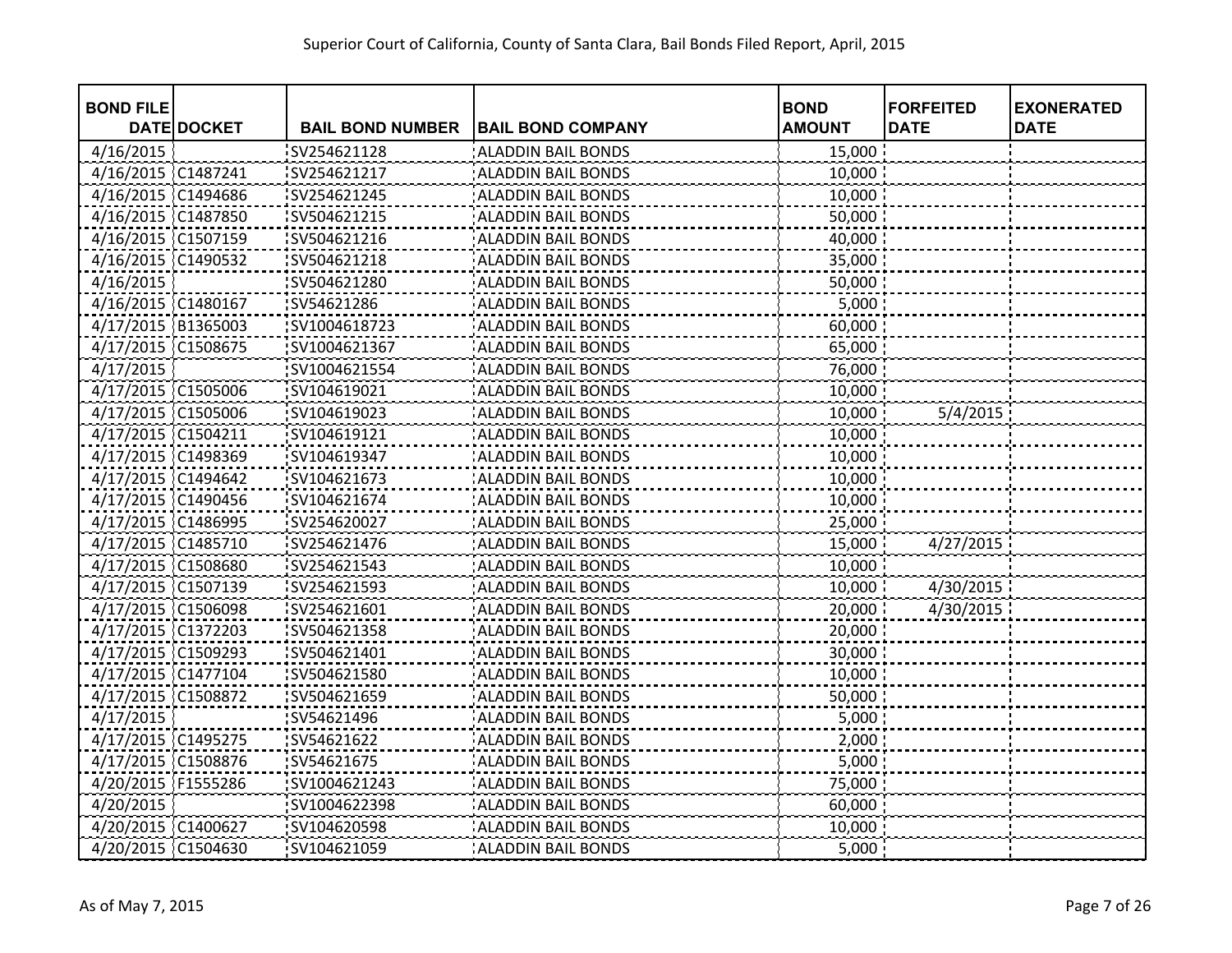| <b>BOND FILE</b>   | <b>DATE DOCKET</b> | <b>BAIL BOND NUMBER</b> | <b>BAIL BOND COMPANY</b>  | <b>BOND</b><br><b>AMOUNT</b> | <b>FORFEITED</b><br><b>DATE</b> | <b>EXONERATED</b><br><b>DATE</b> |
|--------------------|--------------------|-------------------------|---------------------------|------------------------------|---------------------------------|----------------------------------|
| 4/20/2015          |                    | SV104621678             | <b>ALADDIN BAIL BONDS</b> | 5,250                        |                                 |                                  |
|                    |                    |                         |                           |                              |                                 |                                  |
| 4/20/2015 C1506565 |                    | SV104621745             | <b>ALADDIN BAIL BONDS</b> | 1,000                        |                                 |                                  |
| 4/20/2015          | C1498585           | SV104622294             | <b>ALADDIN BAIL BONDS</b> | 10,000                       |                                 |                                  |
| 4/20/2015          |                    | SV104622363             | <b>ALADDIN BAIL BONDS</b> | 7,000                        |                                 |                                  |
| 4/20/2015 C1400835 |                    | SV254605474             | <b>ALADDIN BAIL BONDS</b> | 15,000                       |                                 |                                  |
| 4/20/2015 C1228764 |                    | SV254620808             | <b>ALADDIN BAIL BONDS</b> | 25,000                       |                                 |                                  |
| 4/20/2015          |                    | SV254621185             | <b>ALADDIN BAIL BONDS</b> | 21,000                       |                                 |                                  |
| 4/20/2015 C1492369 |                    | SV254621629             | <b>ALADDIN BAIL BONDS</b> | 15,000                       |                                 |                                  |
| 4/20/2015 C1505894 |                    | SV254621813             | <b>ALADDIN BAIL BONDS</b> | 25,000                       |                                 |                                  |
| 4/20/2015 C1493883 |                    | SV254621904             | <b>ALADDIN BAIL BONDS</b> | 15,000                       |                                 | 4/24/2015                        |
| 4/20/2015 C1509286 |                    | SV254621984             | <b>ALADDIN BAIL BONDS</b> | 20,000                       |                                 |                                  |
| 4/20/2015 C1505540 |                    | SV254622028             | <b>ALADDIN BAIL BONDS</b> | 10,000                       |                                 |                                  |
| 4/20/2015          |                    | SV254622152             | <b>ALADDIN BAIL BONDS</b> | 20,000                       |                                 |                                  |
| 4/20/2015 C1508864 |                    | SV254622289             | <b>ALADDIN BAIL BONDS</b> | 25,000                       |                                 |                                  |
| 4/20/2015 C1490448 |                    | SV254622293             | <b>ALADDIN BAIL BONDS</b> | 15,000                       |                                 |                                  |
| 4/20/2015 C1477070 |                    | SV254622296             | <b>ALADDIN BAIL BONDS</b> | 7,500                        |                                 |                                  |
| 4/20/2015 C1503740 |                    | SV254622297             | <b>ALADDIN BAIL BONDS</b> | 5,000                        |                                 |                                  |
| 4/20/2015 C1472327 |                    | SV254622316             | <b>ALADDIN BAIL BONDS</b> | 10,000                       |                                 |                                  |
| 4/20/2015          |                    | SV254622592             | <b>ALADDIN BAIL BONDS</b> | 5,000                        |                                 |                                  |
| 4/20/2015 C1479770 |                    | SV504620688             | <b>ALADDIN BAIL BONDS</b> | 50,000                       |                                 |                                  |
| 4/20/2015 C1243514 |                    | SV504621911             | <b>ALADDIN BAIL BONDS</b> | 35,000                       |                                 |                                  |
| 4/20/2015 C1480766 |                    | SV504621961             | <b>ALADDIN BAIL BONDS</b> | 40,000                       |                                 |                                  |
| 4/20/2015 C1370727 |                    | SV504621977             | <b>ALADDIN BAIL BONDS</b> | 25,000                       |                                 |                                  |
| 4/20/2015          |                    | SV504622083             | <b>ALADDIN BAIL BONDS</b> | 25,000                       |                                 |                                  |
| 4/20/2015          |                    | SV504622086             | <b>ALADDIN BAIL BONDS</b> | 25,000                       |                                 |                                  |
| 4/20/2015          |                    | SV504622093             | <b>ALADDIN BAIL BONDS</b> | 10,000                       |                                 |                                  |
| 4/20/2015          |                    | SV504622168             | <b>ALADDIN BAIL BONDS</b> | 50,000                       |                                 |                                  |
| 4/20/2015          |                    | SV504622300             | <b>ALADDIN BAIL BONDS</b> | 20,000                       |                                 |                                  |
| 4/20/2015 C1481003 |                    | SV504622362             | <b>ALADDIN BAIL BONDS</b> | 50,000                       |                                 |                                  |
| 4/20/2015 C1504816 |                    | SV504622444             | <b>ALADDIN BAIL BONDS</b> | 50,000                       |                                 |                                  |
| 4/20/2015          |                    | SV504622618             | <b>ALADDIN BAIL BONDS</b> | 26,000                       |                                 |                                  |
| 4/20/2015 C1505419 |                    | SV54229562              | <b>ALADDIN BAIL BONDS</b> | 5,000                        |                                 |                                  |
| 4/20/2015 C1364214 |                    | SV54618587              | <b>ALADDIN BAIL BONDS</b> | 5,000                        |                                 |                                  |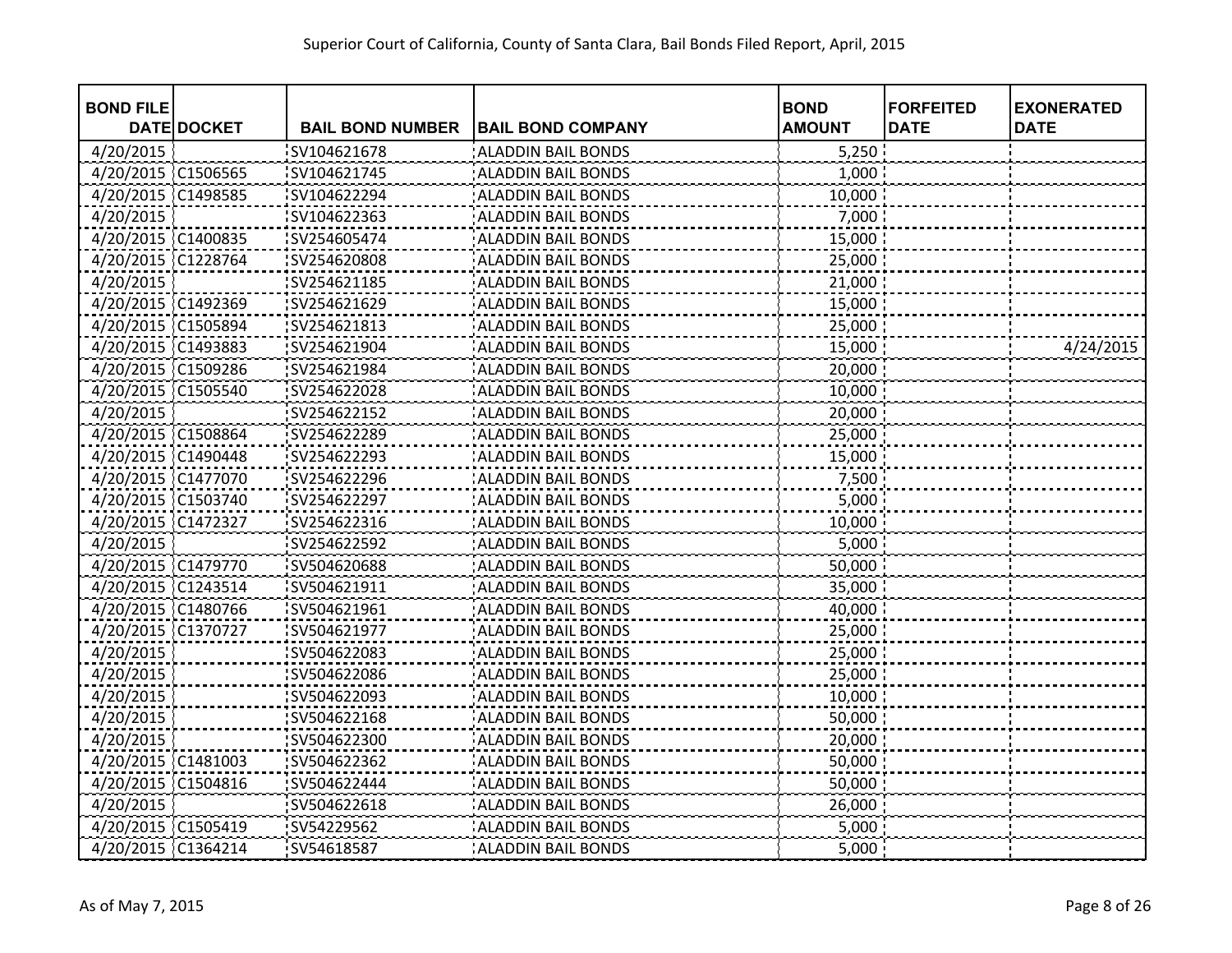| <b>BOND FILE</b>   |                    |                         |                           | <b>BOND</b>   | <b>FORFEITED</b> | <b>EXONERATED</b> |
|--------------------|--------------------|-------------------------|---------------------------|---------------|------------------|-------------------|
|                    | <b>DATE DOCKET</b> | <b>BAIL BOND NUMBER</b> | <b>BAIL BOND COMPANY</b>  | <b>AMOUNT</b> | <b>DATE</b>      | <b>DATE</b>       |
| 4/20/2015 F1555049 |                    | SV54621281              | <b>ALADDIN BAIL BONDS</b> | 1,000         |                  |                   |
| 4/20/2015 C1502828 |                    | SV54621912              | <b>ALADDIN BAIL BONDS</b> | 3,000         |                  |                   |
| 4/20/2015 C1504385 |                    | SV54621913              | <b>ALADDIN BAIL BONDS</b> | 5,000         |                  |                   |
| 4/20/2015 C1364922 |                    | SV54621985              | <b>ALADDIN BAIL BONDS</b> | 1,000         |                  | 4/24/2015         |
| 4/20/2015 C1498780 |                    | SV54622295              | <b>ALADDIN BAIL BONDS</b> | 2,500         |                  |                   |
| 4/20/2015          |                    | SV54622385              | <b>ALADDIN BAIL BONDS</b> | 5,000         |                  |                   |
| 4/20/2015          |                    | SV54622657              | <b>ALADDIN BAIL BONDS</b> | 250           |                  |                   |
| 4/21/2015          |                    | SV1004622983            | <b>ALADDIN BAIL BONDS</b> | 100,000:      |                  |                   |
| 4/21/2015 C1507162 |                    | SV1004622990            | <b>ALADDIN BAIL BONDS</b> | 100,000       |                  |                   |
| 4/21/2015 B1578510 |                    | SV104620959             | <b>ALADDIN BAIL BONDS</b> | 7,500         |                  |                   |
| 4/21/2015 B1577425 |                    | SV104621172             | <b>ALADDIN BAIL BONDS</b> | 10,000        |                  |                   |
| 4/21/2015 B1476553 |                    | SV104621494             | <b>ALADDIN BAIL BONDS</b> | 10,000        |                  |                   |
| 4/21/2015 C1401130 |                    | SV104622741             | <b>ALADDIN BAIL BONDS</b> | 10,000        |                  |                   |
| 4/21/2015 C1401197 |                    | SV104622742             | <b>ALADDIN BAIL BONDS</b> | 10,000        |                  |                   |
| 4/21/2015 C1497421 |                    | SV104622743             | <b>ALADDIN BAIL BONDS</b> | 10,000        |                  |                   |
| 4/21/2015          |                    | SV104622802             | <b>ALADDIN BAIL BONDS</b> | 10,000        |                  |                   |
| 4/21/2015 C1509752 |                    | SV104623002             | <b>ALADDIN BAIL BONDS</b> | 10,000        |                  |                   |
| 4/21/2015 C1492062 |                    | SV254622746             | <b>ALADDIN BAIL BONDS</b> | 15,000        |                  |                   |
| 4/21/2015 C1509754 |                    | SV254622919             | <b>ALADDIN BAIL BONDS</b> | 15,000        |                  |                   |
| 4/21/2015 C1489586 |                    | SV504622696             | <b>ALADDIN BAIL BONDS</b> | 20,000        |                  |                   |
| 4/21/2015 C1478891 |                    | SV504623014             | <b>ALADDIN BAIL BONDS</b> | 50,000        |                  |                   |
| 4/21/2015          |                    | SV54622744              | <b>ALADDIN BAIL BONDS</b> | 1,000         |                  |                   |
| 4/21/2015          |                    | SV54622747              | <b>ALADDIN BAIL BONDS</b> | 1,000         |                  |                   |
| 4/21/2015          |                    | SV54623010              | <b>ALADDIN BAIL BONDS</b> | 2,000         |                  |                   |
| 4/21/2015 C1502626 |                    | SV54623012              | <b>ALADDIN BAIL BONDS</b> | 2,000         |                  |                   |
| 4/22/2015 C1506158 |                    | SV1004623166            | <b>ALADDIN BAIL BONDS</b> | 57,000        |                  |                   |
| 4/22/2015 B1576621 |                    | SV104620966             | <b>ALADDIN BAIL BONDS</b> | 10,000        |                  |                   |
| 4/22/2015 F1554353 |                    | SV104622536             | <b>ALADDIN BAIL BONDS</b> | 10,000        |                  |                   |
| 4/22/2015 C1506206 |                    | SV104622943             | <b>ALADDIN BAIL BONDS</b> | 10,000        |                  |                   |
| 4/22/2015 F1555142 |                    | SV104623283             | <b>ALADDIN BAIL BONDS</b> | 10,000        |                  |                   |
| 4/22/2015 C1499308 |                    | SV2504623138            | <b>ALADDIN BAIL BONDS</b> | 165,000       |                  |                   |
| 4/22/2015 F1451549 |                    | SV254621650             | <b>ALADDIN BAIL BONDS</b> | 10,000        |                  |                   |
| 4/22/2015 F1452156 |                    | SV254622407             | <b>ALADDIN BAIL BONDS</b> | 20,000        |                  |                   |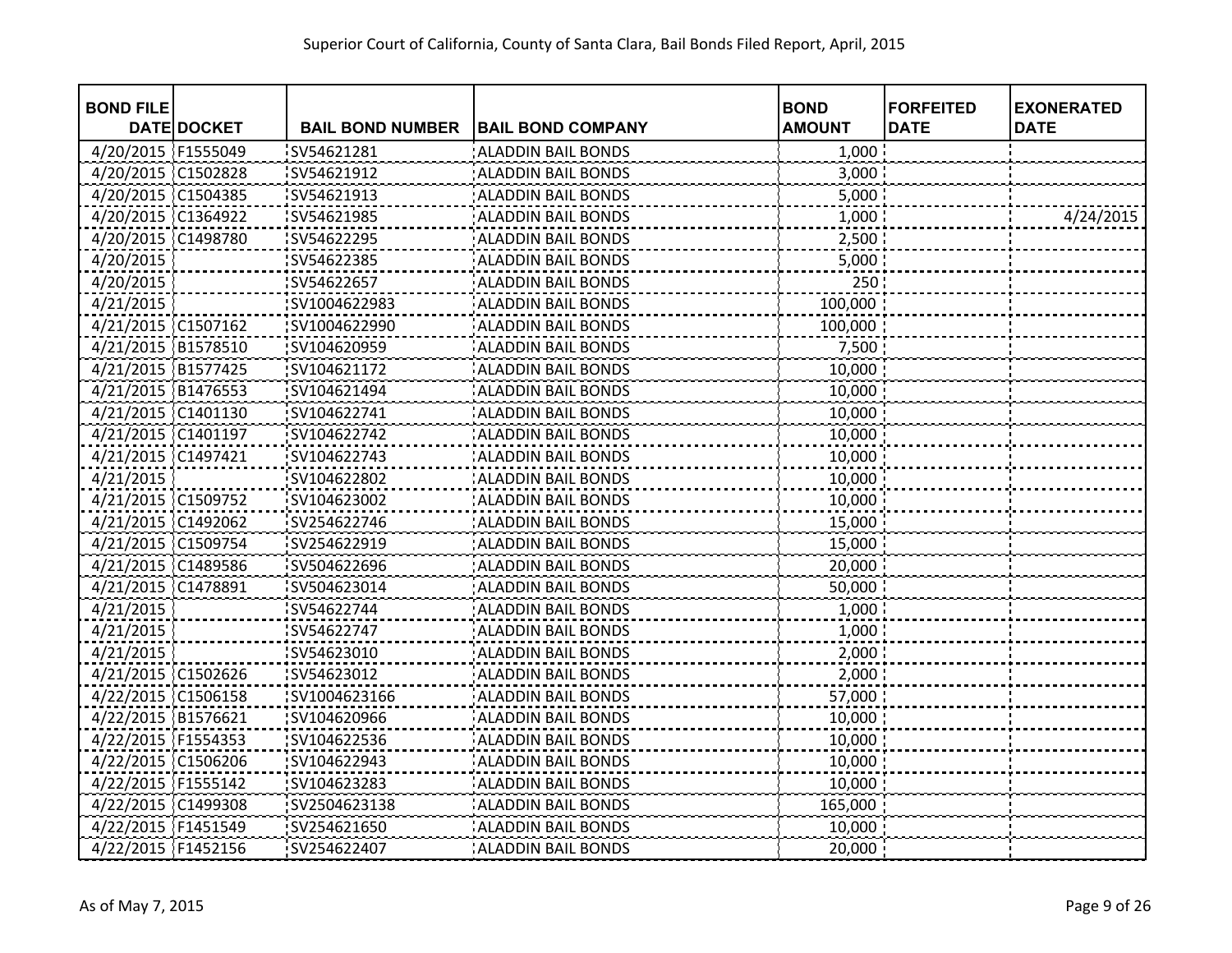| <b>BOND FILE</b>   |                    |                         |                           | <b>BOND</b>   | <b>FORFEITED</b> | <b>EXONERATED</b> |
|--------------------|--------------------|-------------------------|---------------------------|---------------|------------------|-------------------|
|                    | <b>DATE DOCKET</b> | <b>BAIL BOND NUMBER</b> | <b>BAIL BOND COMPANY</b>  | <b>AMOUNT</b> | <b>DATE</b>      | <b>DATE</b>       |
| 4/22/2015 F1451700 |                    | SV254622409             | <b>ALADDIN BAIL BONDS</b> | 15,000        |                  |                   |
| 4/22/2015 F1554598 |                    | SV254622537             | <b>ALADDIN BAIL BONDS</b> | 15,000        |                  |                   |
| 4/22/2015          |                    | SV254623095             | <b>ALADDIN BAIL BONDS</b> | 25,000        |                  |                   |
| 4/22/2015 C1509106 |                    | SV254623230             | <b>ALADDIN BAIL BONDS</b> | 15,000        |                  |                   |
| 4/22/2015 C1485639 |                    | SV254623274             | <b>ALADDIN BAIL BONDS</b> | 20,000        |                  |                   |
| 4/22/2015 B1578232 |                    | SV504620902             | <b>ALADDIN BAIL BONDS</b> | 50,000        |                  |                   |
| 4/22/2015          |                    | SV504623219             | <b>ALADDIN BAIL BONDS</b> | 35,000        |                  |                   |
| 4/22/2015 C1401074 |                    | SV54622118              | <b>ALADDIN BAIL BONDS</b> | 5,000         |                  |                   |
| 4/22/2015 C1507497 |                    | SV54622535              | <b>ALADDIN BAIL BONDS</b> | 5,000         |                  |                   |
| 4/23/2015 C1497834 |                    | SV104619796             | <b>ALADDIN BAIL BONDS</b> | 10,000        |                  |                   |
| 4/23/2015          |                    | SV104622475             | <b>ALADDIN BAIL BONDS</b> | 10,000        |                  |                   |
| 4/23/2015 B1476444 |                    | SV254620674             | ALADDIN BAIL BONDS        | 25,000        |                  |                   |
| 4/23/2015 B1578833 |                    | SV254621723             | <b>ALADDIN BAIL BONDS</b> | 10,000        |                  |                   |
| 4/23/2015 B1473325 |                    | SV254623165             | <b>ALADDIN BAIL BONDS</b> | 25,000        |                  |                   |
| 4/23/2015          |                    | SV254623344             | <b>ALADDIN BAIL BONDS</b> | 20,000        |                  |                   |
| 4/23/2015 C1509613 |                    | SV254623447             | <b>ALADDIN BAIL BONDS</b> | 25,000        |                  |                   |
| 4/23/2015 C1487553 |                    | SV254623456             | <b>ALADDIN BAIL BONDS</b> | 15,000        |                  |                   |
| 4/23/2015 C1504714 |                    | SV254623530             | <b>ALADDIN BAIL BONDS</b> | 20,000        |                  |                   |
| 4/23/2015 B1578834 |                    | SV504622050             | <b>ALADDIN BAIL BONDS</b> | 30,000        |                  |                   |
| 4/23/2015 B1578834 |                    | SV504622074             | <b>ALADDIN BAIL BONDS</b> | 30,000        |                  |                   |
| 4/23/2015          |                    | SV504622852             | <b>ALADDIN BAIL BONDS</b> | 25,000        |                  | 5/4/2015          |
| 4/23/2015 C1503080 |                    | SV504623621             | <b>ALADDIN BAIL BONDS</b> | 50,000        |                  |                   |
| 4/23/2015 B1472055 |                    | SV54622349              | <b>ALADDIN BAIL BONDS</b> | 5,000         |                  |                   |
| 4/24/2015 F1554183 |                    | SV104621982             | <b>ALADDIN BAIL BONDS</b> | 10,000        |                  |                   |
| 4/24/2015 F1554621 |                    | SV104622777             | <b>ALADDIN BAIL BONDS</b> | 5,000         |                  |                   |
| 4/24/2015 F1346726 |                    | SV104623960             | <b>ALADDIN BAIL BONDS</b> | 10,000        |                  |                   |
| 4/24/2015 C1502541 |                    | SV254623757             | <b>ALADDIN BAIL BONDS</b> | 15,000        | 4/29/2015        |                   |
| 4/24/2015 C1506194 |                    | SV254623914             | <b>ALADDIN BAIL BONDS</b> | 25,000        |                  |                   |
| 4/24/2015          |                    | SV504623916             | <b>ALADDIN BAIL BONDS</b> | 25,000        |                  |                   |
| 4/24/2015 C1401094 |                    | SV54622665              | <b>ALADDIN BAIL BONDS</b> | 2,000         |                  |                   |
| 4/27/2015 C1507738 |                    | SV104623850             | <b>ALADDIN BAIL BONDS</b> | 10,000        |                  |                   |
| 4/27/2015 C1495731 |                    | SV104624963             | <b>ALADDIN BAIL BONDS</b> | 10,000        |                  |                   |
| 4/27/2015 C1507189 |                    | SV504620227             | <b>ALADDIN BAIL BONDS</b> | 35,000        |                  |                   |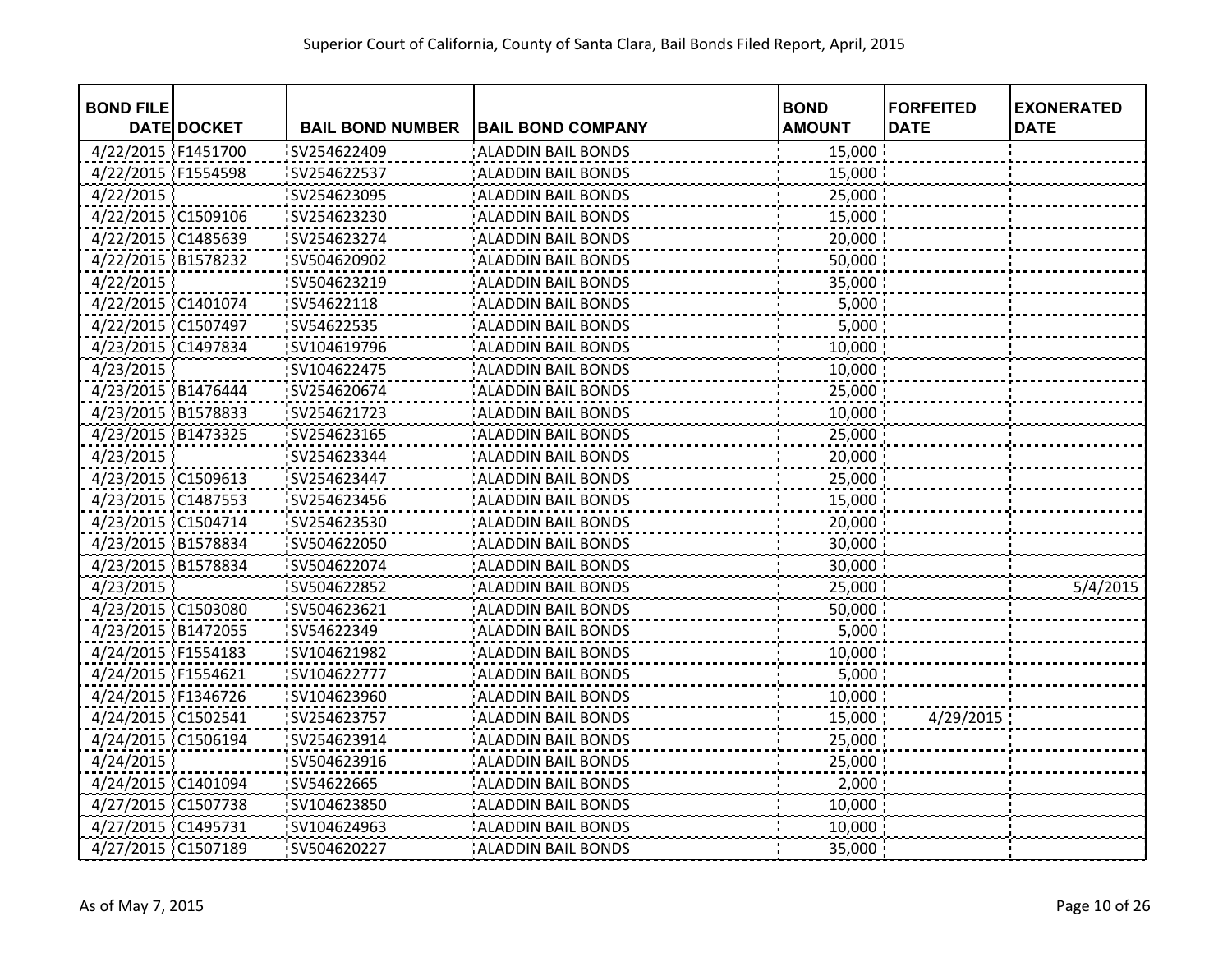| <b>BOND FILE</b>   | <b>DATE DOCKET</b> | <b>BAIL BOND NUMBER</b> | <b>BAIL BOND COMPANY</b>  | <b>BOND</b><br><b>AMOUNT</b> | <b>FORFEITED</b><br><b>DATE</b> | <b>EXONERATED</b><br><b>DATE</b> |
|--------------------|--------------------|-------------------------|---------------------------|------------------------------|---------------------------------|----------------------------------|
| 4/27/2015 C1401208 |                    | SV54622681              | <b>ALADDIN BAIL BONDS</b> | 2,500                        |                                 |                                  |
| 4/27/2015 C1400014 |                    | SV54622682              | <b>ALADDIN BAIL BONDS</b> | 1,000                        |                                 |                                  |
| 4/27/2015 C1507485 |                    | SV54623070              | <b>ALADDIN BAIL BONDS</b> | 5,000                        |                                 |                                  |
| 4/28/2015 C1483058 |                    | SV104616867             | <b>ALADDIN BAIL BONDS</b> | 5,000                        |                                 |                                  |
| 4/28/2015 C1400794 |                    | SV104624213             | <b>ALADDIN BAIL BONDS</b> | 2,000                        |                                 |                                  |
| 4/28/2015          |                    | SV104624437             | <b>ALADDIN BAIL BONDS</b> | 10,000                       |                                 |                                  |
| 4/28/2015 C1490725 |                    | SV104625130             | <b>ALADDIN BAIL BONDS</b> | 10,000                       |                                 |                                  |
| 4/28/2015 C1502182 |                    | SV1504623635            | <b>ALADDIN BAIL BONDS</b> | 145,000 :                    |                                 |                                  |
| 4/28/2015 C1355782 |                    | SV254624214             | <b>ALADDIN BAIL BONDS</b> | 25,000                       |                                 |                                  |
| 4/28/2015 C1496254 |                    | SV254624215             | <b>ALADDIN BAIL BONDS</b> | 20,000                       |                                 |                                  |
| 4/28/2015 C1509826 |                    | SV254624317             | <b>ALADDIN BAIL BONDS</b> | 25,000                       |                                 |                                  |
| 4/28/2015 C1509827 |                    | SV254624319             | <b>ALADDIN BAIL BONDS</b> | 25,000                       |                                 |                                  |
| 4/28/2015 C1504969 |                    | SV254624694             | <b>ALADDIN BAIL BONDS</b> | 15,000                       |                                 |                                  |
| 4/28/2015 C1505456 |                    | SV254624754             | <b>ALADDIN BAIL BONDS</b> | 15,000                       |                                 |                                  |
| 4/28/2015          |                    | SV254624803             | <b>ALADDIN BAIL BONDS</b> | 12,000                       |                                 |                                  |
| 4/28/2015 C1509830 |                    | SV254625009             | <b>ALADDIN BAIL BONDS</b> | 21,250                       |                                 |                                  |
| 4/28/2015 C1111321 |                    | SV254625074             | <b>ALADDIN BAIL BONDS</b> | 10,000                       |                                 |                                  |
| 4/28/2015 C1480172 |                    | SV254625075             | <b>ALADDIN BAIL BONDS</b> | 10,000                       |                                 |                                  |
| 4/28/2015 C1509349 |                    | SV254625098             | <b>ALADDIN BAIL BONDS</b> | 10,000                       |                                 |                                  |
| 4/28/2015 C1488145 |                    | SV504621444             | <b>ALADDIN BAIL BONDS</b> | 25,000                       |                                 |                                  |
| 4/28/2015          |                    | SV504624019             | <b>ALADDIN BAIL BONDS</b> | 30,000                       |                                 |                                  |
| 4/28/2015 C1504105 |                    | SV504624046             | <b>ALADDIN BAIL BONDS</b> | 30,000                       |                                 |                                  |
| 4/28/2015 C1509226 |                    | SV504624516             | <b>ALADDIN BAIL BONDS</b> | 35,000                       |                                 |                                  |
| 4/28/2015 C1496796 |                    | SV504624587             | <b>ALADDIN BAIL BONDS</b> | 40,000                       |                                 |                                  |
| 4/28/2015 C1509946 |                    | SV504624704             | <b>ALADDIN BAIL BONDS</b> | 40,000                       |                                 |                                  |
| 4/28/2015 C1489378 |                    | SV504625073             | <b>ALADDIN BAIL BONDS</b> | 10,000                       |                                 |                                  |
| 4/28/2015 C1507473 |                    | SV504625201             | <b>ALADDIN BAIL BONDS</b> | 30,000                       |                                 |                                  |
| 4/28/2015 C1508550 |                    | SV54624271              | <b>ALADDIN BAIL BONDS</b> | 5,000                        |                                 |                                  |
| 4/28/2015          |                    | SV54624575              | <b>ALADDIN BAIL BONDS</b> | 5,000                        |                                 |                                  |
| 4/28/2015 C1508390 |                    | SV54624658              | <b>ALADDIN BAIL BONDS</b> | 5,000                        |                                 |                                  |
| 4/28/2015          |                    | SV54624673              | <b>ALADDIN BAIL BONDS</b> | 5,000                        |                                 |                                  |
| 4/29/2015 C1506323 |                    | SV104623218             | <b>ALADDIN BAIL BONDS</b> | 10,000                       |                                 |                                  |
| 4/29/2015 F1555318 |                    | SV104623854             | <b>ALADDIN BAIL BONDS</b> | 10,000                       |                                 |                                  |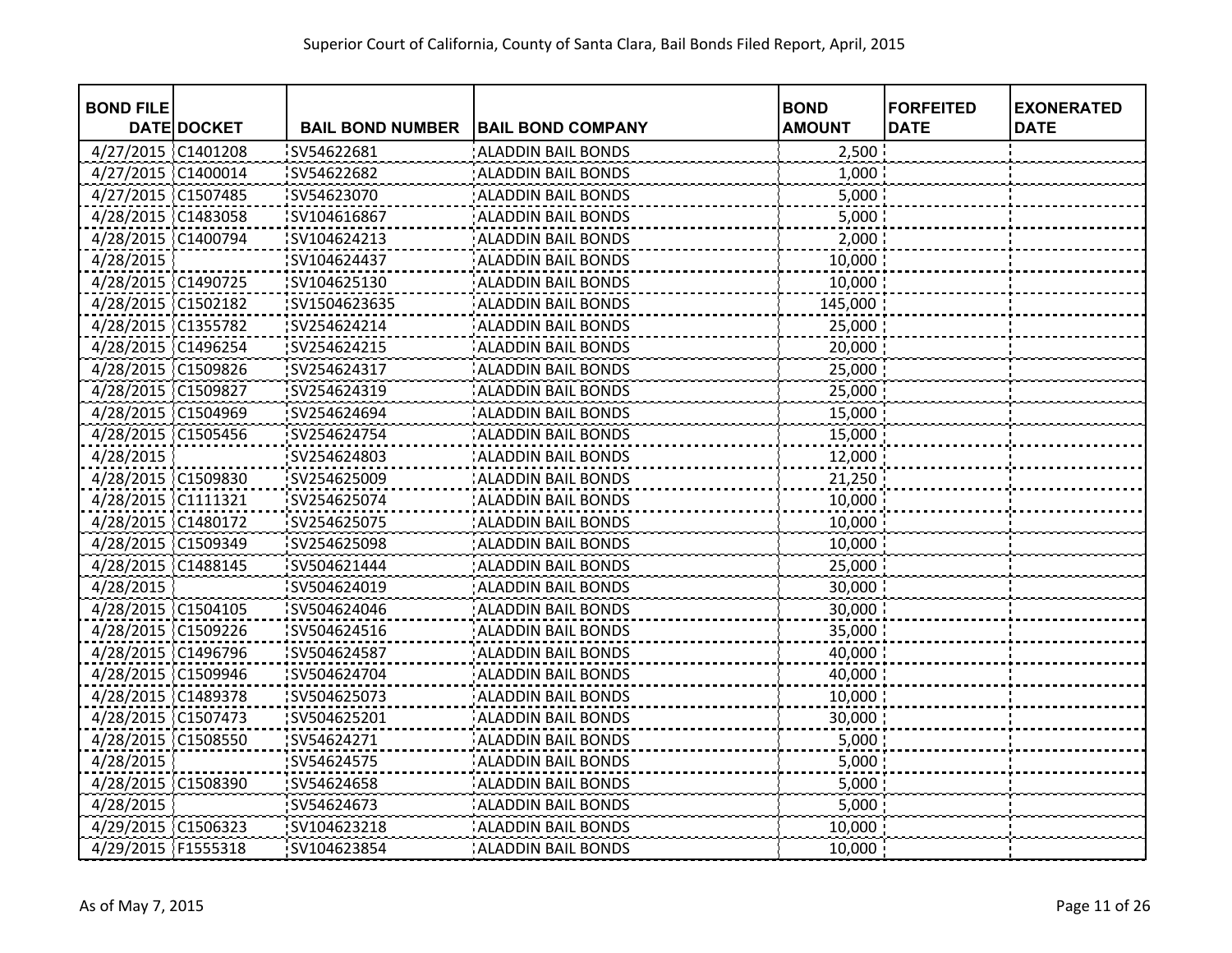| <b>BOND FILE</b>   | <b>DATE DOCKET</b> | <b>BAIL BOND NUMBER</b> | <b>BAIL BOND COMPANY</b>       | <b>BOND</b><br><b>AMOUNT</b> | <b>FORFEITED</b><br><b>DATE</b> | <b>EXONERATED</b><br><b>DATE</b> |
|--------------------|--------------------|-------------------------|--------------------------------|------------------------------|---------------------------------|----------------------------------|
| 4/29/2015 C1485440 |                    | SV104624114             | <b>ALADDIN BAIL BONDS</b>      | 5,000                        |                                 |                                  |
| 4/29/2015 C1507181 |                    | SV104624212             | <b>ALADDIN BAIL BONDS</b>      | 10,000                       |                                 |                                  |
| 4/29/2015 C1505531 |                    | SV254624711             | <b>ALADDIN BAIL BONDS</b>      | 20,000                       |                                 |                                  |
| 4/29/2015          |                    | SV254624883             | <b>ALADDIN BAIL BONDS</b>      | 6,250                        |                                 |                                  |
| 4/29/2015 B1578880 |                    | SV254625333             | <b>ALADDIN BAIL BONDS</b>      | 15,000                       |                                 |                                  |
| 4/29/2015 C1400366 |                    | SV254625403             | <b>ALADDIN BAIL BONDS</b>      | 20,000                       |                                 |                                  |
| 4/29/2015 F1452387 |                    | SV504624202             | <b>ALADDIN BAIL BONDS</b>      | 50,000                       |                                 |                                  |
| 4/29/2015 B1578940 |                    | SV504624615             | <b>ALADDIN BAIL BONDS</b>      | 10,000                       |                                 |                                  |
| 4/29/2015 C1509953 |                    | SV504625259             | <b>ALADDIN BAIL BONDS</b>      | 50,000                       |                                 |                                  |
| 4/29/2015 C1509949 |                    | SV504625355             | <b>ALADDIN BAIL BONDS</b>      | 50,000                       |                                 |                                  |
| 4/29/2015 C1357854 |                    | SV504625371             | <b>ALADDIN BAIL BONDS</b>      | 50,000                       |                                 |                                  |
| 4/29/2015 C1503638 |                    | SV504625408             | <b>ALADDIN BAIL BONDS</b>      | 50,000                       |                                 |                                  |
| 4/29/2015          |                    | 211790 SV504625409      | <b>ALADDIN BAIL BONDS</b>      | 35,000                       |                                 |                                  |
| 4/29/2015 C1504904 |                    | SV54623175              | <b>ALADDIN BAIL BONDS</b>      | 5,000                        |                                 |                                  |
| 4/29/2015 F1554498 |                    | SV54624310              | <b>ALADDIN BAIL BONDS</b>      | 5,000                        |                                 |                                  |
| 4/29/2015          |                    | SV54624415              | <b>ALADDIN BAIL BONDS</b>      | 5,000                        |                                 |                                  |
| 4/29/2015 C1509263 |                    | SV54624726              | <b>ALADDIN BAIL BONDS</b>      | 5,000                        |                                 |                                  |
| 4/29/2015 C1505520 |                    | SV54624755              | <b>ALADDIN BAIL BONDS</b>      | 5,000                        |                                 |                                  |
| 4/29/2015 F1554506 |                    | SV54624840              | <b>ALADDIN BAIL BONDS</b>      | 5,000                        |                                 |                                  |
| 4/30/2015 C1509338 |                    | SV1004625593            | <b>ALADDIN BAIL BONDS</b>      | 100,000                      |                                 |                                  |
| 4/30/2015 C1506320 |                    | SV1004625601            | <b>ALADDIN BAIL BONDS</b>      | 80,000                       |                                 |                                  |
| 4/30/2015          |                    | SV104625490             | <b>ALADDIN BAIL BONDS</b>      | 10,000                       |                                 |                                  |
| 4/30/2015 C1505509 |                    | SV104625600             | <b>ALADDIN BAIL BONDS</b>      | 10,000                       |                                 |                                  |
| 4/30/2015 C1510062 |                    | SV254625550             | <b>ALADDIN BAIL BONDS</b>      | 25,000                       |                                 |                                  |
| 4/30/2015          |                    | SV254625594             | <b>ALADDIN BAIL BONDS</b>      | 25,000                       |                                 |                                  |
| 4/30/2015 C1474984 |                    | SV504625452             | <b>ALADDIN BAIL BONDS</b>      | 50,000                       |                                 |                                  |
| 4/30/2015 C1509715 |                    | SV504625535             | <b>ALADDIN BAIL BONDS</b>      | 50,000                       |                                 |                                  |
| 4/30/2015          |                    | SV54624905              | <b>ALADDIN BAIL BONDS</b>      | 1,000                        |                                 |                                  |
| 4/30/2015 C1400317 |                    | SV54625455              | <b>ALADDIN BAIL BONDS</b>      | 5,000                        |                                 |                                  |
| 4/30/2015          |                    | SV54625472              | <b>ALADDIN BAIL BONDS</b>      | 5,000                        |                                 |                                  |
| 4/30/2015 C1505237 |                    | SV54625602              | <b>ALADDIN BAIL BONDS</b>      | 100 <sub>1</sub>             |                                 |                                  |
| 4/13/2015 C1506328 |                    | T2550498995             | ALEX PADILLA BAIL BONDS        | 15,000                       |                                 |                                  |
| 4/2/2015 F1554871  |                    | 2015AA048595            | <b>ALICE CORTEZ BAIL BONDS</b> | 5,000                        |                                 |                                  |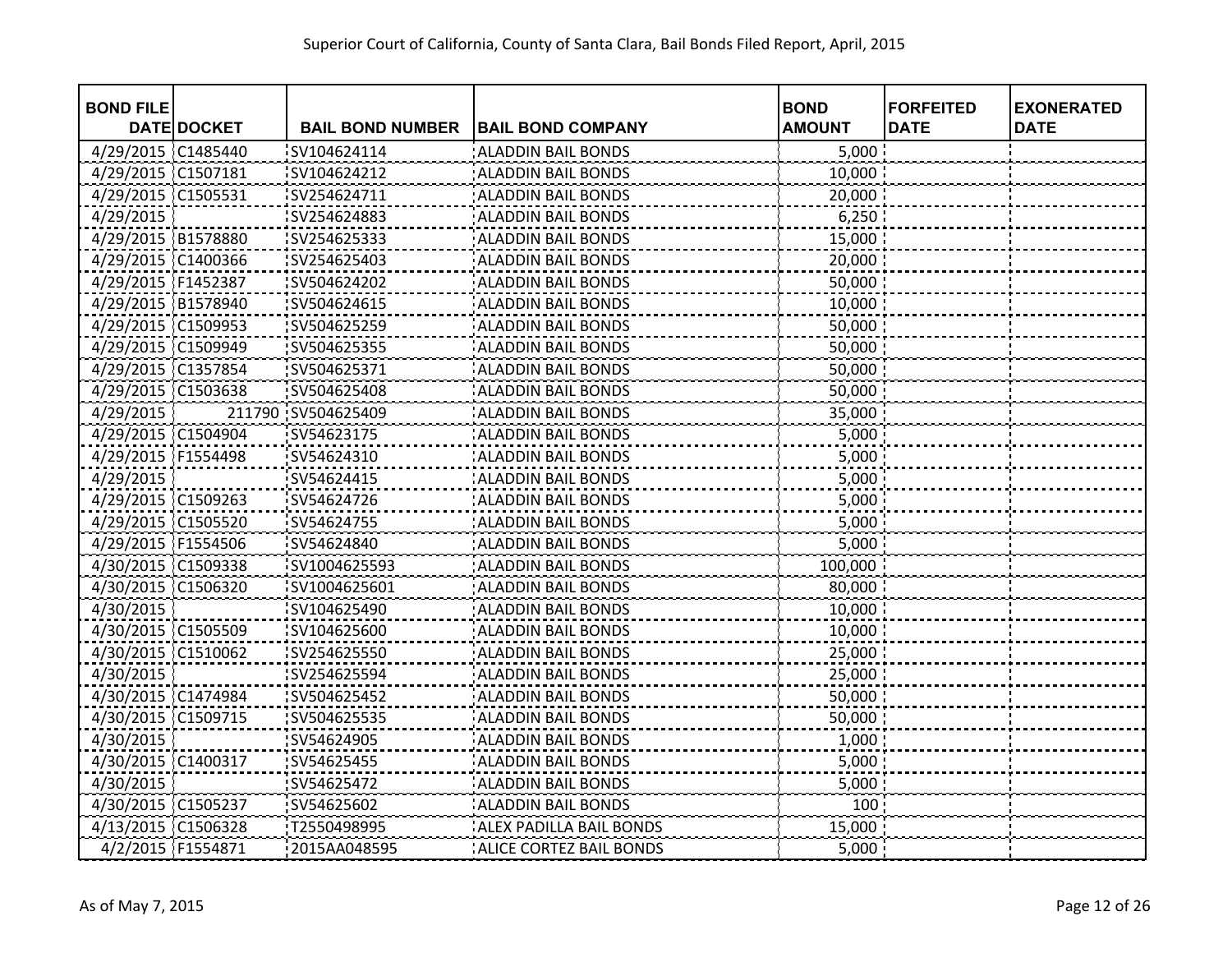| <b>BOND FILE</b>   |                    |                         |                                 | <b>BOND</b>   | <b>FORFEITED</b> | <b>EXONERATED</b> |
|--------------------|--------------------|-------------------------|---------------------------------|---------------|------------------|-------------------|
|                    | <b>DATE DOCKET</b> | <b>BAIL BOND NUMBER</b> | <b>BAIL BOND COMPANY</b>        | <b>AMOUNT</b> | <b>DATE</b>      | <b>DATE</b>       |
| 4/15/2015 F1555103 |                    | 2015BB006719            | <b>ALICE CORTEZ BAIL BONDS</b>  | 10,000        |                  |                   |
| 4/15/2015 F1453000 |                    | 2015BB006720            | <b>ALICE CORTEZ BAIL BONDS</b>  | 7,500         | 4/22/2015        |                   |
| 4/17/2015 C1506092 |                    | 2015CC003874            | ALICE CORTEZ BAIL BONDS         | 20,000        |                  |                   |
| 4/24/2015 F1554114 |                    | 2015AA048597            | ALICE CORTEZ BAIL BONDS         | 5,000         |                  |                   |
| 4/27/2015 F1554817 |                    | 2015AA048598            | ALICE CORTEZ BAIL BONDS         | 5,000         |                  |                   |
| 4/1/2015 C1506968  |                    |                         | 5112916660 ALL PRO BAIL BONDS   | 5,000         |                  | 4/2/2015          |
| 4/1/2015           |                    |                         | 5112917159   ALL PRO BAIL BONDS | 1,000         |                  |                   |
| 4/1/2015 C1507928  |                    |                         | 5112917162   ALL PRO BAIL BONDS | 10,000        |                  |                   |
| 4/2/2015 F1554429  |                    |                         | 527293586   ALL PRO BAIL BONDS  | 20,000        | 5/5/2015         |                   |
| 4/2/2015 F1554798  |                    | 5112890722              | ALL PRO BAIL BONDS              | 10,000        |                  |                   |
| 4/2/2015           |                    | 5112916686              | ALL PRO BAIL BONDS              | 6,000         |                  |                   |
| 4/2/2015 C1508128  |                    | 5112916699              | ALL PRO BAIL BONDS              | 10,000        |                  |                   |
| 4/2/2015 F1452111  |                    |                         | 5112917191   ALL PRO BAIL BONDS | 10,000        |                  |                   |
| 4/2/2015 F1555149  |                    |                         | 5551345029   ALL PRO BAIL BONDS | 40,000        |                  |                   |
| 4/2/2015 F1555149  |                    |                         | 5551345032 ALL PRO BAIL BONDS   | 40,000        |                  |                   |
| 4/2/2015 B1578379  |                    |                         | 5551359897   ALL PRO BAIL BONDS | 25,000        |                  |                   |
| 4/2/2015 F1555090  |                    |                         | 5551359912 ALL PRO BAIL BONDS   | 50,000        | 4/28/2015        |                   |
| 4/3/2015 B1577599  |                    |                         | 5112916756 ALL PRO BAIL BONDS   | 75,000        |                  |                   |
| 4/3/2015 C1505313  |                    |                         | 5272295379 ALL PRO BAIL BONDS   | 20,000        |                  |                   |
| 4/6/2015 C1482038  |                    |                         | 5112916701 ALL PRO BAIL BONDS   | 10,000        |                  |                   |
| 4/6/2015 C1508340  |                    | 5112916727              | ALL PRO BAIL BONDS              | 10,000        | 4/20/2015        |                   |
| 4/6/2015           |                    |                         | 5112916743 ALL PRO BAIL BONDS   | 5,000         |                  |                   |
| 4/6/2015 C1505052  |                    | 5112918028              | ALL PRO BAIL BONDS              | 10,000        |                  |                   |
| 4/6/2015 C1505214  |                    | 5272273131              | ALL PRO BAIL BONDS              | 20,000        |                  |                   |
| 4/6/2015 C1508123  |                    |                         | 5272295382 ALL PRO BAIL BONDS   | 25,000        |                  |                   |
| 4/6/2015           |                    |                         | 5272295395   ALL PRO BAIL BONDS | 15,000        |                  |                   |
| 4/6/2015           |                    | 5272295449              | ALL PRO BAIL BONDS              | 10,000        |                  |                   |
| 4/7/2015 B1576826  |                    | 5112890751              | ALL PRO BAIL BONDS              | 5,000         |                  |                   |
| 4/7/2015 C1504804  |                    | 5272273160              | ALL PRO BAIL BONDS              | 10,000        |                  |                   |
| 4/7/2015 B1577976  |                    | 5272295366              | ALL PRO BAIL BONDS              | 5,000         |                  |                   |
| 4/7/2015 C1503685  |                    | 5551289448              | ALL PRO BAIL BONDS              | 50,000        |                  |                   |
| 4/8/2015           |                    |                         | 5112917133 ALL PRO BAIL BONDS   | 10,000        |                  |                   |
| 4/8/2015 C1508288  |                    |                         | 5272273016   ALL PRO BAIL BONDS | 22,000        |                  |                   |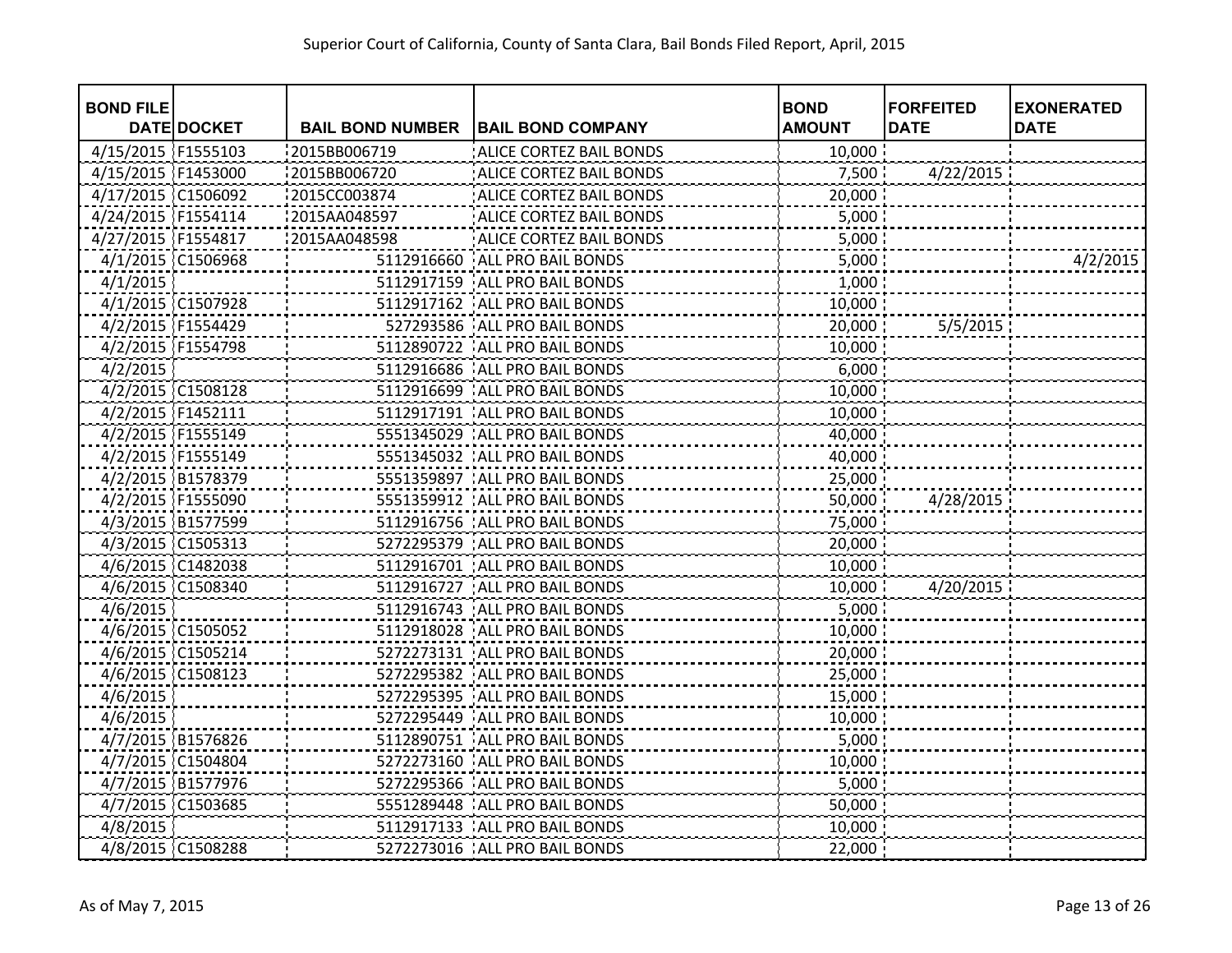| <b>BOND FILE</b>   |                    |                         |                                 | <b>BOND</b>   | <b>FORFEITED</b> | <b>EXONERATED</b> |
|--------------------|--------------------|-------------------------|---------------------------------|---------------|------------------|-------------------|
|                    | <b>DATE DOCKET</b> | <b>BAIL BOND NUMBER</b> | <b>BAIL BOND COMPANY</b>        | <b>AMOUNT</b> | <b>DATE</b>      | <b>DATE</b>       |
| 4/8/2015 C1508835  |                    | 5551359884              | ALL PRO BAIL BONDS              | 50,000        |                  |                   |
| 4/9/2015           |                    | 5112916714              | ALL PRO BAIL BONDS              | 10,000        |                  |                   |
| 4/9/2015 F1555125  |                    | 5112916772              | ALL PRO BAIL BONDS              | 10,000        |                  |                   |
| 4/9/2015           |                    | 5272295465              | ALL PRO BAIL BONDS              | 25,000        |                  |                   |
| 4/9/2015           |                    |                         | 5272295478 ALL PRO BAIL BONDS   | 25,000        |                  |                   |
| 4/10/2015          |                    | 5112916730              | ALL PRO BAIL BONDS              | 5,000         |                  |                   |
| 4/10/2015 C1507840 |                    |                         | 5112916798   ALL PRO BAIL BONDS | 5,000         |                  |                   |
| 4/10/2015 B1578011 |                    | 5112917120              | ALL PRO BAIL BONDS              | 5,000         |                  |                   |
| 4/10/2015 B1578571 |                    | 5272295481              | ALL PRO BAIL BONDS              | 25,000        |                  |                   |
| 4/13/2015 C1106561 |                    | 5112858267              | ALL PRO BAIL BONDS              | 10,000        |                  |                   |
| 4/13/2015 C1507849 |                    | 5112916855              | ALL PRO BAIL BONDS              | 10,000        | 4/21/2015        |                   |
| 4/13/2015 C1400710 |                    |                         | 5112917146 ALL PRO BAIL BONDS   | 5,000         |                  |                   |
| 4/13/2015 C1509672 |                    |                         | 5272295519 ALL PRO BAIL BONDS   | 12,000        |                  |                   |
| 4/13/2015          |                    |                         | 5272295522 ALL PRO BAIL BONDS   | 25,000        |                  |                   |
| 4/13/2015 C1473353 |                    |                         | 5551345397 ALL PRO BAIL BONDS   | 10,000        |                  |                   |
| 4/13/2015 C1492921 |                    |                         | 5551359839 ALL PRO BAIL BONDS   | 50,000        |                  |                   |
| 4/14/2015 B1578041 |                    |                         | 5112916800 ALL PRO BAIL BONDS   | 10,000        |                  |                   |
| 4/14/2015 C1509451 |                    |                         | 5272273115   ALL PRO BAIL BONDS | 12,000        |                  |                   |
| 4/14/2015          |                    |                         | 5272295535 ALL PRO BAIL BONDS   | 20,000        |                  |                   |
| 4/14/2015 C1507849 |                    |                         | 5272295548 ALL PRO BAIL BONDS   | 15,000        | 4/21/2015        |                   |
| 4/14/2015 C1489545 |                    | 5551359954              | ALL PRO BAIL BONDS              | 25,000        |                  |                   |
| 4/14/2015          |                    | 5551360268              | <b>ALL PRO BAIL BONDS</b>       | 25,000        |                  |                   |
| 4/15/2015 F1345355 |                    | 5112890412              | ALL PRO BAIL BONDS              | 6,000         |                  |                   |
| 4/15/2015 C1491854 |                    | 5112916813              | ALL PRO BAIL BONDS              | 10,000        |                  |                   |
| 4/15/2015 C1501401 |                    |                         | 5112917104 ALL PRO BAIL BONDS   | 5,000         |                  |                   |
| 4/15/2015          |                    |                         | 5272173231   ALL PRO BAIL BONDS | 25,000        |                  |                   |
| 4/15/2015 C1508868 |                    | 5272273243              | ALL PRO BAIL BONDS              | 15,000        |                  |                   |
| 4/15/2015 F1451348 |                    | 5272295452              | ALL PRO BAIL BONDS              | 15,000        |                  |                   |
| 4/15/2015 F1554957 |                    | 5551360271              | ALL PRO BAIL BONDS              | 20,000        |                  |                   |
| 4/16/2015 C1507433 |                    | 5112916826              | ALL PRO BAIL BONDS              | 5,000         |                  |                   |
| 4/16/2015 C1505261 |                    | 5112916871              | ALL PRO BAIL BONDS              | 5,000         |                  |                   |
| 4/16/2015 C1508174 |                    |                         | 5551359714   ALL PRO BAIL BONDS | 30,000        |                  |                   |
| 4/16/2015          |                    |                         | 5551359826 ALL PRO BAIL BONDS   | 50,000        |                  |                   |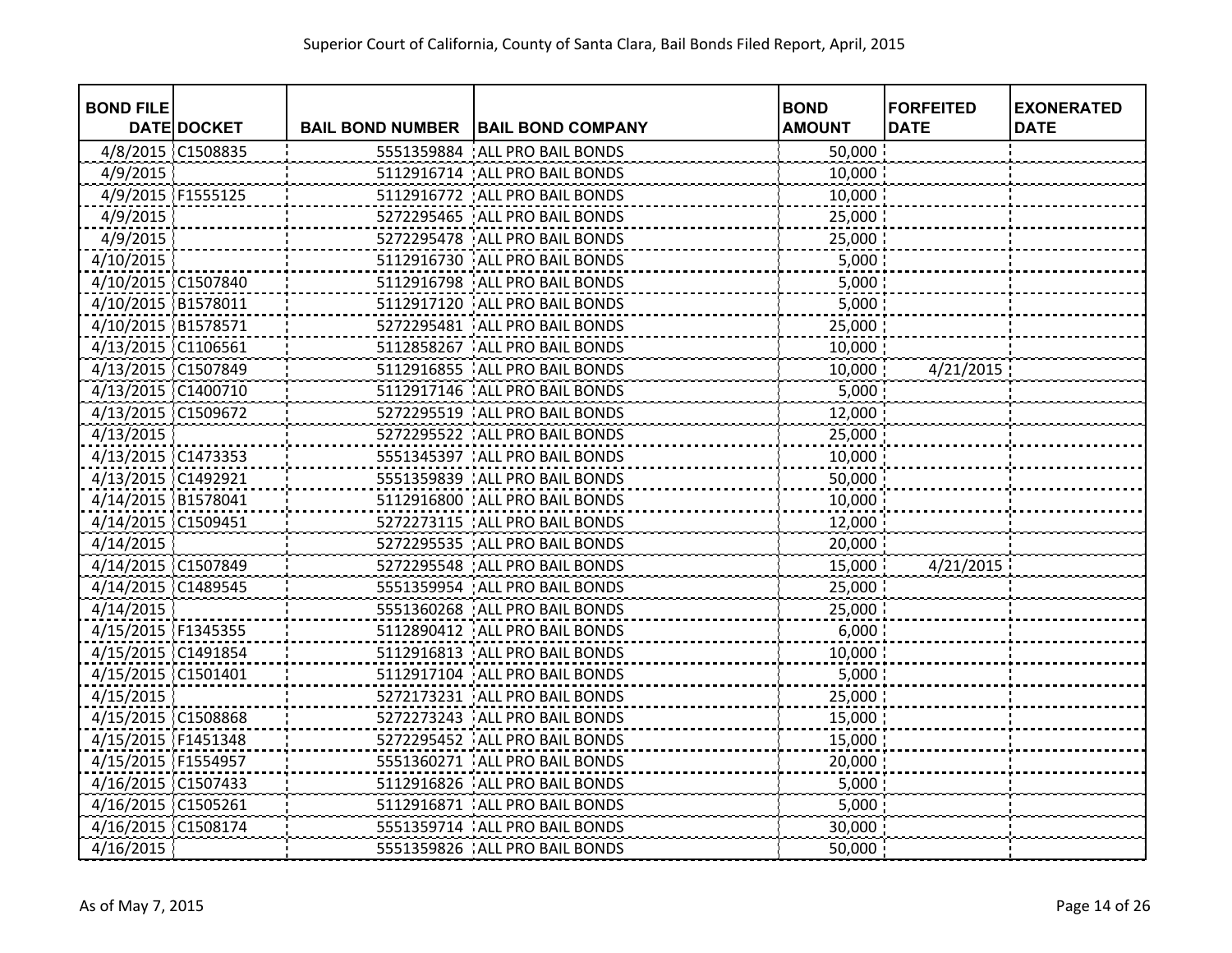| <b>BOND FILE</b>   |                    |                         |                                 | <b>BOND</b>   | <b>FORFEITED</b> | <b>EXONERATED</b> |
|--------------------|--------------------|-------------------------|---------------------------------|---------------|------------------|-------------------|
|                    | <b>DATE DOCKET</b> | <b>BAIL BOND NUMBER</b> | <b>BAIL BOND COMPANY</b>        | <b>AMOUNT</b> | <b>DATE</b>      | <b>DATE</b>       |
| 4/17/2015 C1506507 |                    | 5112916925              | ALL PRO BAIL BONDS              | 10,000        | 4/20/2015        |                   |
| 4/20/2015 C1078259 |                    | 5112916884              | ALL PRO BAIL BONDS              | 10,000        |                  |                   |
| 4/20/2015 C1232938 |                    |                         | 5112916897 ALL PRO BAIL BONDS   | 10,000        |                  |                   |
| 4/20/2015          |                    |                         | 5112916954 ALL PRO BAIL BONDS   | 10,000        |                  |                   |
| 4/20/2015          |                    |                         | 5112916967 ALL PRO BAIL BONDS   | 10,000        |                  |                   |
| 4/20/2015          |                    |                         | 5112917063 ALL PRO BAIL BONDS   | 10,000        |                  |                   |
| 4/20/2015 C1488613 |                    |                         | 5112917076   ALL PRO BAIL BONDS | 3,000         |                  |                   |
| 4/20/2015 C1506854 |                    |                         | 5112917092   ALL PRO BAIL BONDS | 10,000        |                  |                   |
| 4/20/2015 C1485502 |                    | 5272295621              | ALL PRO BAIL BONDS              | 25,000        |                  |                   |
| 4/20/2015 C1482110 |                    |                         | 5272295634 ALL PRO BAIL BONDS   | 20,000        |                  |                   |
| 4/20/2015 C1508959 |                    | 5551359967              | ALL PRO BAIL BONDS              | 35,000        |                  |                   |
| 4/21/2015 C1508747 |                    |                         | 5272295564 ALL PRO BAIL BONDS   | 25,000        |                  |                   |
| 4/21/2015 B1578818 |                    |                         | 5272295618 ALL PRO BAIL BONDS   | 15,000        |                  |                   |
| 4/21/2015          |                    |                         | 5272295647 ALL PRO BAIL BONDS   | 25,000        |                  |                   |
| 4/22/2015          |                    |                         | 5105517991 ALL PRO BAIL BONDS   | 75,000        |                  |                   |
| 4/22/2015 C1506524 |                    |                         | 5105518013 ALL PRO BAIL BONDS   | 100,000       |                  |                   |
| 4/22/2015 B1578207 |                    |                         | 5112916909 ALL PRO BAIL BONDS   | 10,000        |                  |                   |
| 4/22/2015 F1554585 |                    |                         | 5112916970 ALL PRO BAIL BONDS   | 1,500         |                  |                   |
| 4/22/2015 F1554627 |                    |                         | 5112917018   ALL PRO BAIL BONDS | 10,000        |                  |                   |
| 4/22/2015 C1507185 |                    |                         | 5112917034 ALL PRO BAIL BONDS   | 10,000        |                  |                   |
| 4/22/2015 C1509107 |                    |                         | 5272295720 ALL PRO BAIL BONDS   | 10,000        |                  |                   |
| 4/23/2015 C1507688 |                    |                         | 5112917021 ALL PRO BAIL BONDS   | 5,000         |                  |                   |
| 4/23/2015 B1578420 |                    |                         | 5150033017 ALL PRO BAIL BONDS   | 150,000       |                  |                   |
| 4/23/2015 B1578838 |                    |                         | 5272273087 ALL PRO BAIL BONDS   | 25,000        |                  |                   |
| 4/23/2015 C1492721 |                    |                         | 5272295733 ALL PRO BAIL BONDS   | 12,500        |                  |                   |
| 4/23/2015          |                    |                         | 5272295746   ALL PRO BAIL BONDS | 25,000        |                  |                   |
| 4/23/2015 C1236977 |                    |                         | 5551359743   ALL PRO BAIL BONDS | 20,000        |                  |                   |
| 4/24/2015 F1451412 |                    | 5112916842              | <b>ALL PRO BAIL BONDS</b>       | 10,000        |                  |                   |
| 4/24/2015          |                    | 5112916868              | ALL PRO BAIL BONDS              | 11,000        |                  |                   |
| 4/24/2015 C1496577 |                    | 5150033020              | ALL PRO BAIL BONDS              | 150,000       |                  |                   |
| 4/24/2015 C1243834 |                    |                         | 5551324578 ALL PRO BAIL BONDS   | 50,000        |                  |                   |
| 4/24/2015 C1472868 |                    |                         | 5551359769 ALL PRO BAIL BONDS   | 50,000        |                  |                   |
| 4/28/2015 C1484445 |                    |                         | 5105524038 ALL PRO BAIL BONDS   | 50,000        |                  |                   |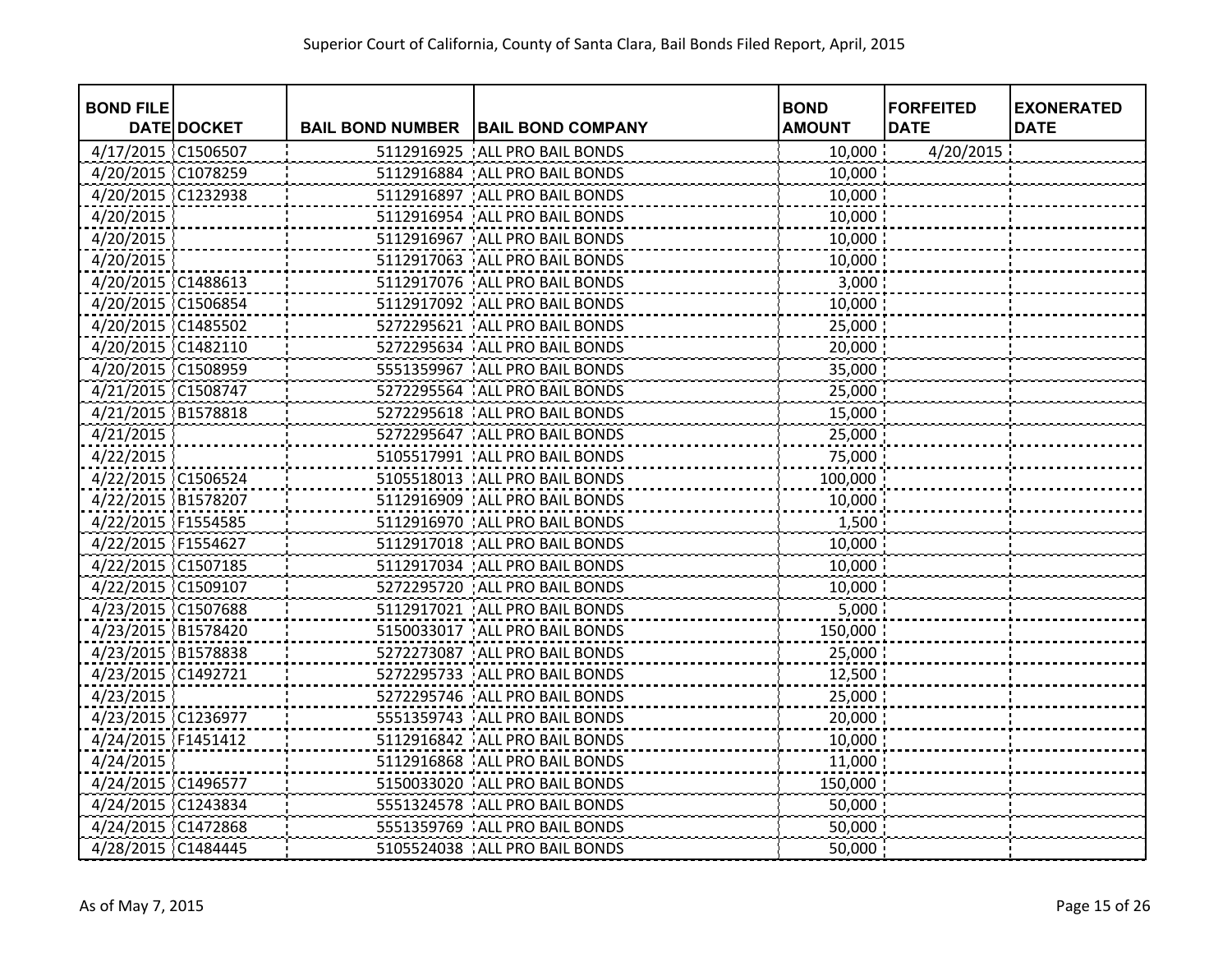| <b>BOND FILE</b>   |                    |                         |                                 | <b>BOND</b>   | <b>FORFEITED</b> | <b>EXONERATED</b> |
|--------------------|--------------------|-------------------------|---------------------------------|---------------|------------------|-------------------|
|                    | <b>DATE DOCKET</b> | <b>BAIL BOND NUMBER</b> | <b>BAIL BOND COMPANY</b>        | <b>AMOUNT</b> | <b>DATE</b>      | <b>DATE</b>       |
| 4/28/2015          |                    | 5105524041              | ALL PRO BAIL BONDS              | 61,000        |                  |                   |
| 4/28/2015 C1483355 |                    | 5112916996              | ALL PRO BAIL BONDS              | 5,000         |                  |                   |
| 4/28/2015          |                    | 5272295650              | ALL PRO BAIL BONDS              | 25,000        |                  |                   |
| 4/28/2015 C1508162 |                    | 5272295689              | ALL PRO BAIL BONDS              | 10,000        |                  |                   |
| 4/28/2015          |                    | 5272323432              | ALL PRO BAIL BONDS              | 26,000        |                  |                   |
| 4/28/2015 C1506093 |                    |                         | 5272323487   ALL PRO BAIL BONDS | 15,000        |                  |                   |
| 4/28/2015          |                    | 5272323490              | ALL PRO BAIL BONDS              | 25,000        |                  |                   |
| 4/28/2015 C1507386 |                    | 5551359756              | ALL PRO BAIL BONDS              | 20,000        |                  |                   |
| 4/29/2015 C1507334 |                    | 5112916983              | ALL PRO BAIL BONDS              | 5,000         |                  |                   |
| 4/29/2015          |                    | 5112949831              | ALL PRO BAIL BONDS              | 500:          |                  |                   |
| 4/29/2015 C1509542 |                    | 5112949927              | ALL PRO BAIL BONDS              | 2,000         | 4/30/2015        |                   |
| 4/29/2015 B1578922 |                    | 5112956501              | ALL PRO BAIL BONDS              | 10,000        |                  |                   |
| 4/30/2015 F1555247 |                    | 5112949914              | ALL PRO BAIL BONDS              | 6,000         |                  |                   |
| 4/30/2015 C1501324 |                    |                         | 5112949930 ALL PRO BAIL BONDS   | 10,000        |                  |                   |
| 4/30/2015 C1509549 |                    |                         | 5112949956 ALL PRO BAIL BONDS   | 10,000        |                  |                   |
| 4/14/2015          |                    | IS50K106928             | <b>AMIGO BAIL BONDS</b>         | 50,000        |                  |                   |
| 4/22/2015 C1507336 |                    | IS30K176714             | <b>AMIGO BAIL BONDS</b>         | 5,000         |                  |                   |
| 4/27/2015 C1506203 |                    | IS30K177008             | <b>AMIGO BAIL BONDS</b>         | 5,000         |                  |                   |
| 4/7/2015           |                    |                         | 5272202445 ANYTIME BAIL BONDS   | 25,000        |                  | 4/28/2015         |
| 4/1/2015 B1476433  |                    | T25050506080            | <b>BAD BOYS BAIL BONDS</b>      | 150,000       |                  |                   |
| 4/1/2015           |                    | T5050498948             | <b>BAD BOYS BAIL BONDS</b>      | 25,000        |                  | 4/28/2015         |
| 4/1/2015 C1349206  |                    | T5050504887             | <b>BAD BOYS BAIL BONDS</b>      | 50,000        |                  | 4/1/2015          |
| 4/1/2015 C1508131  |                    | T5050505858             | <b>BAD BOYS BAIL BONDS</b>      | 15,000        |                  |                   |
| 4/1/2015 C1472577  |                    | T5050506010             | <b>BAD BOYS BAIL BONDS</b>      | 35,000        |                  |                   |
| 4/1/2015 C1509283  |                    | T5050506011             | <b>BAD BOYS BAIL BONDS</b>      | 50,000        |                  |                   |
| 4/1/2015 C1496843  |                    | T5050506283             | <b>BAD BOYS BAIL BONDS</b>      | 25,000        |                  |                   |
| 4/1/2015           |                    | T550506235              | <b>BAD BOYS BAIL BONDS</b>      | 1,000         |                  |                   |
| 4/2/2015 C1507581  |                    | T10050505725            | <b>BAD BOYS BAIL BONDS</b>      | 75,000        |                  |                   |
| 4/2/2015 F1453260  |                    | T1050498910             | <b>BAD BOYS BAIL BONDS</b>      | 1,500         |                  |                   |
| 4/2/2015 C1508218  |                    | T2550506738             | <b>BAD BOYS BAIL BONDS</b>      | 15,000        |                  |                   |
| 4/2/2015 F1554966  |                    | T5050506014             | <b>BAD BOYS BAIL BONDS</b>      | 50,000        |                  |                   |
| 4/2/2015 B1577896  |                    | T550498904              | <b>BAD BOYS BAIL BONDS</b>      | 5,000         |                  |                   |
| 4/2/2015 C1505331  |                    | T550501335              | <b>BAD BOYS BAIL BONDS</b>      | 5,000         |                  | 4/14/2015         |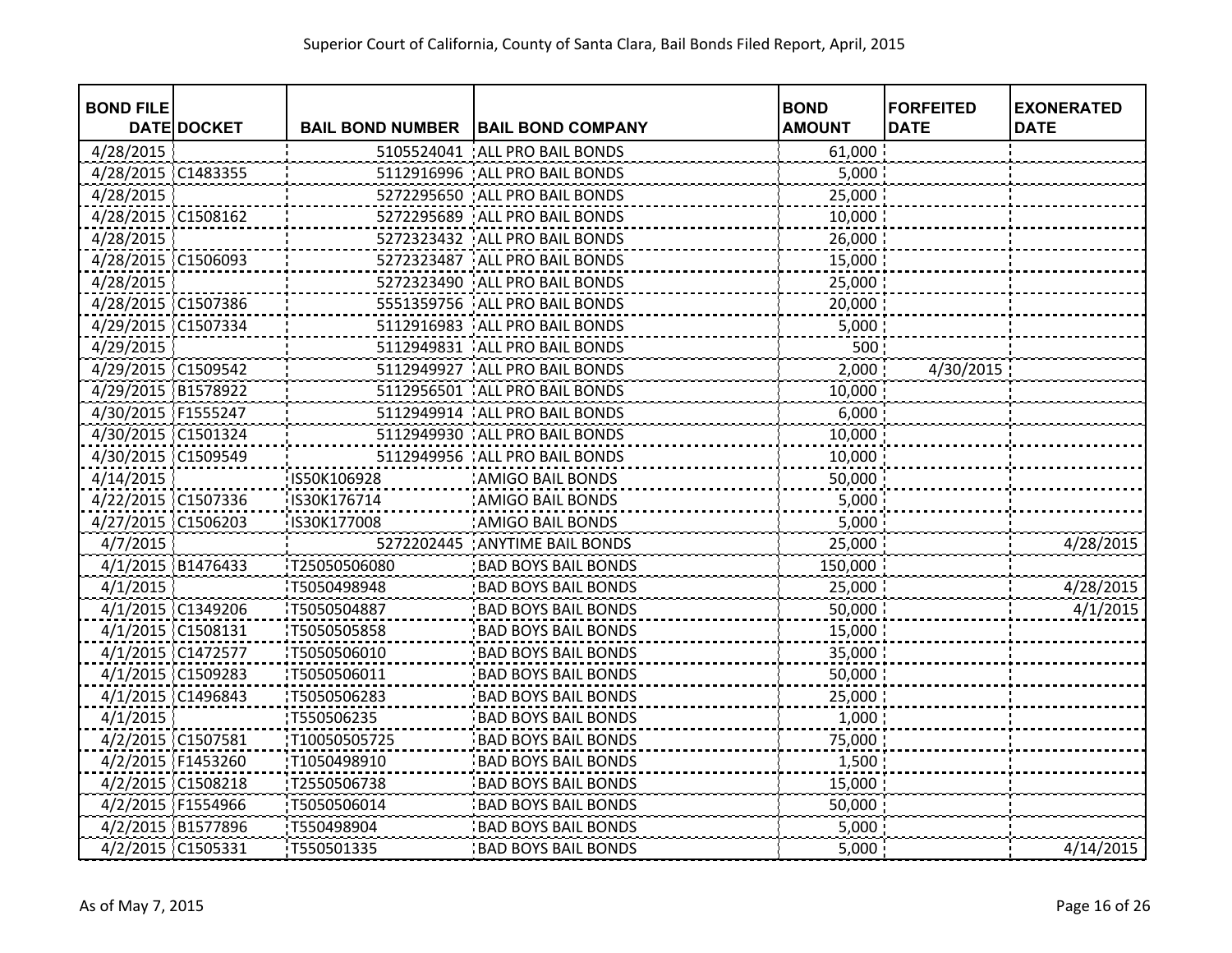| <b>BOND FILE</b>   |                    |                         |                            | <b>BOND</b>   | <b>FORFEITED</b> | <b>EXONERATED</b> |
|--------------------|--------------------|-------------------------|----------------------------|---------------|------------------|-------------------|
|                    | <b>DATE DOCKET</b> | <b>BAIL BOND NUMBER</b> | <b>BAIL BOND COMPANY</b>   | <b>AMOUNT</b> | <b>DATE</b>      | <b>DATE</b>       |
| 4/3/2015           |                    | T10050506294            | <b>BAD BOYS BAIL BONDS</b> | 60,000        |                  |                   |
| 4/3/2015 C1508321  |                    | T1050504515             | <b>BAD BOYS BAIL BONDS</b> | 10,000        |                  |                   |
| 4/6/2015 C1506117  |                    | T10050488671            | <b>BAD BOYS BAIL BONDS</b> | 70,000        |                  |                   |
| 4/6/2015 C1507175  |                    | T10050496123            | <b>BAD BOYS BAIL BONDS</b> | 100,000       |                  |                   |
| 4/6/2015           |                    | T1050506243             | <b>BAD BOYS BAIL BONDS</b> | 10,000        |                  |                   |
| 4/6/2015           |                    | T1050506728             | <b>BAD BOYS BAIL BONDS</b> | 10,000        |                  |                   |
| 4/6/2015           |                    | T1050506729             | <b>BAD BOYS BAIL BONDS</b> | 10,000        |                  |                   |
| 4/6/2015           |                    | T2550506739             | <b>BAD BOYS BAIL BONDS</b> | 25,000        |                  |                   |
| 4/6/2015           |                    | T2550506740             | <b>BAD BOYS BAIL BONDS</b> | 20,000        |                  |                   |
| 4/6/2015 C1505057  |                    | T550505813              | <b>BAD BOYS BAIL BONDS</b> | 5,000         |                  |                   |
| 4/6/2015 C1507577  |                    | T7550506764             | <b>BAD BOYS BAIL BONDS</b> | 60,000        |                  |                   |
| 4/7/2015           |                    | T10050503877            | <b>BAD BOYS BAIL BONDS</b> | 70,000        |                  |                   |
| 4/7/2015 B1471396  |                    | T2550506742             | <b>BAD BOYS BAIL BONDS</b> | 25,000        |                  | 4/7/2015          |
| 4/7/2015 C1505321  |                    | T5050498949             | <b>BAD BOYS BAIL BONDS</b> | 15,000        |                  |                   |
| 4/7/2015           |                    | T5050505697             | <b>BAD BOYS BAIL BONDS</b> | 20,000        |                  | 4/28/2015         |
| 4/8/2015           |                    | T10050503871            | <b>BAD BOYS BAIL BONDS</b> | 25,000        |                  |                   |
| 4/8/2015 C1491329  |                    | T1050493757             | <b>BAD BOYS BAIL BONDS</b> | 10,000        |                  |                   |
| 4/8/2015 C1508169  |                    | T5050497952             | <b>BAD BOYS BAIL BONDS</b> | 40,000        |                  |                   |
| 4/8/2015           |                    | T5050505711             | <b>BAD BOYS BAIL BONDS</b> | 25,000        |                  |                   |
| 4/9/2015           |                    | T2550506741             | <b>BAD BOYS BAIL BONDS</b> | 20,000        |                  | 4/30/2015         |
| 4/9/2015 B1577083  |                    | T550506234              | <b>BAD BOYS BAIL BONDS</b> | 5,000         |                  |                   |
| 4/9/2015 C1492979  |                    | T7550506763             | <b>BAD BOYS BAIL BONDS</b> | 25,000        |                  |                   |
| 4/10/2015          |                    | T2550507003             | <b>BAD BOYS BAIL BONDS</b> | 15,000        |                  |                   |
| 4/10/2015 B1472659 |                    | T5050505710             | <b>BAD BOYS BAIL BONDS</b> | 30,000        |                  |                   |
| 4/10/2015 B1578519 |                    | T550503760              | <b>BAD BOYS BAIL BONDS</b> | 1,000         |                  |                   |
| 4/13/2015 C1503331 |                    | T1005056964             | <b>BAD BOYS BAIL BONDS</b> | 100,000       |                  |                   |
| 4/13/2015 C1472399 |                    | T1050498911             | <b>BAD BOYS BAIL BONDS</b> | 1,000         |                  | 4/13/2015         |
| 4/13/2015          |                    | T1050504517             | <b>BAD BOYS BAIL BONDS</b> | 10,000        |                  |                   |
| 4/13/2015          |                    | T1050506049             | <b>BAD BOYS BAIL BONDS</b> | 10,000        |                  |                   |
| 4/13/2015          |                    | T2550507156             | <b>BAD BOYS BAIL BONDS</b> | 25,000        |                  |                   |
| 4/13/2015          |                    | T5050507029             | <b>BAD BOYS BAIL BONDS</b> | 20,000        |                  |                   |
| 4/13/2015 C1225798 |                    | T5050507031             | <b>BAD BOYS BAIL BONDS</b> | 10,000        |                  | 4/17/2015         |
| 4/13/2015 C1506769 |                    | T550505812              | <b>BAD BOYS BAIL BONDS</b> | 3,000         |                  |                   |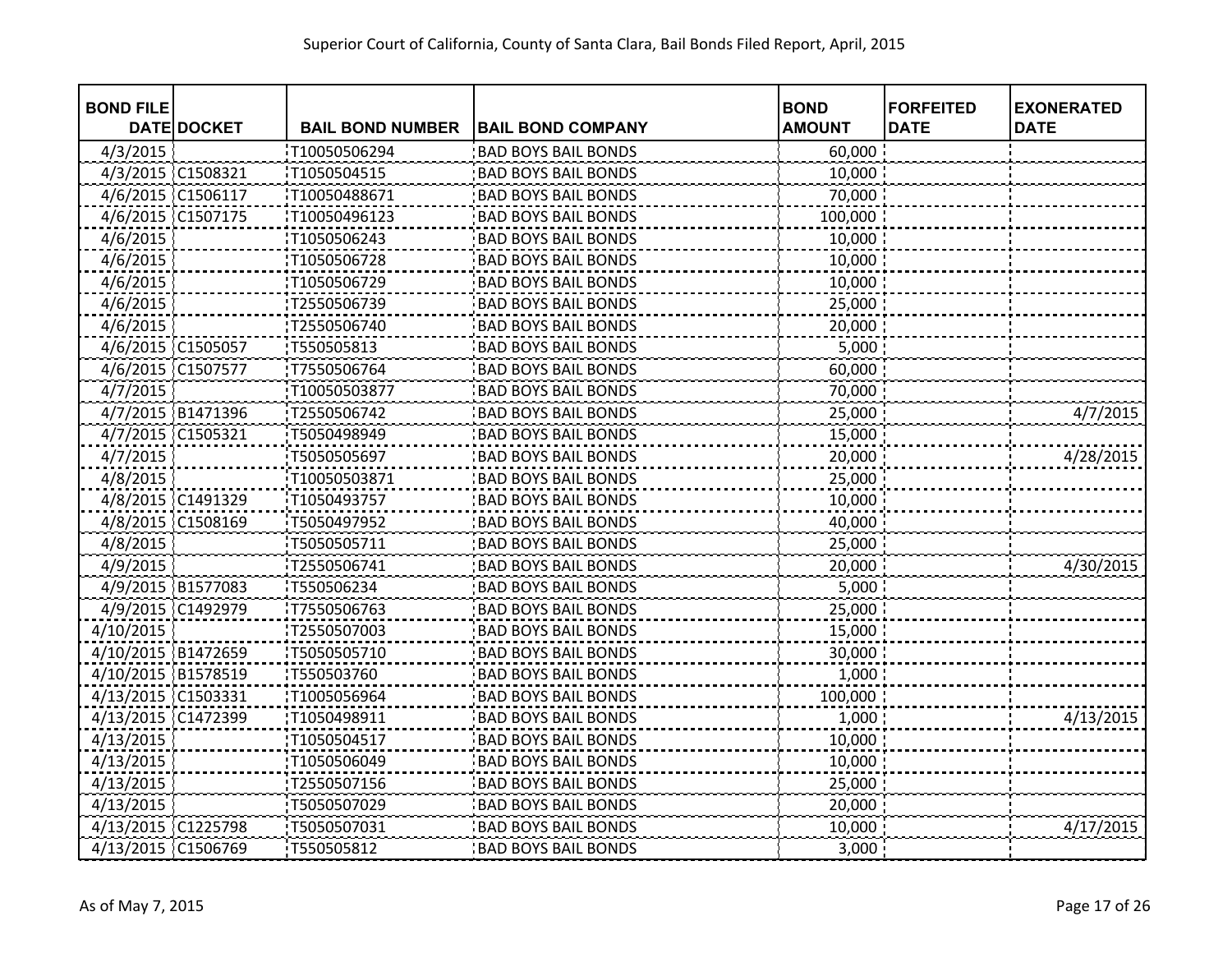| <b>BOND FILE</b>   |                    |                         |                            | <b>BOND</b>   | <b>FORFEITED</b> | <b>EXONERATED</b> |
|--------------------|--------------------|-------------------------|----------------------------|---------------|------------------|-------------------|
|                    | <b>DATE DOCKET</b> | <b>BAIL BOND NUMBER</b> | <b>BAIL BOND COMPANY</b>   | <b>AMOUNT</b> | <b>DATE</b>      | <b>DATE</b>       |
| 4/13/2015 C1505506 |                    | T550505948              | <b>BAD BOYS BAIL BONDS</b> | 3,000         |                  |                   |
| 4/14/2015 C1502795 |                    | T2550507151             | <b>BAD BOYS BAIL BONDS</b> | 15,000        |                  |                   |
| 4/14/2015          |                    | T2550507152             | <b>BAD BOYS BAIL BONDS</b> | 20,000        |                  |                   |
| 4/14/2015          |                    | T550506714              | <b>BAD BOYS BAIL BONDS</b> | 5,000         |                  |                   |
| 4/15/2015 F1451426 |                    | T1050506050             | <b>BAD BOYS BAIL BONDS</b> | 6,000         |                  |                   |
| 4/15/2015 C1499173 |                    | T20050506295            | <b>BAD BOYS BAIL BONDS</b> | 200,000       |                  |                   |
| 4/16/2015          |                    | T1050504524             | <b>BAD BOYS BAIL BONDS</b> | 10,000        |                  |                   |
| 4/16/2015 C1503053 |                    | T1050505647             | <b>BAD BOYS BAIL BONDS</b> | $10,000$ :    |                  |                   |
| 4/17/2015 C1507981 |                    | T1050504516             | <b>BAD BOYS BAIL BONDS</b> | 10,000        |                  |                   |
| 4/17/2015 C1488776 |                    | T1050504519             | <b>BAD BOYS BAIL BONDS</b> | 5,000         |                  |                   |
| 4/20/2015          |                    | T1050505823             | <b>BAD BOYS BAIL BONDS</b> | 10,000        |                  |                   |
| 4/20/2015 C1506211 |                    | T1050505824             | <b>BAD BOYS BAIL BONDS</b> | 10,000        |                  |                   |
| 4/20/2015          |                    | T2550508366             | <b>BAD BOYS BAIL BONDS</b> | 15,000        |                  |                   |
| 4/20/2015          |                    | T2550508367             | <b>BAD BOYS BAIL BONDS</b> | 25,000        |                  |                   |
| 4/20/2015          |                    | T2550508370             | <b>BAD BOYS BAIL BONDS</b> | 15,000        |                  |                   |
| 4/20/2015 C1508863 |                    | T50050504605            | <b>BAD BOYS BAIL BONDS</b> | 250,000       |                  |                   |
| 4/20/2015 C1509524 |                    | T7550507176             | <b>BAD BOYS BAIL BONDS</b> | 27,000        |                  |                   |
| 4/21/2015 B1473963 |                    | T1050504521             | <b>BAD BOYS BAIL BONDS</b> | 10,000        |                  |                   |
| 4/21/2015          |                    | T2550508369             | <b>BAD BOYS BAIL BONDS</b> | 25,000        |                  |                   |
| 4/21/2015 B1473411 |                    | T5050506947             | <b>BAD BOYS BAIL BONDS</b> | 15,000        |                  |                   |
| 4/21/2015          |                    | T5050508394             | <b>BAD BOYS BAIL BONDS</b> | 20,000        |                  |                   |
| 4/21/2015 B1475580 |                    | T7550507177             | <b>BAD BOYS BAIL BONDS</b> | 10,000        |                  |                   |
| 4/22/2015 B1578344 |                    | T5050506946             | <b>BAD BOYS BAIL BONDS</b> | 20,000        |                  |                   |
| 4/22/2015 F1555237 |                    | T5050508540             | <b>BAD BOYS BAIL BONDS</b> | 50,000        |                  |                   |
| 4/22/2015 C1503904 |                    | T550501348              | <b>BAD BOYS BAIL BONDS</b> | 5,000         |                  |                   |
| 4/22/2015 C1506205 |                    | T550501349              | <b>BAD BOYS BAIL BONDS</b> | 5,000         |                  |                   |
| 4/23/2015 C1492925 |                    | T2550507150             | <b>BAD BOYS BAIL BONDS</b> | 25,000        |                  |                   |
| 4/23/2015          |                    | T2550508620             | <b>BAD BOYS BAIL BONDS</b> | 20,000        |                  |                   |
| 4/24/2015 C1502849 |                    | T10050508544            | <b>BAD BOYS BAIL BONDS</b> | 75,000        |                  |                   |
| 4/24/2015 C1509669 |                    | T1050508606             | <b>BAD BOYS BAIL BONDS</b> | 10,000        |                  |                   |
| 4/27/2015 C1503680 |                    | T1050508604             | <b>BAD BOYS BAIL BONDS</b> | 10,000        |                  |                   |
| 4/28/2015 F1554042 |                    | T10050507193            | <b>BAD BOYS BAIL BONDS</b> | 100,000       |                  |                   |
| 4/28/2015 C1502849 |                    | T10050508405            | <b>BAD BOYS BAIL BONDS</b> | 75,000        |                  |                   |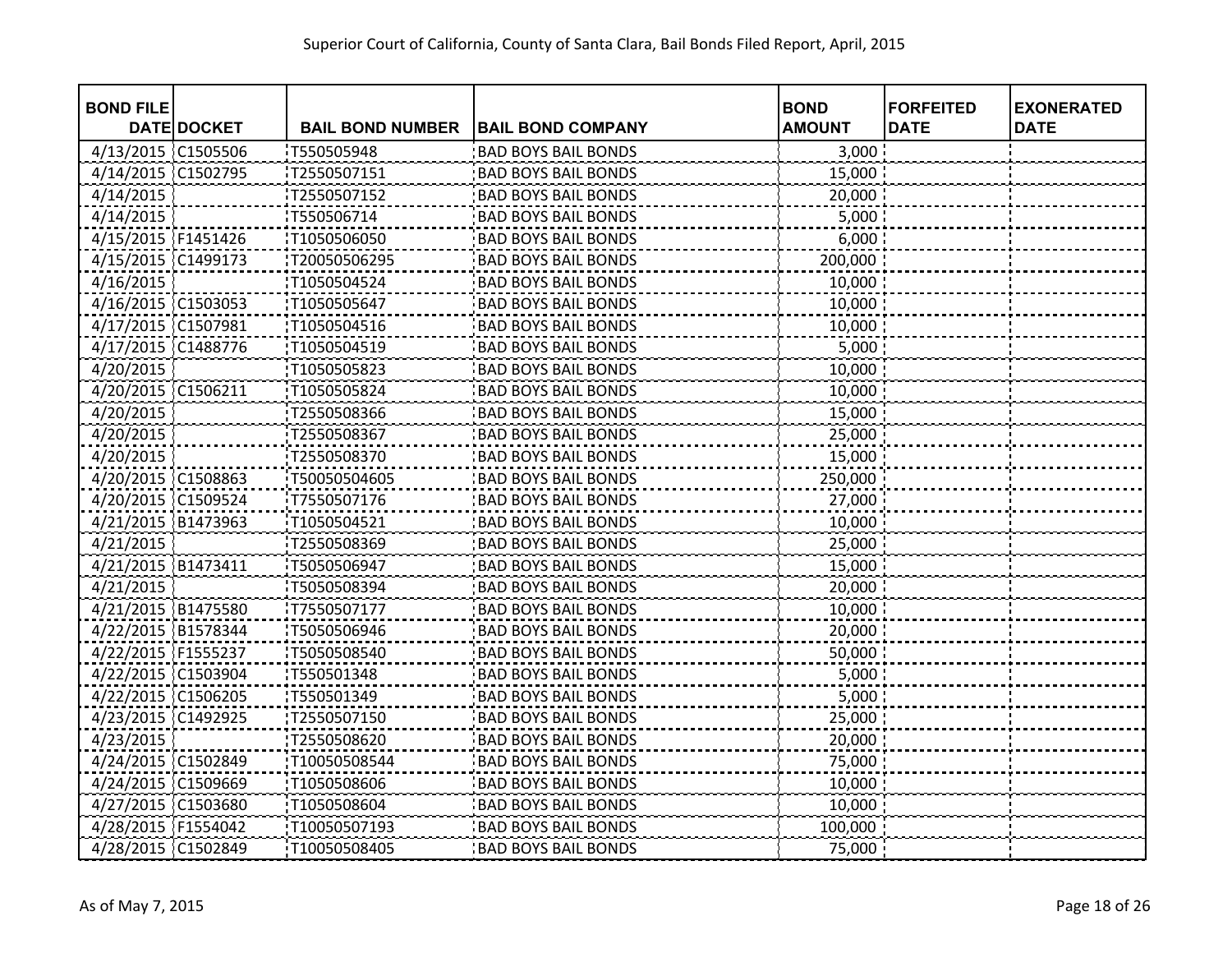| <b>BOND FILE</b>           | <b>DATE DOCKET</b> | <b>BAIL BOND NUMBER</b> | <b>BAIL BOND COMPANY</b>       | <b>BOND</b><br><b>AMOUNT</b> | <b>FORFEITED</b><br><b>DATE</b> | <b>EXONERATED</b><br><b>DATE</b> |
|----------------------------|--------------------|-------------------------|--------------------------------|------------------------------|---------------------------------|----------------------------------|
| 4/28/2015                  |                    | T10050508407            | <b>BAD BOYS BAIL BONDS</b>     | 36,000                       |                                 |                                  |
| 4/28/2015                  | C1480614           | T1050505969             | <b>BAD BOYS BAIL BONDS</b>     | 6,000                        |                                 |                                  |
| 4/28/2015                  |                    | T2550508616             | <b>BAD BOYS BAIL BONDS</b>     | 15,000                       |                                 |                                  |
| 4/28/2015                  |                    | T2550509104             | <b>BAD BOYS BAIL BONDS</b>     | 20,000                       |                                 |                                  |
| 4/28/2015                  |                    | T2550509105             | <b>BAD BOYS BAIL BONDS</b>     | 25,000                       |                                 |                                  |
| 4/28/2015                  |                    | T5050508393             | <b>BAD BOYS BAIL BONDS</b>     | 15,000                       |                                 |                                  |
| 4/28/2015                  |                    | T5050508532             | <b>BAD BOYS BAIL BONDS</b>     | 16,000                       |                                 |                                  |
| 4/28/2015 C1484465         |                    | T5050508535             | <b>BAD BOYS BAIL BONDS</b>     | 30,000                       |                                 |                                  |
| 4/28/2015                  |                    | T5050508630             | <b>BAD BOYS BAIL BONDS</b>     | 40,000                       |                                 |                                  |
| 4/28/2015                  |                    | T550505949              | <b>BAD BOYS BAIL BONDS</b>     | 5,000                        |                                 |                                  |
| 4/28/2015                  |                    | T550505950              | <b>BAD BOYS BAIL BONDS</b>     | 1,000                        |                                 |                                  |
| 4/28/2015 C1507019         |                    | T550505951              | <b>BAD BOYS BAIL BONDS</b>     | 5,000                        |                                 |                                  |
| 4/28/2015                  |                    | T550508342              | <b>BAD BOYS BAIL BONDS</b>     | 5,000                        |                                 |                                  |
| 4/28/2015 C1499950         |                    | T7550508399             | <b>BAD BOYS BAIL BONDS</b>     | 70,000                       |                                 |                                  |
| 4/28/2015 C1509270         |                    | T7550509165             | <b>BAD BOYS BAIL BONDS</b>     | 70,000                       |                                 |                                  |
| 4/28/2015                  |                    | T7550509166             | <b>BAD BOYS BAIL BONDS</b>     | 35,000                       |                                 |                                  |
| 4/29/2015 C1480411         |                    | T1050507144             | <b>BAD BOYS BAIL BONDS</b>     | 10,000                       |                                 |                                  |
| 4/29/2015 C1507982         |                    | T2550508618             | <b>BAD BOYS BAIL BONDS</b>     | 15,000                       |                                 |                                  |
| 4/29/2015 C1501503         |                    | T550505955              | <b>BAD BOYS BAIL BONDS</b>     | 5,000                        |                                 |                                  |
| 4/29/2015 C1507739         |                    | T550508570              | <b>BAD BOYS BAIL BONDS</b>     | 5,000                        |                                 |                                  |
| 4/30/2015 F1555137         |                    | T2550509110             | <b>BAD BOYS BAIL BONDS</b>     | 25,000                       |                                 |                                  |
| 4/30/2015 F1555243         |                    | T2550509111             | <b>BAD BOYS BAIL BONDS</b>     | 25,000                       |                                 |                                  |
| 4/30/2015                  |                    | T2550509112             | <b>BAD BOYS BAIL BONDS</b>     | 20,000                       |                                 |                                  |
| 4/30/2015 C1508742         |                    | T2552499254             | <b>BAD BOYS BAIL BONDS</b>     | 25,000                       |                                 |                                  |
| 4/30/2015 B1578783         |                    | T550508341              | <b>BAD BOYS BAIL BONDS</b>     | 1,000                        |                                 |                                  |
| <b>BOND FILE D' DOCKET</b> |                    | <b>BAIL BOND NUM</b>    | <b>BAIL BOND COMPANY</b>       |                              | BOND AMOUN FORFEITED DT         | <b>EXONERATED DT</b>             |
| 4/10/2015 B1578520         |                    | S2602359001             | <b>BAIL BONDS MADE EASY</b>    | 25,000                       |                                 |                                  |
| 4/13/2015 C1502437         |                    | S1102380846             | <b>BAIL BONDS MADE EASY</b>    | 10,000                       |                                 |                                  |
| 4/13/2015 C1502437         |                    | S1102380847             | <b>BAIL BONDS MADE EASY</b>    | 10,000                       |                                 |                                  |
| 4/1/2015 B1577328          |                    | FCS1001438175           | <b>BAIL HOTLINE BAIL BONDS</b> | 100,000                      |                                 |                                  |
| 4/1/2015 C1492376          |                    | FCS1001438176           | <b>BAIL HOTLINE BAIL BONDS</b> | 100,000                      |                                 |                                  |
| 4/1/2015 C1510055          |                    | FCS101457045            | <b>BAIL HOTLINE BAIL BONDS</b> | 7,500                        |                                 |                                  |
| 4/1/2015                   |                    | FCS251457738            | <b>BAIL HOTLINE BAIL BONDS</b> | 20,000                       |                                 |                                  |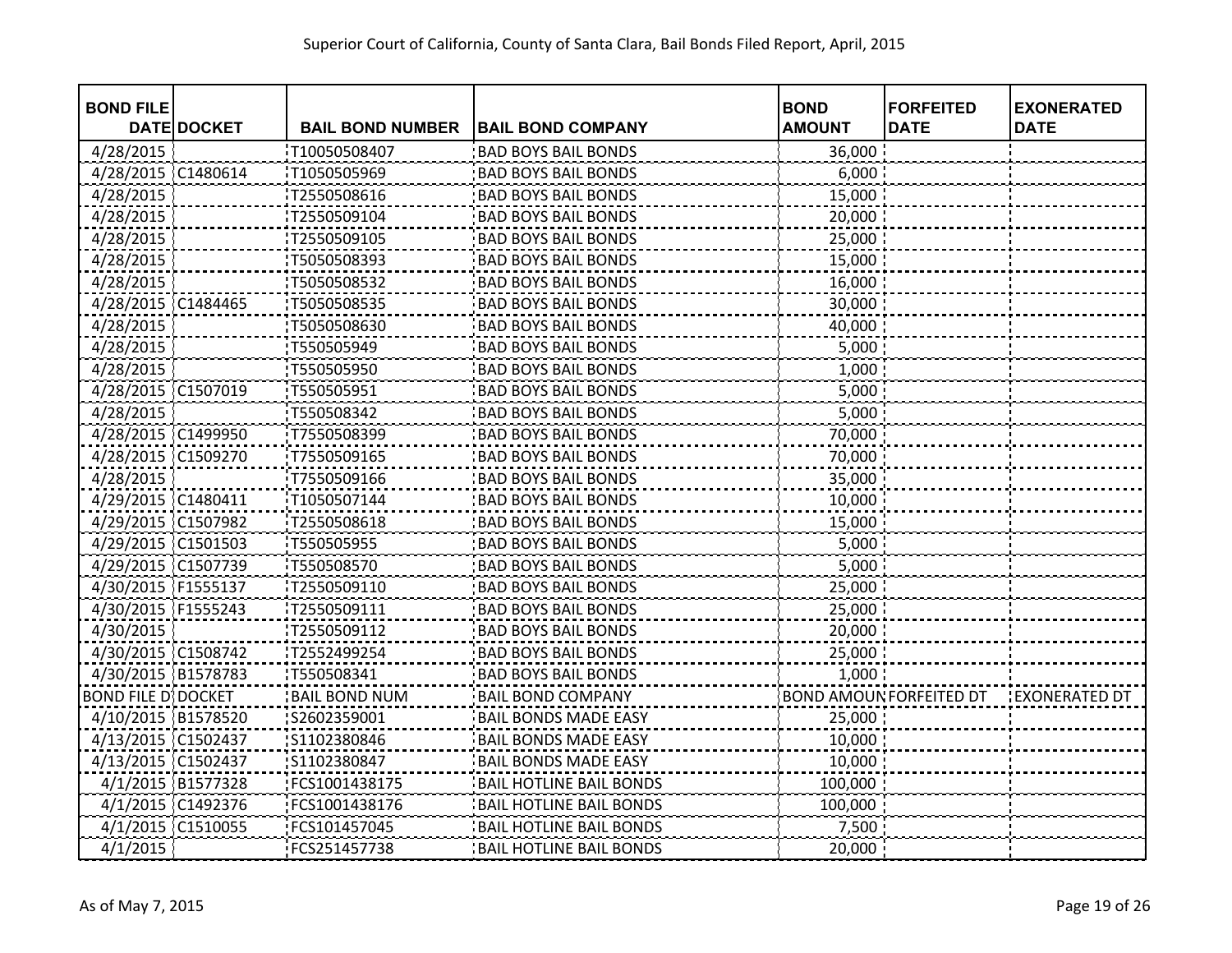| <b>BOND FILE</b>   | <b>DATE DOCKET</b> | <b>BAIL BOND NUMBER</b> | <b>BAIL BOND COMPANY</b>       | <b>BOND</b><br><b>AMOUNT</b> | <b>FORFEITED</b><br><b>DATE</b> | <b>EXONERATED</b><br><b>DATE</b> |
|--------------------|--------------------|-------------------------|--------------------------------|------------------------------|---------------------------------|----------------------------------|
| 4/1/2015 B1578210  |                    | FCS501435832            | <b>BAIL HOTLINE BAIL BONDS</b> | 30,000                       |                                 |                                  |
| 4/2/2015 F1452909  |                    | FCS251457504            | <b>BAIL HOTLINE BAIL BONDS</b> | 15,000                       |                                 | 4/8/2015                         |
| 4/2/2015           |                    | FCS501438144            | <b>BAIL HOTLINE BAIL BONDS</b> | 15,000                       |                                 |                                  |
|                    | 4/2/2015 B1470858  | FCS501458261            | <b>BAIL HOTLINE BAIL BONDS</b> | 30,000                       | 4/16/2015                       |                                  |
|                    | 4/3/2015 C1507268  | FCS1001443870           | <b>BAIL HOTLINE BAIL BONDS</b> | 100,000                      |                                 |                                  |
| 4/3/2015 C1507583  |                    | FCS1001448785           | <b>BAIL HOTLINE BAIL BONDS</b> | 75,000                       |                                 |                                  |
|                    | 4/6/2015 CC782789  | FCS1001474097           | <b>BAIL HOTLINE BAIL BONDS</b> | 60,000                       | 4/8/2015                        |                                  |
|                    | 4/7/2015 C1491274  | FCS101446770            | <b>BAIL HOTLINE BAIL BONDS</b> | 1,500                        |                                 |                                  |
| 4/7/2015           |                    | FCS251457507            | <b>BAIL HOTLINE BAIL BONDS</b> | 15,000                       |                                 |                                  |
|                    | 4/7/2015 B1578469  | FCS501466545            | <b>BAIL HOTLINE BAIL BONDS</b> | 26,000                       |                                 |                                  |
|                    | 4/8/2015 C1499950  | FCS1001446110           | <b>BAIL HOTLINE BAIL BONDS</b> | 80,000                       | 4/14/2015                       |                                  |
| 4/8/2015 C1472771  |                    | FCS101456466            | <b>BAIL HOTLINE BAIL BONDS</b> | 10,000                       |                                 |                                  |
| 4/8/2015 C1493195  |                    | FCS101456750            | <b>BAIL HOTLINE BAIL BONDS</b> | 10,000                       |                                 | 4/20/2015                        |
| 4/8/2015 C1493773  |                    | FCS101466093            | <b>BAIL HOTLINE BAIL BONDS</b> | 5,000                        |                                 |                                  |
| 4/9/2015 C1504815  |                    | FCS101466094            | <b>BAIL HOTLINE BAIL BONDS</b> | 5,000                        |                                 |                                  |
| 4/9/2015 C1481759  |                    | FCS251457690            | <b>BAIL HOTLINE BAIL BONDS</b> | 25,000                       |                                 |                                  |
| 4/9/2015 B1367508  |                    | FCS251466301            | <b>BAIL HOTLINE BAIL BONDS</b> | 20,000                       |                                 |                                  |
| 4/10/2015 B1578025 |                    | FCS1001474096           | <b>BAIL HOTLINE BAIL BONDS</b> | 60,000                       |                                 |                                  |
| 4/13/2015 C1491735 |                    | FCS1001458935           | <b>BAIL HOTLINE BAIL BONDS</b> | 95,000                       |                                 |                                  |
| 4/13/2015 CC933670 |                    | FCS101456464            | <b>BAIL HOTLINE BAIL BONDS</b> | 5,000                        |                                 |                                  |
| 4/13/2015 C1477994 |                    | FCS101456501            | <b>BAIL HOTLINE BAIL BONDS</b> | 5,000                        |                                 | 5/6/2015                         |
| 4/13/2015 B1369554 |                    | FCS101457008            | <b>BAIL HOTLINE BAIL BONDS</b> | 10,000                       |                                 |                                  |
| 4/13/2015          |                    | FCS101466092            | <b>BAIL HOTLINE BAIL BONDS</b> | 10,000                       |                                 |                                  |
| 4/13/2015          |                    | FCS501438145            | <b>BAIL HOTLINE BAIL BONDS</b> | 41,000                       |                                 |                                  |
| 4/14/2015 C1502996 |                    | FCS251457971            | <b>BAIL HOTLINE BAIL BONDS</b> | 25,000                       |                                 |                                  |
| 4/15/2015 F1553963 |                    | FCS101456751            | <b>BAIL HOTLINE BAIL BONDS</b> | 10,000                       |                                 |                                  |
| 4/15/2015          |                    | FCS101456752            | <b>BAIL HOTLINE BAIL BONDS</b> | 6,000                        |                                 |                                  |
| 4/15/2015 C1504326 |                    | FCS251466485            | <b>BAIL HOTLINE BAIL BONDS</b> | 11,000                       |                                 |                                  |
| 4/16/2015          |                    | FCS101456754            | <b>BAIL HOTLINE BAIL BONDS</b> | 5,000                        |                                 |                                  |
| 4/17/2015 C1503469 |                    | FCS501458625            | <b>BAIL HOTLINE BAIL BONDS</b> | 40,000                       |                                 |                                  |
| 4/20/2015 C1507230 |                    | FCS2501415792           | <b>BAIL HOTLINE BAIL BONDS</b> | 250,000                      |                                 |                                  |
| 4/20/2015          |                    | FCS251470883            | <b>BAIL HOTLINE BAIL BONDS</b> | 25,000                       |                                 |                                  |
| 4/20/2015 C1354042 |                    | FCS501473427            | <b>BAIL HOTLINE BAIL BONDS</b> | 30,000                       |                                 |                                  |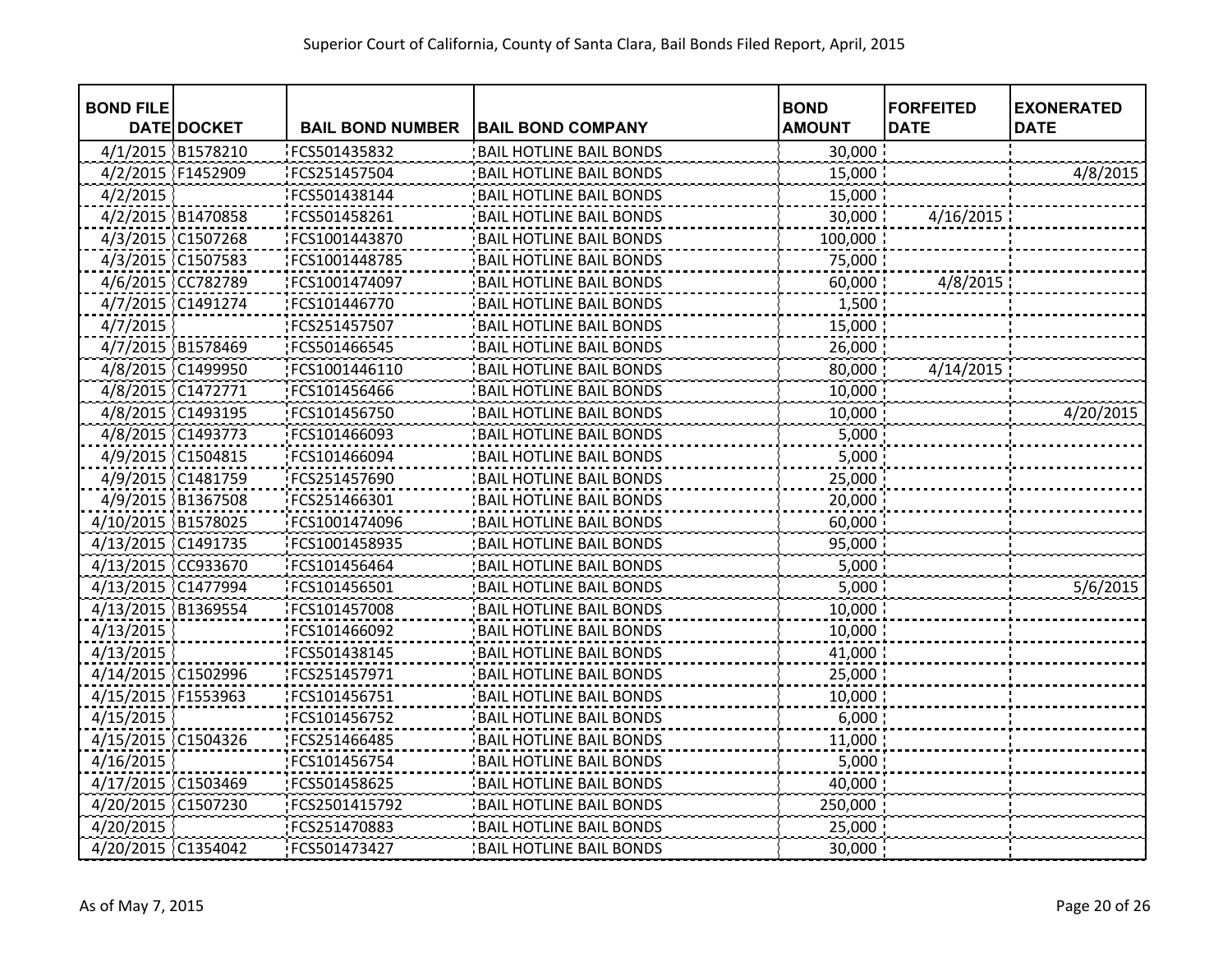| <b>BOND FILE</b>   |             |                         |                                | <b>BOND</b>   | <b>FORFEITED</b> | <b>EXONERATED</b> |
|--------------------|-------------|-------------------------|--------------------------------|---------------|------------------|-------------------|
|                    | DATE DOCKET | <b>BAIL BOND NUMBER</b> | <b>BAIL BOND COMPANY</b>       | <b>AMOUNT</b> | <b>DATE</b>      | <b>DATE</b>       |
| 4/20/2015 C1508881 |             | FCS501479040            | <b>BAIL HOTLINE BAIL BONDS</b> | 45,000        |                  |                   |
| 4/21/2015          |             | FCS101456753            | <b>BAIL HOTLINE BAIL BONDS</b> | 10,000        |                  |                   |
| 4/21/2015          |             | FCS251472768            | <b>BAIL HOTLINE BAIL BONDS</b> | 25,000        |                  |                   |
| 4/21/2015          |             | FCS501473426            | <b>BAIL HOTLINE BAIL BONDS</b> | 40,000        |                  |                   |
| 4/23/2015 C1506319 |             | FCS101457173            | <b>BAIL HOTLINE BAIL BONDS</b> | 10,000        |                  |                   |
| 4/23/2015 C1506085 |             | FCS101457174            | <b>BAIL HOTLINE BAIL BONDS</b> | 10,000        |                  |                   |
| 4/23/2015 B1473736 |             | FCS101471839            | <b>BAIL HOTLINE BAIL BONDS</b> | 5,000         |                  |                   |
| 4/23/2015 C1507736 |             | FCS251472769            | <b>BAIL HOTLINE BAIL BONDS</b> | 25,000        |                  |                   |
| 4/23/2015 C1507822 |             | FCS251472770            | <b>BAIL HOTLINE BAIL BONDS</b> | 25,000        |                  |                   |
| 4/27/2015 C1089059 |             | FCS101471536            | <b>BAIL HOTLINE BAIL BONDS</b> | 5,000         |                  |                   |
| 4/27/2015          |             | FCS251457740            | <b>BAIL HOTLINE BAIL BONDS</b> | 15,000        |                  |                   |
| 4/28/2015 C1493011 |             | FCS1001458936           | <b>BAIL HOTLINE BAIL BONDS</b> | 90,000        |                  |                   |
| 4/28/2015 C1354732 |             | FCS101457039            | <b>BAIL HOTLINE BAIL BONDS</b> | 5,000         |                  |                   |
| 4/28/2015 C1491759 |             | FCS251457742            | <b>BAIL HOTLINE BAIL BONDS</b> | 15,000        |                  |                   |
| 4/28/2015 C1499972 |             | FCS501473425            | <b>BAIL HOTLINE BAIL BONDS</b> | 50,000        |                  |                   |
| 4/29/2015 C1509725 |             | FCS251457741            | <b>BAIL HOTLINE BAIL BONDS</b> | 25,000        |                  |                   |
| 4/29/2015 B1370024 |             | FCS501473946            | <b>BAIL HOTLINE BAIL BONDS</b> | 50,000        |                  |                   |
| 4/27/2015 B1578794 |             | 5150030818              | <b>BARRISH BAIL BONDS</b>      | 125,000       |                  |                   |
| 4/2/2015           |             | 5551326981              | <b>BODYGUARD BAIL BONDS</b>    | 20,000        |                  | 4/28/2015         |
| 4/6/2015           |             | 5105498292              | <b>BODYGUARD BAIL BONDS</b>    | 100,000       |                  |                   |
| 4/13/2015          |             | 5112861869              | <b>BODYGUARD BAIL BONDS</b>    | 10,000        |                  |                   |
| 4/15/2015 C1507155 |             | 5112848468              | <b>BODYGUARD BAIL BONDS</b>    | 10,000        |                  |                   |
| 4/15/2015 C1506124 |             | 5272304831              | <b>BODYGUARD BAIL BONDS</b>    | 20,000        |                  |                   |
| 4/29/2015 C1506090 |             | 5272304860              | <b>BODYGUARD BAIL BONDS</b>    | 15,000        |                  |                   |
| 4/29/2015 C1506090 |             | 5551365599              | <b>BODYGUARD BAIL BONDS</b>    | 15,000        |                  |                   |
| 4/29/2015 CC934682 |             | 5802514044              | <b>BODYGUARD BAIL BONDS</b>    | 5,000         |                  |                   |
| 4/21/2015          | 214590      | 5551328071              | <b>CROSSROADS BAIL BONDS</b>   | 50,000        |                  |                   |
| 4/7/2015           |             | 2015DD008261            | <b>DISCREET BAIL BONDS</b>     | 20,000        |                  | 4/13/2015         |
| 4/8/2015           |             | 2015CC003939            | <b>DISCREET BAIL BONDS</b>     | 25,000        |                  |                   |
| 4/8/2015           |             | 2015EE003898            | <b>DISCREET BAIL BONDS</b>     | 11,000        |                  |                   |
| 4/21/2015          |             | 2015CC010665            | <b>DISCREET BAIL BONDS</b>     | 25,000        |                  |                   |
| 4/30/2015 B1578343 |             | 2015BB015441            | <b>DISCREET BAIL BONDS</b>     | 10,000        |                  |                   |
| 4/30/2015 B1578343 |             | 2015BB015442            | <b>DISCREET BAIL BONDS</b>     | 10,000        |                  |                   |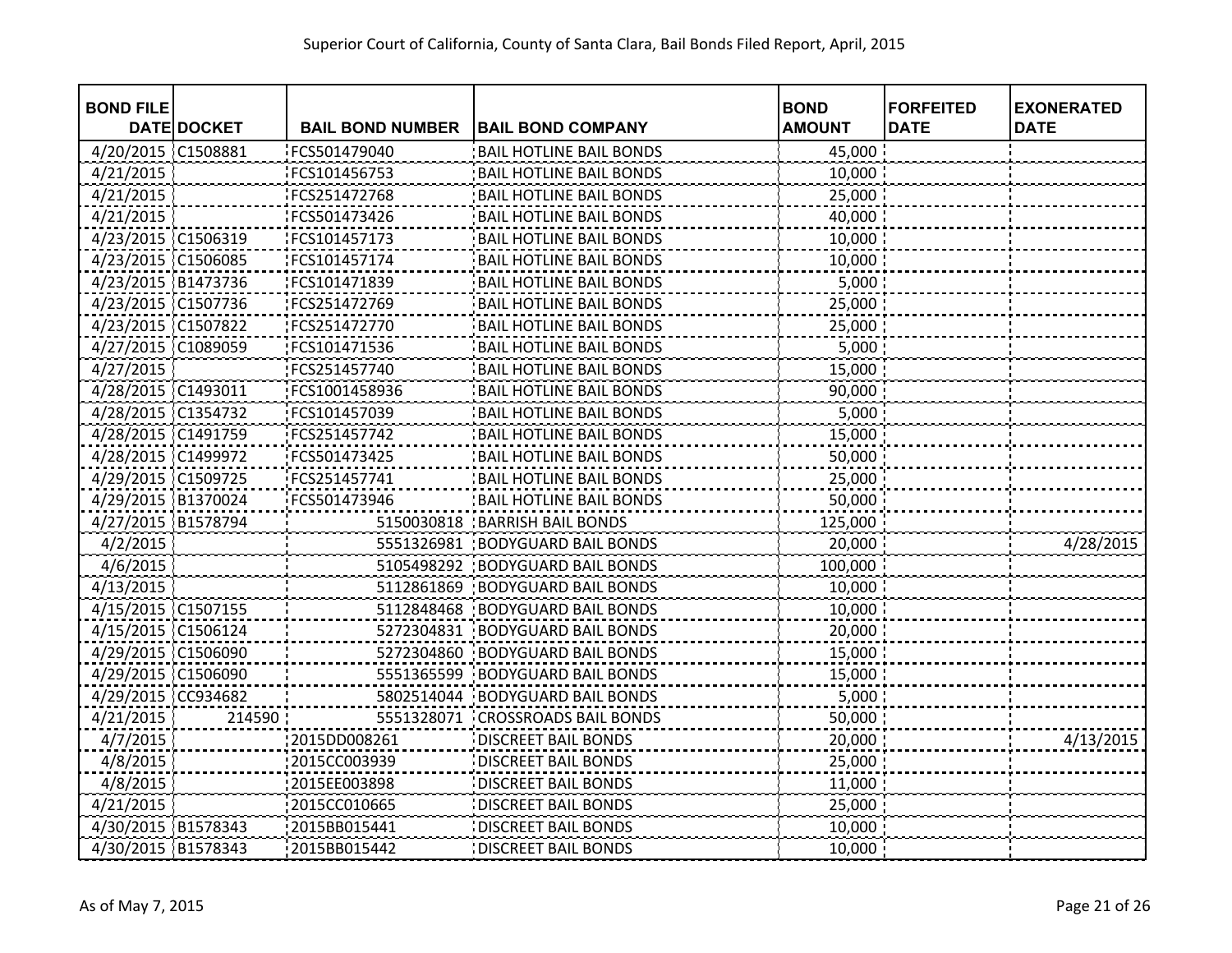| <b>BOND FILE</b>   |                    |                         |                                | <b>BOND</b>   | <b>FORFEITED</b> | <b>EXONERATED</b> |
|--------------------|--------------------|-------------------------|--------------------------------|---------------|------------------|-------------------|
|                    | <b>DATE DOCKET</b> | <b>BAIL BOND NUMBER</b> | <b>BAIL BOND COMPANY</b>       | <b>AMOUNT</b> | <b>DATE</b>      | <b>DATE</b>       |
| 4/2/2015 F1453550  |                    | A152200948              | <b>DRAGON BAIL BONDS</b>       | 10,000        |                  |                   |
| 4/17/2015          |                    | AUL2099339              | <b>DRAGON BAIL BONDS</b>       | 100,000       |                  |                   |
| 4/2/2015           |                    | 2015BB014968            | ED MUMBERT BAIL BONDS          | 10,000        |                  |                   |
| 4/14/2015 C1476750 |                    | 2015AA048725            | ED MUMBERT BAIL BONDS          | 1,000         |                  |                   |
| 4/14/2015 C1352846 |                    | 2015AA048726            | ED MUMBERT BAIL BONDS          | 5,000         | 4/14/2015        |                   |
| 4/14/2015 C1507226 |                    | :2015GG000331           | ED MUMBERT BAIL BONDS          | 500,000       |                  |                   |
| 4/20/2015 B1578835 |                    | 2015CC010283            | ED MUMBERT BAIL BONDS          | 13,000        |                  |                   |
| 4/20/2015          |                    | :2015DD007885           | ED MUMBERT BAIL BONDS          | 35,000 :      |                  |                   |
| 4/2/2015 F1555182  |                    | 5551355774              | <b>EIGHT BALL BAIL BONDS</b>   | 35,000        |                  |                   |
| 4/10/2015 C1507973 |                    | 5272263457              | <b>EIGHT BALL BAIL BONDS</b>   | 20,000        |                  |                   |
| 4/24/2015 F1347562 |                    | 5112934110              | <b>EIGHT BALL BAIL BONDS</b>   | 10,000        |                  |                   |
| 4/27/2015 F1449718 |                    | 5802400798              | <b>EIGHT BALL BAIL BONDS</b>   | 5,000         |                  |                   |
| 4/29/2015 F1555318 |                    | 5112876324              | <b>EIGHT BALL BAIL BONDS</b>   | 10,000        |                  |                   |
| 4/9/2015 C1400169  |                    | 2015AA062865            | <b>ESPINOZA BAIL BONDS</b>     | 5,000         | 4/28/2015        |                   |
| 4/2/2015 F1555244  |                    | T2550501180             | <b>GOLDEN STATE BAIL BONDS</b> | 25,000        |                  |                   |
| 4/7/2015 C1507560  |                    | T10050496097            | <b>GOLDEN STATE BAIL BONDS</b> | 55,000        |                  |                   |
| 4/15/2015          |                    | T2550506478             | <b>GOLDEN STATE BAIL BONDS</b> | 25,000        |                  |                   |
| 4/20/2015          |                    | T5050498790             | <b>GOLDEN STATE BAIL BONDS</b> | 50,000        |                  |                   |
| 4/22/2015 C1508962 |                    | T5050498983             | <b>GOLDEN STATE BAIL BONDS</b> | 50,000        |                  |                   |
| 4/27/2015 C1363905 |                    | T10050498989            | <b>GOLDEN STATE BAIL BONDS</b> | 35,000        |                  |                   |
| 4/27/2015 CC957977 |                    | 2015CC004137            | <b>GREG PADILLA BAIL BONDS</b> | 20,000        |                  |                   |
| 4/27/2015 B1577853 |                    | AS100133808             | <b>KNOTTY GIRLS BAIL BONDS</b> | 75,000        |                  |                   |
| 4/13/2015 C1079999 |                    | S1102272220             | <b>LATINO BAIL BONDS</b>       | 7,000         |                  |                   |
| 4/13/2015          |                    | S2602248569             | <b>LATINO BAIL BONDS</b>       | 25,000        |                  |                   |
| 4/15/2015 C1505319 |                    | S0602239558             | <b>LATINO BAIL BONDS</b>       | 6,000         |                  |                   |
| 4/20/2015 C1488311 |                    | S1102272221             | <b>LATINO BAIL BONDS</b>       | 10,000        |                  |                   |
| 4/28/2015          |                    | S1102274154             | <b>LATINO BAIL BONDS</b>       | 10,000        |                  |                   |
| 4/3/2015 C1508952  |                    | 5272222861              | LE BAIL BONDS                  | 25,000        |                  |                   |
| 4/6/2015 C1486012  |                    | 5112836722              | LE BAIL BONDS                  | 5,000         |                  |                   |
| 4/6/2015           |                    | 5112892388              | LE BAIL BONDS                  | 2,000         |                  |                   |
| 4/6/2015 C1491979  |                    |                         | 5112892445   LE BAIL BONDS     | 5,000         |                  |                   |
| 4/6/2015           |                    |                         | 5272274167 LE BAIL BONDS       | 20,000        |                  |                   |
| 4/6/2015 C1492094  |                    |                         | 5551295124   LE BAIL BONDS     | 5,000         |                  |                   |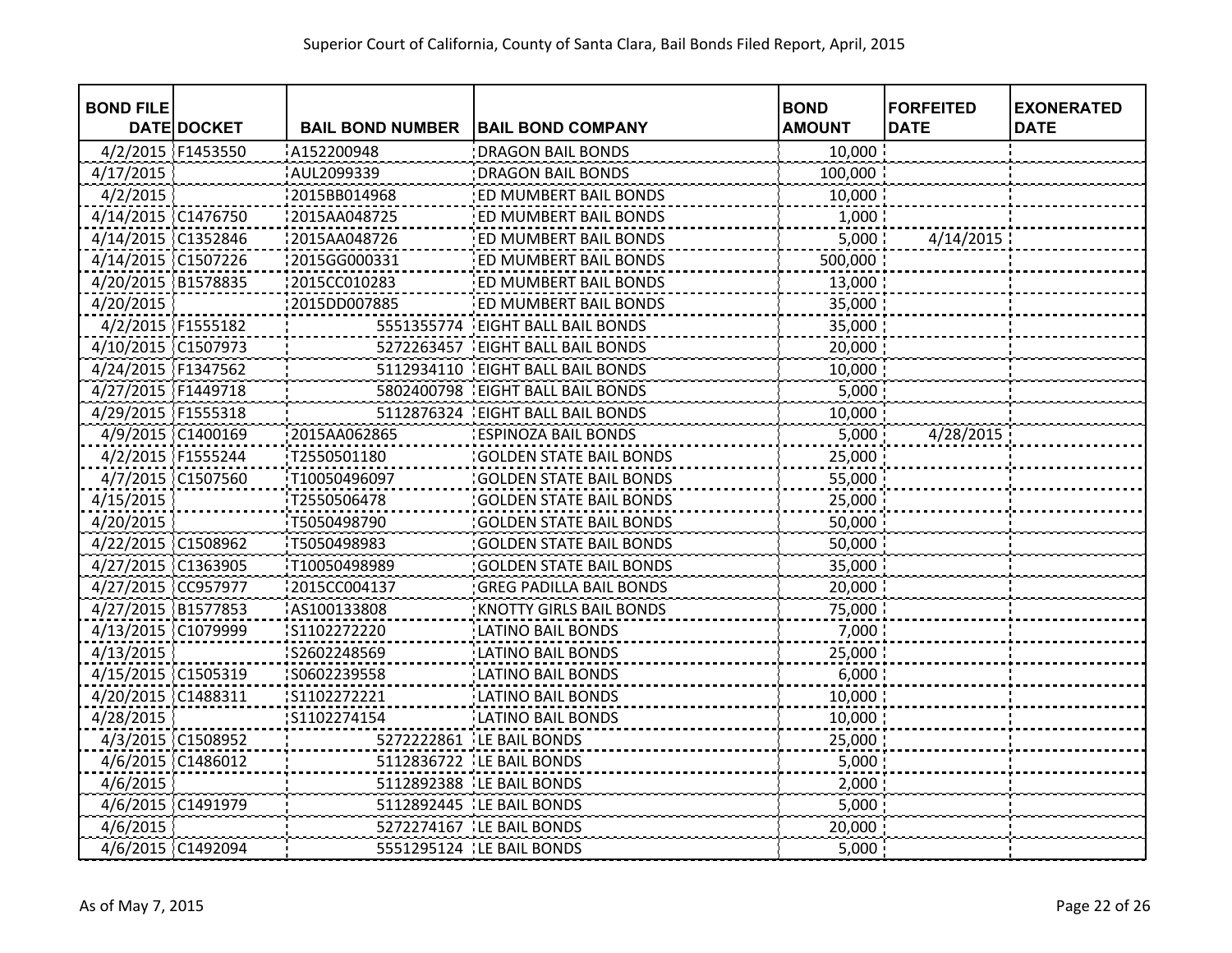| <b>BOND FILE</b>   |                    |                         |                            | <b>BOND</b>   | <b>FORFEITED</b> | <b>EXONERATED</b> |
|--------------------|--------------------|-------------------------|----------------------------|---------------|------------------|-------------------|
|                    | <b>DATE DOCKET</b> | <b>BAIL BOND NUMBER</b> | <b>BAIL BOND COMPANY</b>   | <b>AMOUNT</b> | <b>DATE</b>      | <b>DATE</b>       |
| 4/6/2015           |                    | 5551295195              | LE BAIL BONDS              | 25,000        |                  |                   |
| 4/9/2015 C1507839  |                    |                         | 5272274138 LE BAIL BONDS   | 25,000        |                  |                   |
| 4/9/2015 C1508324  |                    |                         | 5272274141 LE BAIL BONDS   | 25,000        |                  |                   |
| 4/10/2015          |                    |                         | 5551278105 LE BAIL BONDS   | 30,000        |                  |                   |
| 4/10/2015 C1502175 |                    |                         | 5551285846 LE BAIL BONDS   | 35,000        | 4/10/2015        |                   |
| 4/13/2015 C1508743 |                    |                         | 5250022151 LE BAIL BONDS   | 150,000       |                  |                   |
| 4/13/2015 C1492686 |                    |                         | 5272203512   LE BAIL BONDS | 15,000        |                  |                   |
| 4/13/2015          |                    |                         | 5272274170   LE BAIL BONDS | 25,000        |                  |                   |
| 4/13/2015          |                    |                         | 5272274183 LE BAIL BONDS   | 25,000        |                  |                   |
| 4/13/2015          |                    |                         | 5272274196   LE BAIL BONDS | 25,000        |                  |                   |
| 4/13/2015 C1509382 |                    |                         | 5551295137   LE BAIL BONDS | 25,000        |                  |                   |
| 4/13/2015 C1509278 |                    |                         | 5551295166 LE BAIL BONDS   | 32,000        |                  |                   |
| 4/15/2015 C1508954 |                    |                         | 5272303214 LE BAIL BONDS   | 25,000        |                  |                   |
| 4/16/2015 B1578687 |                    |                         | 5551278093 LE BAIL BONDS   | 25,000        |                  |                   |
| 4/20/2015          |                    |                         | 5551307885 LE BAIL BONDS   | 55,000        |                  |                   |
| 4/21/2015          |                    |                         | 5105500487   LE BAIL BONDS | 100,000       |                  |                   |
| 4/21/2015 B1578599 |                    |                         | 5112836764 LE BAIL BONDS   | 10,000        |                  |                   |
| 4/21/2015 B1578765 |                    |                         | 5272303201   LE BAIL BONDS | 25,000        |                  |                   |
| 4/21/2015          |                    |                         | 5272303227   LE BAIL BONDS | 25,000        |                  |                   |
| 4/23/2015 B1578633 |                    |                         | 5551307872 LE BAIL BONDS   | 35,000        |                  |                   |
| 4/28/2015          |                    |                         | 5105485968 LE BAIL BONDS   | 100,000       |                  |                   |
| 4/28/2015 C1501853 |                    |                         | 5112892474 LE BAIL BONDS   | 5,000         |                  |                   |
| 4/28/2015 C1497413 |                    |                         | 5112892487 LE BAIL BONDS   | 3,000         |                  |                   |
| 4/28/2015 C1499019 |                    |                         | 5112892490 LE BAIL BONDS   | 10,000        |                  |                   |
| 4/28/2015          |                    |                         | 5112892502 LE BAIL BONDS   | 10,000        |                  |                   |
| 4/28/2015          |                    |                         | 5150031886   LE BAIL BONDS | 125,000       |                  |                   |
| 4/28/2015          |                    |                         | 5272303269   LE BAIL BONDS | 21,000        |                  |                   |
| 4/29/2015 C1507580 |                    | 5112809313              | LE BAIL BONDS              | 10,000        |                  |                   |
| 4/29/2015 C1507207 |                    |                         | 5551295140 LE BAIL BONDS   | 25,000        |                  |                   |
| 4/30/2015          |                    |                         | 5272274154 LE BAIL BONDS   | 25,000        |                  |                   |
| 4/30/2015          |                    |                         | 5272303272 LE BAIL BONDS   | 25,000        |                  |                   |
| 4/27/2015 C1507978 |                    | 2015BB006426            | LIEN TA BAIL BONDS         | 10,000        |                  |                   |
| 4/2/2015 F1555116  |                    | AS15418818              | <b>LUNA BAIL BONDS</b>     | 10,000        |                  |                   |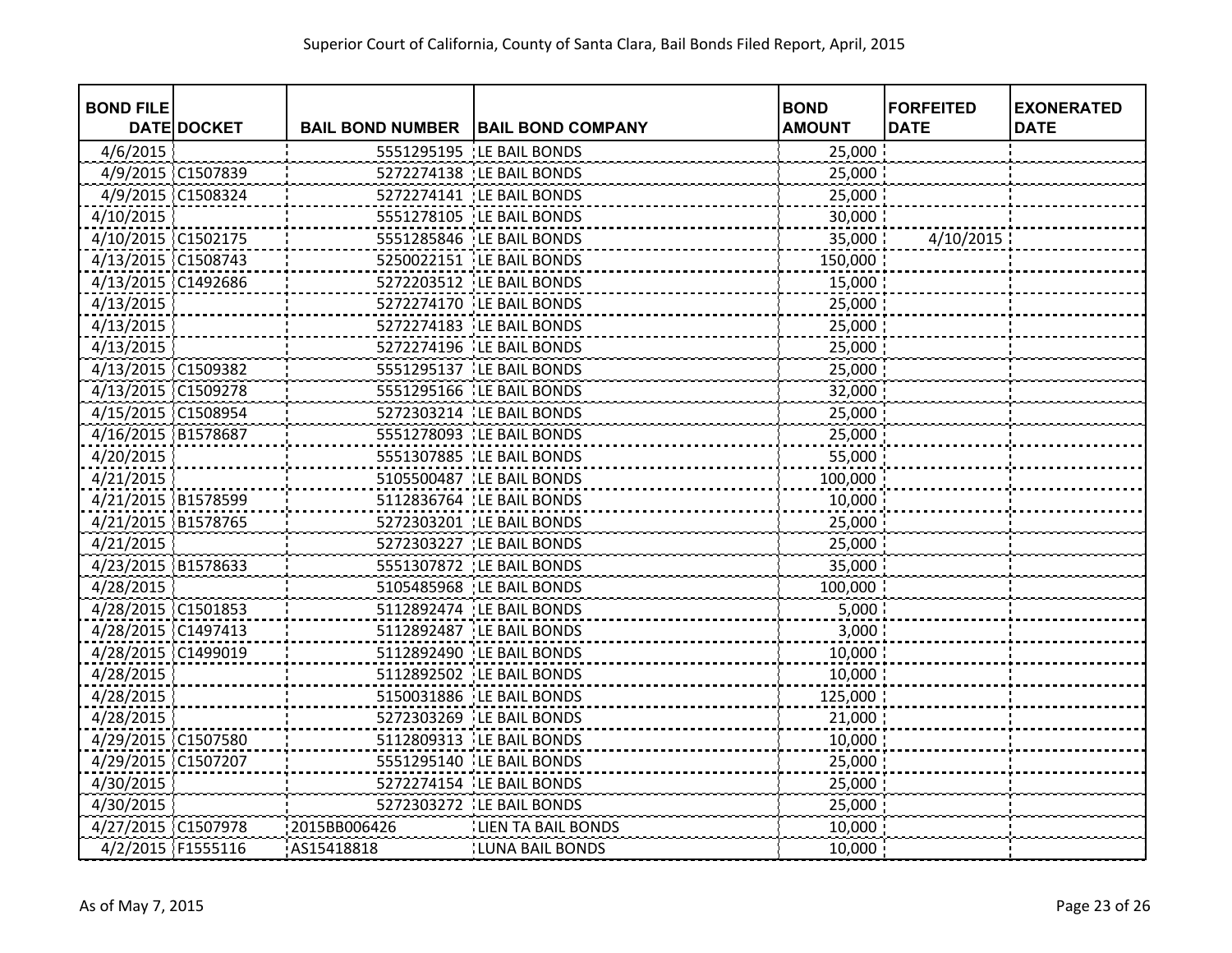| <b>BOND FILE</b>   | <b>DATE DOCKET</b> | <b>BAIL BOND NUMBER</b> | <b>BAIL BOND COMPANY</b> | <b>BOND</b><br><b>AMOUNT</b> | <b>FORFEITED</b><br><b>DATE</b> | <b>EXONERATED</b><br><b>DATE</b> |
|--------------------|--------------------|-------------------------|--------------------------|------------------------------|---------------------------------|----------------------------------|
| 4/2/2015 F1554240  |                    | AS15418824              | <b>LUNA BAIL BONDS</b>   | 15,000                       |                                 |                                  |
| 4/2/2015 F1554907  |                    | AS50175995              | <b>LUNA BAIL BONDS</b>   | 30,000                       |                                 |                                  |
| 4/3/2015 C1507723  |                    | AS25234526              | <b>LUNA BAIL BONDS</b>   | 15,000                       |                                 |                                  |
|                    |                    | AS25235744              | <b>LUNA BAIL BONDS</b>   | 15,000                       |                                 |                                  |
| 4/6/2015 C1494745  |                    |                         | <b>LUNA BAIL BONDS</b>   |                              |                                 |                                  |
| 4/6/2015           |                    | AS25235765              |                          | 25,000                       |                                 |                                  |
|                    | 4/6/2015 C1080578  | AS51025835              | <b>LUNA BAIL BONDS</b>   | 5,000                        |                                 |                                  |
| 4/10/2015 C1504813 |                    | AS50175975              | LUNA BAIL BONDS          | 50,000                       |                                 |                                  |
| 4/13/2015          |                    | AS100133296             | <b>LUNA BAIL BONDS</b>   | 60,000                       |                                 |                                  |
| 4/13/2015          |                    | AS15419675              | <b>LUNA BAIL BONDS</b>   | 5,000                        |                                 |                                  |
| 4/13/2015          |                    | AS25235646              | <b>LUNA BAIL BONDS</b>   | 20,000                       |                                 |                                  |
| 4/13/2015          |                    | AS50175784              | <b>LUNA BAIL BONDS</b>   | 50,000                       |                                 |                                  |
| 4/13/2015          |                    | AS50175800              | <b>LUNA BAIL BONDS</b>   | 40,000                       |                                 |                                  |
| 4/13/2015          |                    | AS50175996              | <b>LUNA BAIL BONDS</b>   | 50,000                       |                                 |                                  |
| 4/14/2015 B1576625 |                    | AS51008379              | <b>LUNA BAIL BONDS</b>   | 5,000                        |                                 |                                  |
| 4/15/2015 C1498091 |                    | AS100133077             | <b>LUNA BAIL BONDS</b>   | 60,000                       |                                 |                                  |
| 4/15/2015          |                    | AS51008374              | <b>LUNA BAIL BONDS</b>   | 5,000                        |                                 |                                  |
| 4/15/2015 F1554693 |                    | AS51008382              | <b>LUNA BAIL BONDS</b>   | 5,000                        |                                 |                                  |
| 4/15/2015 C1503823 |                    | AS51025824              | <b>LUNA BAIL BONDS</b>   | 5,000                        |                                 |                                  |
| 4/20/2015          |                    | AS15426532              | <b>LUNA BAIL BONDS</b>   | 10,000                       |                                 |                                  |
| 4/20/2015          |                    | AS25234778              | <b>LUNA BAIL BONDS</b>   | 25,000                       |                                 |                                  |
| 4/20/2015          |                    | AS25235640              | <b>LUNA BAIL BONDS</b>   | 20,000                       |                                 |                                  |
| 4/20/2015          |                    | AS25236198              | <b>LUNA BAIL BONDS</b>   | 20,000                       |                                 |                                  |
| 4/21/2015 C1509750 |                    | AS25234441              | <b>LUNA BAIL BONDS</b>   | 25,000                       |                                 |                                  |
| 4/21/2015 C1492738 |                    | AS25235422              | <b>LUNA BAIL BONDS</b>   | 25,000                       |                                 |                                  |
| 4/24/2015 F1453855 |                    | AS51018761              | LUNA BAIL BONDS          | 5,000                        |                                 |                                  |
| 4/28/2015 C1485679 |                    | AS114172                | <b>LUNA BAIL BONDS</b>   | 200,000                      |                                 |                                  |
| 4/29/2015 C1505263 |                    | AS15420168              | <b>LUNA BAIL BONDS</b>   | 10,000                       |                                 |                                  |
| 4/29/2015 F1554964 |                    | AS25235642              | <b>LUNA BAIL BONDS</b>   | 10,000                       |                                 |                                  |
| 4/29/2015 F1554680 |                    | AS25235769              | <b>LUNA BAIL BONDS</b>   | 5,000                        |                                 |                                  |
| 4/29/2015 C1508746 |                    | AS50176563              | <b>LUNA BAIL BONDS</b>   | 45,000                       |                                 |                                  |
| 4/29/2015 C1505235 |                    | AS51025818              | <b>LUNA BAIL BONDS</b>   | 5,000                        |                                 |                                  |
| 4/29/2015 C1507486 |                    | AS51025833              | <b>LUNA BAIL BONDS</b>   | 5,000                        |                                 |                                  |
| 4/29/2015          |                    | A302140417              | <b>NOBLE BAIL BONDS</b>  | 20,000                       |                                 |                                  |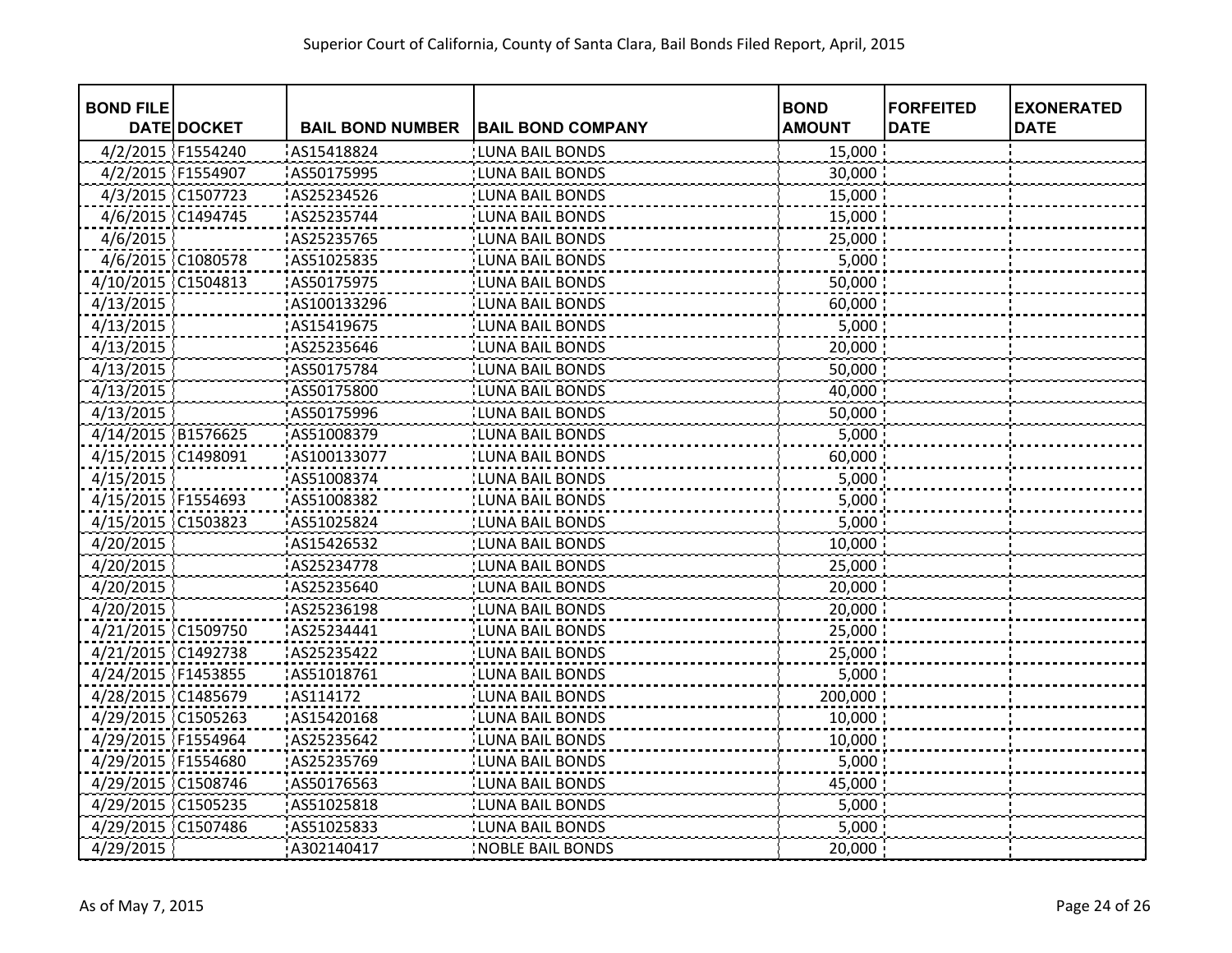| <b>BOND FILE</b>   |                    |                         |                                       | <b>BOND</b>   | <b>FORFEITED</b> | <b>EXONERATED</b> |
|--------------------|--------------------|-------------------------|---------------------------------------|---------------|------------------|-------------------|
|                    | <b>DATE DOCKET</b> | <b>BAIL BOND NUMBER</b> | <b>BAIL BOND COMPANY</b>              | <b>AMOUNT</b> | <b>DATE</b>      | <b>DATE</b>       |
| 4/3/2015 C1488157  |                    | U2520540380             | <b>NOR CAL BAIL BONDS</b>             | 20,000        |                  |                   |
| 4/1/2015           |                    | 2015DD008617            | PACIFIC COAST BAIL BONDS              | 15,000        |                  |                   |
| 4/2/2015 F1453234  |                    | 2015BB017894            | PACIFIC COAST BAIL BONDS              | 10,000        |                  |                   |
| 4/6/2015 C1505322  |                    | 2015BB015505            | PACIFIC COAST BAIL BONDS              | 8,000         |                  |                   |
| 4/8/2015 C1508402  |                    | 2015AA066454            | PACIFIC COAST BAIL BONDS              | 5,000         |                  |                   |
| 4/8/2015 C1486692  |                    | 2015DD008620            | PACIFIC COAST BAIL BONDS              | 20,000        |                  |                   |
| 4/9/2015           |                    | 2015EE004037            | PACIFIC COAST BAIL BONDS              | 25,000        |                  |                   |
| 4/9/2015           |                    | 12015EE004038           | PACIFIC COAST BAIL BONDS              | 25,000 :      |                  |                   |
| 4/13/2015          |                    | 2015AA048973            | PACIFIC COAST BAIL BONDS              | 5,000         |                  |                   |
| 4/13/2015          |                    | 2015CC011981            | PACIFIC COAST BAIL BONDS              | 25,000        |                  |                   |
| 4/13/2015 C1506100 |                    | 2015DD008616            | PACIFIC COAST BAIL BONDS              | 25,000        |                  |                   |
| 4/16/2015          |                    | 2015DD008618            | PACIFIC COAST BAIL BONDS              | 50,000        |                  |                   |
| 4/22/2015 C1505513 |                    | 2015AA069525            | PACIFIC COAST BAIL BONDS              | 5,000         |                  |                   |
| 4/28/2015          |                    | 2015EE004034            | PACIFIC COAST BAIL BONDS              | 21,000        |                  |                   |
| 4/27/2015 C1504755 |                    |                         | 5551365292 PEOPLE'S BAIL BONDS AGENCY | 50,000        |                  |                   |
| 4/7/2015           |                    | 2015CC004069            | RAMIREZ BAIL BONDS                    | 10,000        |                  |                   |
| 4/29/2015          |                    | 2015BB017189            | RAMIREZ BAIL BONDS                    | 11,000        |                  |                   |
| 4/29/2015 F1554186 |                    | 2015CC010708            | RAMIREZ BAIL BONDS                    | 10,000        |                  |                   |
| 4/29/2015 C1504055 |                    |                         | 5551345863 REASONABLE BAIL BONDS      | 36,000        |                  |                   |
| 4/28/2015          |                    | U5020546047             | <b>SCOTT STEVENSON BAIL BONDS</b>     | 25,000        |                  |                   |
| 4/1/2015 C1363001  |                    | 2015CC004550            | <b>TAPOUT BAIL BONDS</b>              | 25,000        |                  |                   |
| 4/1/2015 C1364394  |                    | 2015DD004076            | <b>TAPOUT BAIL BONDS</b>              | 50,000        |                  |                   |
| 4/2/2015 C1508130  |                    | 2015EE003933            | <b>TAPOUT BAIL BONDS</b>              | 100,000       |                  |                   |
| 4/9/2015 C1506078  |                    | 2015AA049868            | <b>TAPOUT BAIL BONDS</b>              | 5,000         |                  |                   |
| 4/13/2015 C1507345 |                    | 2015CC011152            | <b>TAPOUT BAIL BONDS</b>              | 25,000        |                  |                   |
| 4/17/2015 C1508663 |                    | 2015BB017559            | <b>TAPOUT BAIL BONDS</b>              | 10,000        |                  |                   |
| 4/20/2015 C1505518 |                    | 2015BB017557            | <b>TAPOUT BAIL BONDS</b>              | 10,000        |                  |                   |
| 4/23/2015 C1505536 |                    | 2015BB017558            | <b>TAPOUT BAIL BONDS</b>              | 10,000        |                  |                   |
| 4/28/2015          |                    | 2015BB007558            | <b>TAPOUT BAIL BONDS</b>              | 10,000        |                  |                   |
| 4/29/2015 C1507976 |                    | 2015DD004078            | <b>TAPOUT BAIL BONDS</b>              | 50,000        |                  |                   |
| 4/2/2015 B1578213  |                    | IS15K310214             | TEDD WALLACE BAIL BONDS               | 10,000        |                  |                   |
| 4/20/2015 C1507028 |                    | IS50K108078             | TEDD WALLACE BAIL BONDS               | 50,000        |                  |                   |
|                    | 4/2/2015 B1577770  | AS50K56424              | THANG VO BAIL BONDS                   | 10,000        |                  | 5/5/2015          |